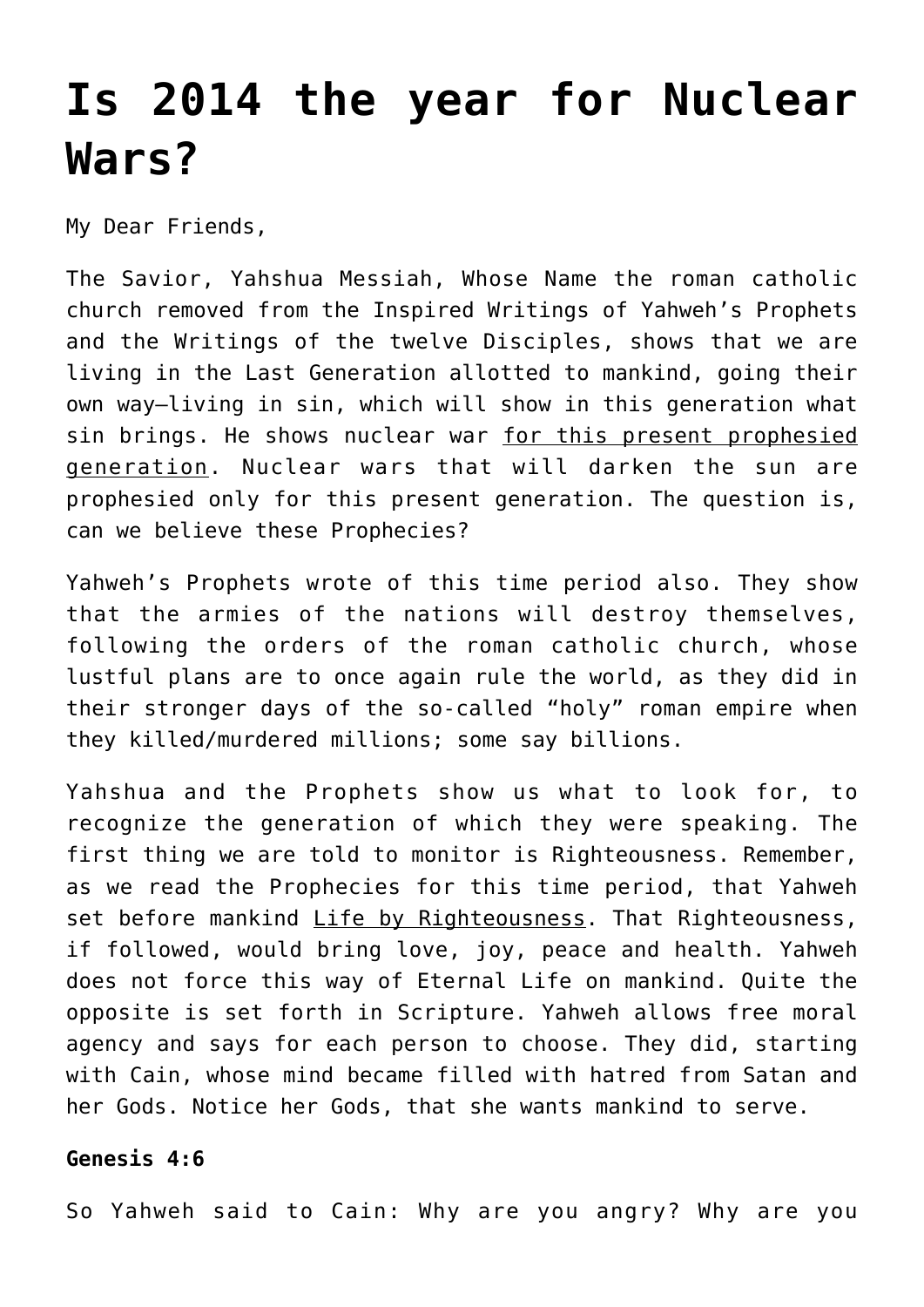Is this not the question so many are asking today? Why are the nations so angry?

#### **Genesis 4:7-8**

7 If you do Righteousness, will you not be accepted? And if you do not do Righteousness, sin *is* crouching at your door. The desire to sin is with you, but you must overcome it!

8 Now Cain talked with Abel his brother; and it came to pass, when they were spread abroad, that Cain rose against Abel his brother and killed him.

It's important that we see the warnings given to all mankind here, because the curses have multiplied in these Last Days, as have the sins, which bring hatred to the mind and many murders in society today. Notice again:

#### **Genesis 4:6**

So Yahweh said to Cain: Why are you angry? Why are you downcast?

The Savior, Yahshua Messiah, elaborated on the subject for this present prophesied generation and shows the cause for this curse of hatred that Cain suffered and so has the world in following the same immoral actions.

#### **Mattithyah 24:11-12**

11 And many false prophets will rise, and will deceive the many.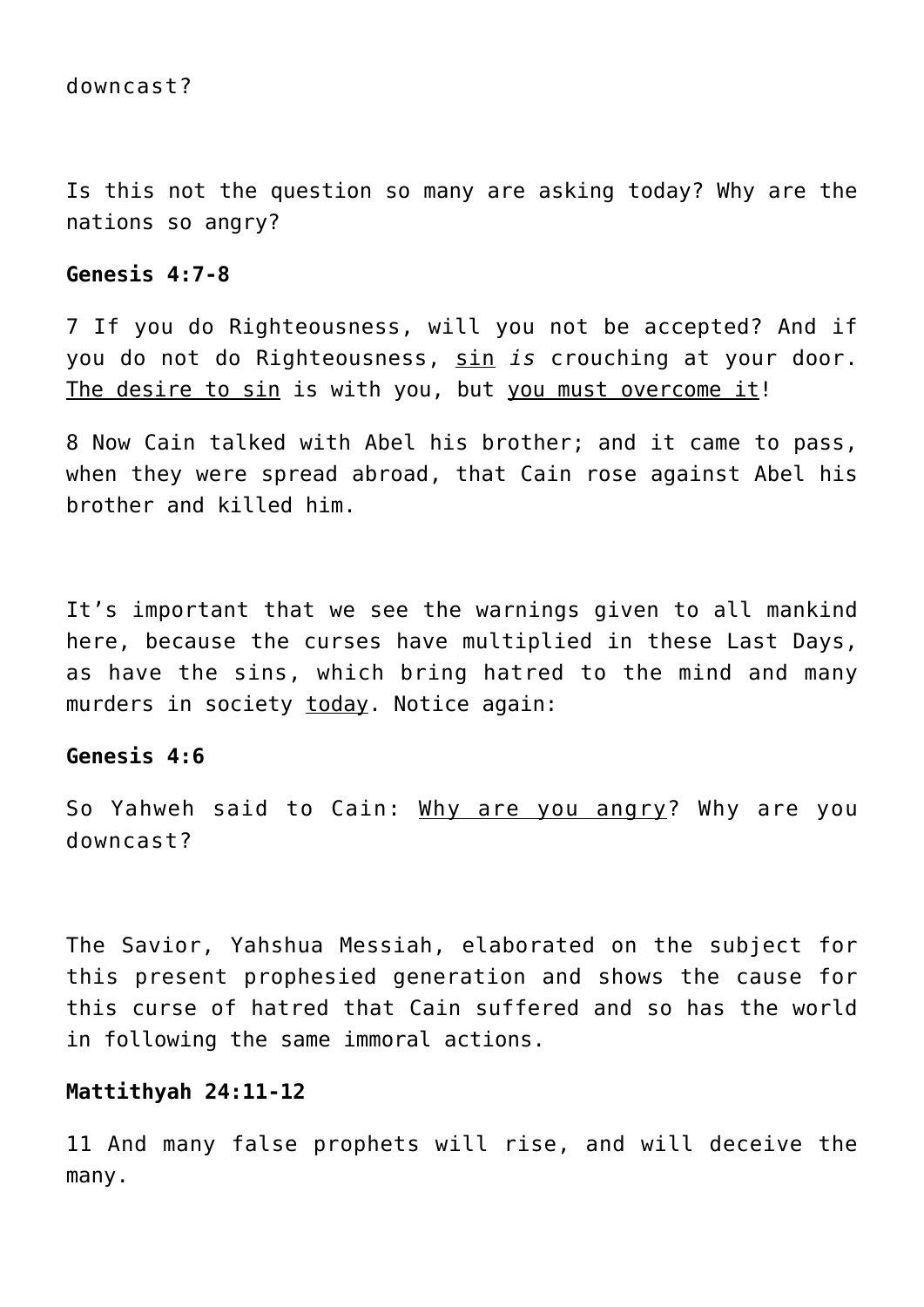12 And because iniquitywill abound, the love of the many will grow cold.

Iniquity is rebelling against, refusing to obey, ignoring, or doing away with the Laws of Righteousness, as the roman catholic church did and are still doing. According to the Greek dictionary in *Strong's Exhaustive Concordance,* the word **iniquity** is word #458 from word #459, and means:*not subject to the Laws;* that is,doing away with the Laws.

 $\mu$ 59. avouos anomos, an'-om-os; from  $r$  (as a neg. particle) and 3551; lawless, i.e. (neg.) not subject to law: (by impl. a Gentile), or (pos.) wicked:-without law, lawless, transgressor, unlawful, wicked.

Iniquity is ignoring, refusing, rebelling against, or the greatest of all sins, doing away with Yahweh's Perfect Laws. This means removing them from the reach or from the use of all people, which is what the roman catholic church did.

During the period when the Roman Catholic Church was in power, she did everything she could to keep the Bible out of the hands of the common people. It was illegal to translate the Bible into the common languages, even though most people could not read the official Catholic Bible because it was in Latin, a language known only to the highly educated; educated in and

<sup>458.</sup> avouta anomia an-om-ee'-ah; from 450; illegality, i.e. violation of law or (gen.) wickedness:iniquity,  $\times$  transgress (-ion of) the law, unrighteousness.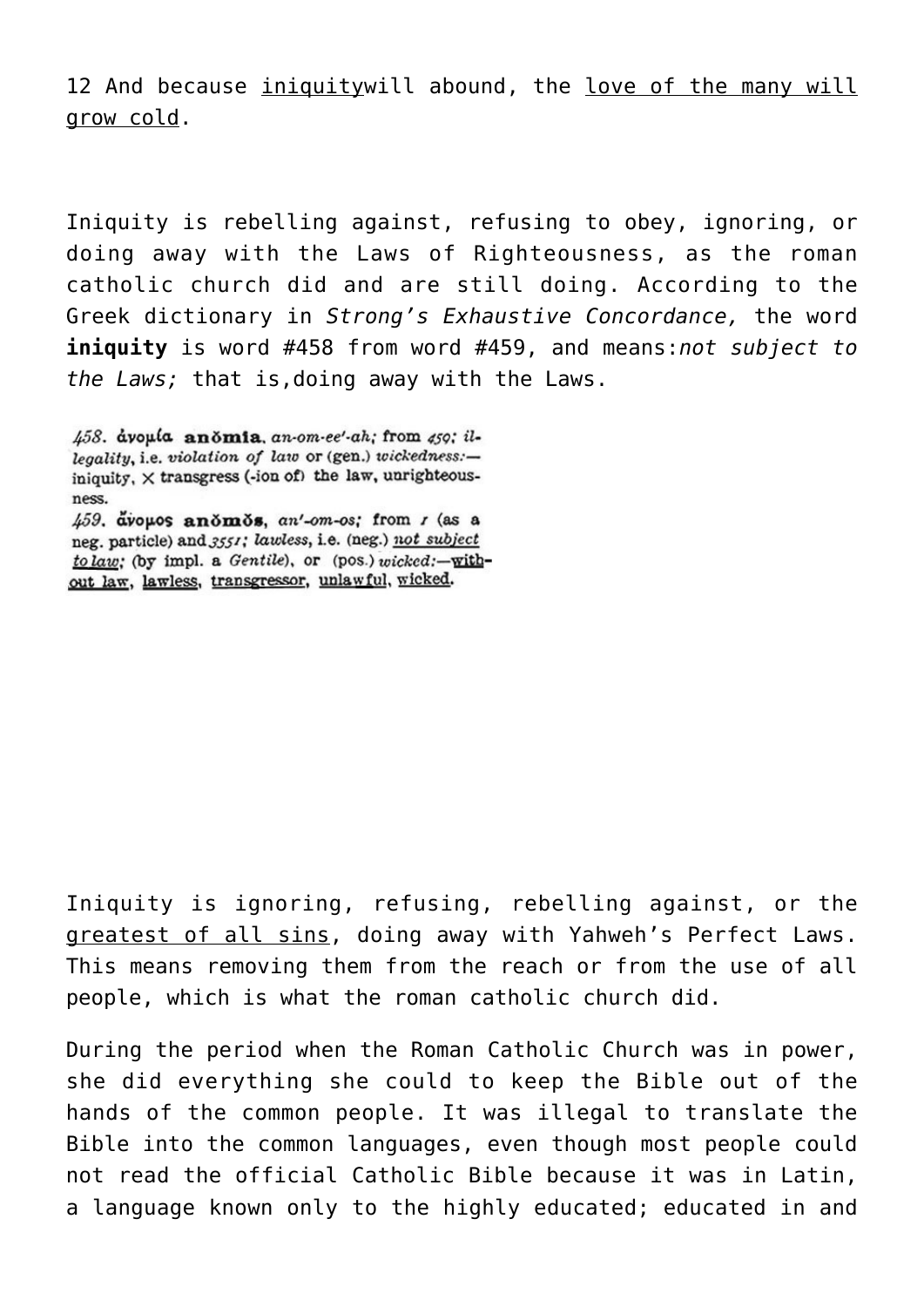by the vatican.

Consider some of the laws Rome made against Bible translation. These began to be made in the 13th century and were in effect through the 19th.

(1) In the year 1215 Pope Innocent III issued a law commanding "that they shall be seized for trial and penalties, WHO ENGAGE IN THE TRANSLATION OF THE SACRED VOLUMES, or who hold secret conventiclers, or who assume the office of preaching without the authority of their superiors; against whom process shall be commenced, without any permission of appeal" (J.P. Callender, *Illustration of Popery*, 1838, p. 387).

(2) The Council of Toulouse (1229) FORBADE THE LAITY TO POSSESS OR READ THE VERNACULAR TRANSLATIONS OF THE BIBLE (Allix, *Ecclesiastical History*, II, p. 213). This council ordered that the bishops should appoint in each parish "one priest and two or three laics, who should engage upon oath to make a rigorous search after all heretics and their abettors, and for the purpose should visit every house from the garret to the cellar, together with all subterraneous places where they might conceal themselves" (Thomas M'Crie, History of the Reformation in Spain, 1856, p. 82). They also searched for the illegal Bibles.

(3) The Council of Tarragona (1234) "ORDERED ALL VERNACULAR VERSIONS TO BE BROUGHT TO THE BISHOP TO BE BURNED" (Paris Simms, *Bible from the Beginning,* p. 1929, 162).

(4) In 1483 the infamous Inquisitor General Thomas Torquemada began his reign of terror as head of the Spanish Inquisition; King Ferdinand and his queen "PROHIBITED ALL, UNDER THE SEVEREST PAINS, FROM TRANSLATING THE SACRED SCRIPTURE INTO THE VULGAR TONGUES, OR FROM USING IT WHEN TRANSLATED BY OTHERS" (M'Crie, p. 192). For more than three centuries the Bible in the common tongue was a forbidden book in Spain and multitudes of copies perished in the flames, together with those who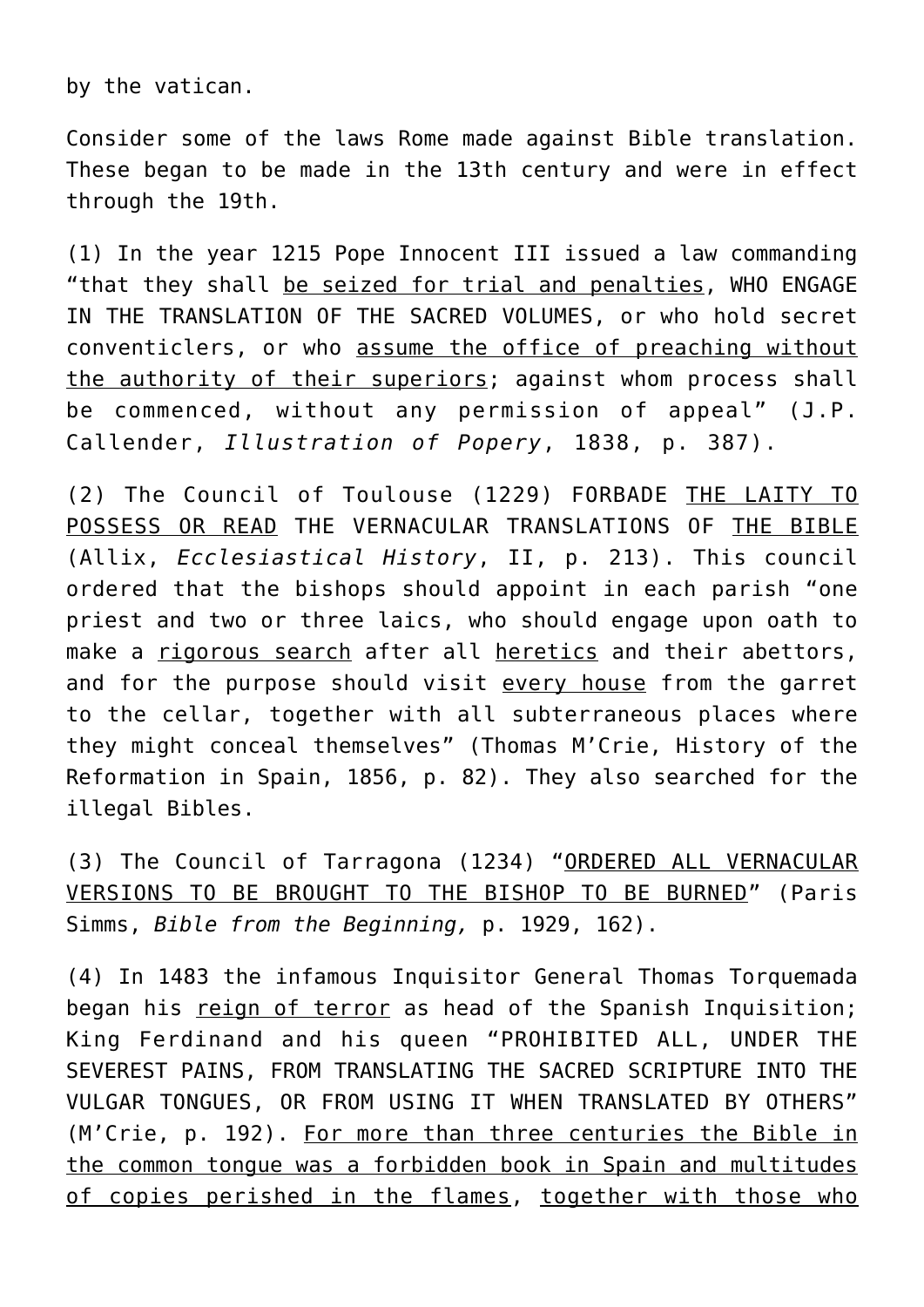(5) In England, too, laws were passed by the Catholic authorities against vernacular Bibles. The Constitutions of Thomas Arundel, issued in 1408 by the Archbishop of Canterbury, made this brash demand: "WE THEREFORE DECREE AND ORDAIN THAT NO MAN SHALL, HEREAFTER, BY HIS OWN AUTHORITY, TRANSLATE ANY TEXT OF THE SCRIPTURE INTO ENGLISH, OR ANY OTHER TONGUE, by way of a book, libel, or treatise, now lately set forth in the time of John Wyckliff, or since, or hereafter to be set forth, in part of in whole, privily or apertly, upon pain of greater excommunication, until the said translation be allowed by the ordinary of the place, or, if the case so require, by the council provincial" (John Eadie, *The English Bible*, vol. 1, 1876, p. 89). Consider Arundel's estimation of the man who gave the English speaking people their first Bible: "This pestilential and most wretched John Wycliffe of damnable memory, a child of the old devil, and himself a child or pupil of Anti-Christ, who while he lived, walking in the vanity of his mind … crowned his wickedness by translating the Scriptures into the mother tongue" (Fountain, *John Wycliffe*, p. 45).

(6) Pope Leo X (1513-1521), who railed against Luther's efforts to follow the biblical precept of faith alone and Scripture alone, called the fifth Lateran Council (1513-1517), which charged that no books should be printed except those approved by the Roman Catholic Church. "THEREFORE FOREVER THEREAFTER NO ONE SHOULD BE ALLOWED TO PRINT ANY BOOK OR WRITING WITHOUT A PREVIOUS EXAMINATION, TO BE TESTIFIED BY MANUAL SUBSCRIPTION, BY THE PAPAL VICAR AND MASTER OF THE SACRED PALACE IN ROME, and in other cities and dioceses by the Inquisition, and the bishop or an expert appointed by him. FOR NEGLECT OF THIS THE PUNISHMENT WAS EXCOMMUNICATION, THE LOSS OF THE EDITION, WHICH WAS TO BE BURNED, a fine of 100 ducats to the fabric of St. Peters, and suspension from business for a year" (Henry Lea, *The Inquisition of the Middle Ages*).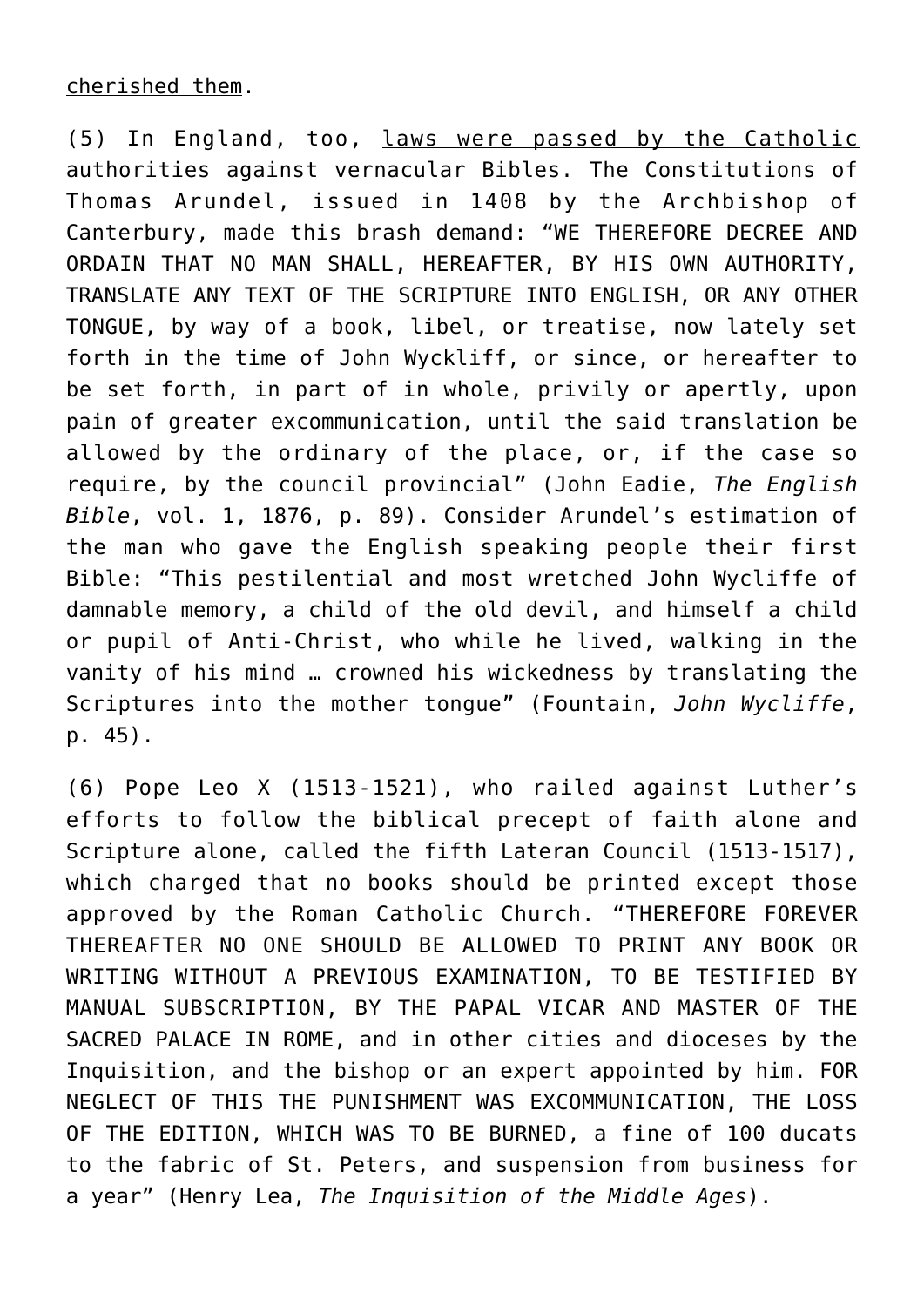(7) These restrictions were repeated by the Council of Trent in 1546, which placed translations of the Bible, such as the German, Spanish, and English, on its list of prohibited books and forbade any person to read the Bible without a license from a Catholic bishop or inquisitor.

**Pope Clement VIII**(1592-1605) confirmed the Council of Trent's proclamations against Bible translations (Eadie, *History of the English Bible*, II, p. 112) and went even further by forbidding licenses to be granted for the reading of the Bible under any conditions (Richard Littledale, *Plain Reasons Against Joining the Church of Rome*, 1924, p. 91).

**Pope Pius IX** (1846-78) in November 1846 issued an encyclical letter in which he denounced all opponents of Roman Catholicism, among which he included "those insidious Bible Societies." He said the Bible societies were "renewing the crafts of the ancient heretics" by distributing to "all kinds of men, even the least instructed, gratuitously and at immense expense, copies in vast numbers of the books of the Sacred Scriptures translated against the holiest rules of the Church into various vulgar tongues…" What a horrible crime! Distributing the Scriptures freely to all people! It was Pius IX who had himself and his fellow popes declared "infallible" at the Vatican I Council in 1870.

**THE WALDENSES**(also called Vaudois or Albigenses) are an example of what occurred during this period. They lived in the mountains of Italy and France and eventually spread throughout Europe; they refused to join the Catholic Church or recognize the Pope. They received the Bible as the sole source for faith and practice and had their own translations, which they diligently reproduced in hand-written copies. Rome persecuted the Waldenses throughout the Dark Ages up until the 18th century.

A few brief descriptions of the persecutions against the Waldenses follow. Note that many entire books have been written about these persecutions and the following facts only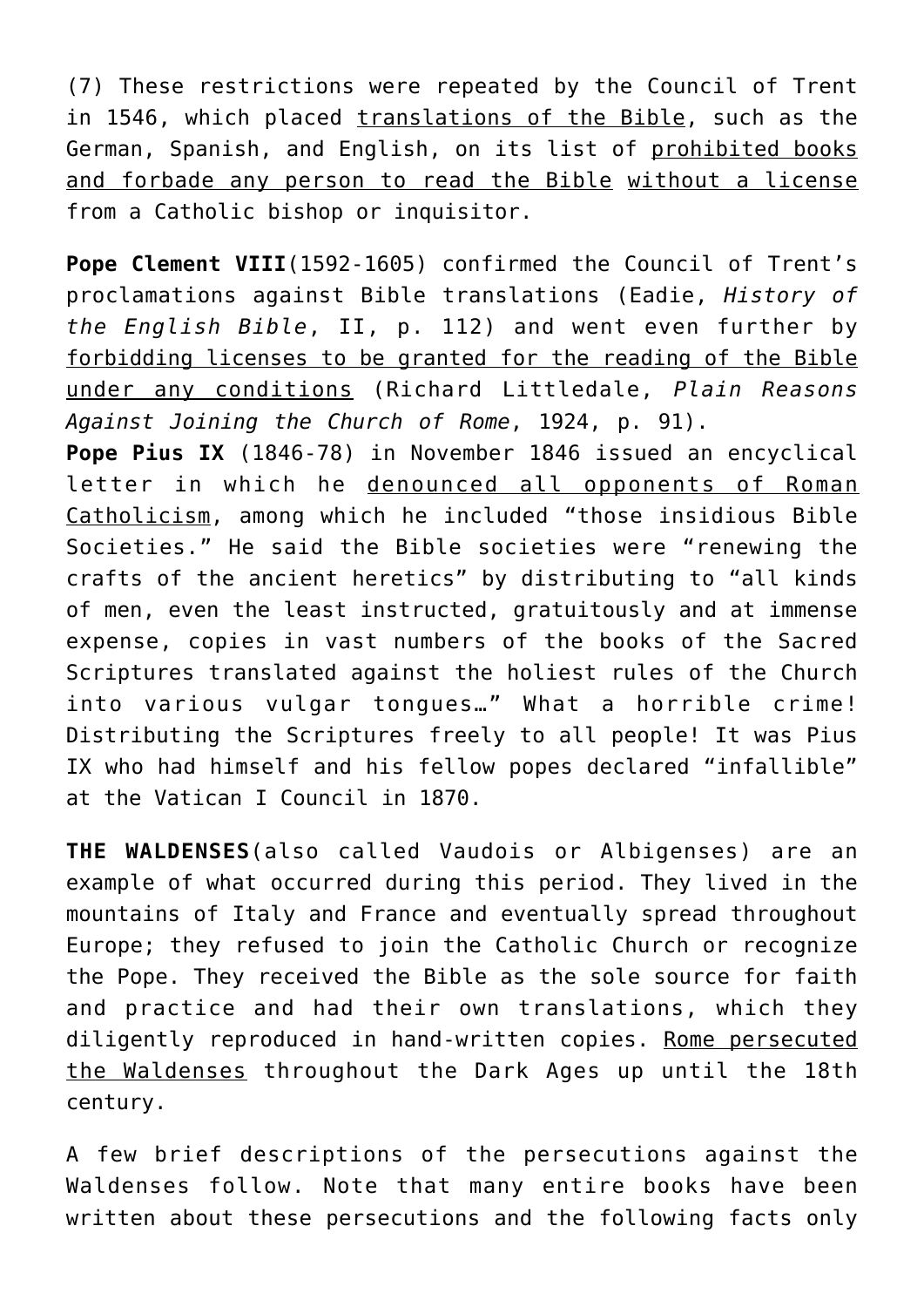hint at the destruction and torment poured out upon these people.

The Council of Tours in 1163 promoted inquisition against Bible believers, issuing a decree that stated: "No man must presume to receive or assist heretics, nor in buying or selling have any thing to do with them, that being thus deprived of the comforts of humanity, they may be compelled to repent of the error of their way" (Gideon Ouseley, *A Short Defence of the Old Religion*, 1821, p. 221). "Many Albigenses, refusing the terms, were burnt in different cities in the south of France" (G.H. Orchard, *A Concise History of the Baptists*, 1855, p. 199). The Third Lateran Council "gave permission to princes to reduce heretics to slavery and shortened the time of penance by two years for those taking up arms against them" (Philip Schaff, *History of the Christian Church*, V, p. 519).

In the year 1209, Pope Innocent III called for a crusade against the Waldenses in France. Anyone who volunteered to war against the "heretics" (so called by Rome because they dissented from her dogmas) was promised forgiveness of sin and many rewards. Tens of thousands took up arms for the Pope and marched against the hated Waldenses. Some 200,000 dissenters were killed by the Pope's army within a few months. Two large cities, Beziers (Braziers) and Carcasone, were destroyed, together with many smaller towns and villages. The war was conducted for 20 years! Thousands were made homeless and were forced to wander in the woods and mountains to escape their tormentors. The cruelties practiced by the Catholic persecutors were horrible. The Christians were thrown from high cliffs, hanged, disemboweled, pierced through repeatedly, drowned, torn by dogs, burned alive, crucified. In one case, 400 mothers fled for refuge with their babies to a cave in Castelluzzo, which was located 2,000 feet above the valley in which they lived. They were discovered by the rampaging Catholics; a large fire was built outside of the cave and they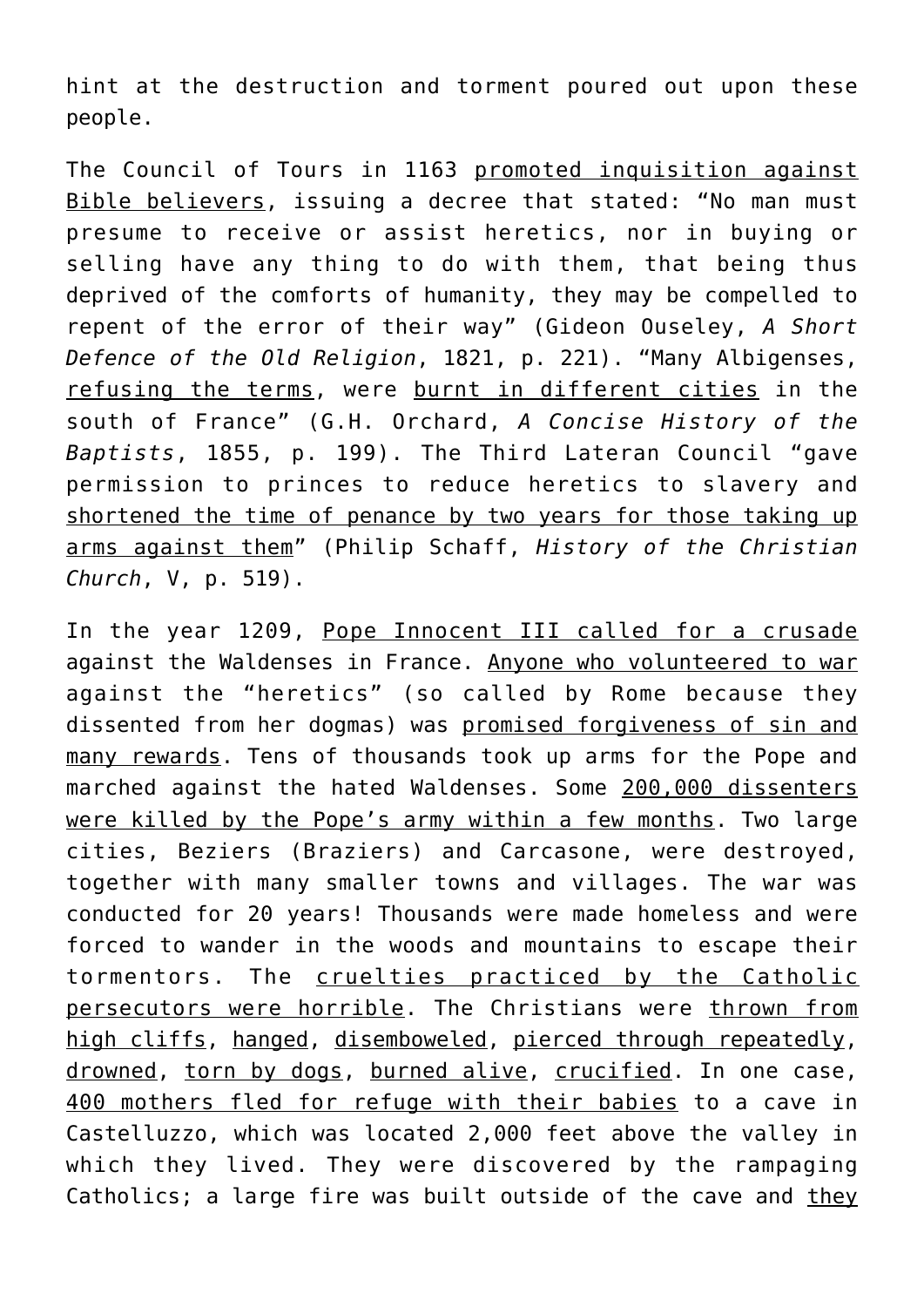were suffocated.

**JOHN WYCLIFFE**(1324-1384), the father of the English Bible, is an example of how Rome treated the Bible in these days.

Rome persecuted Wycliffe bitterly …

Wycliffe died on December 31, 1384, and forty-three years later, in 1428, the Roman Catholic Church dug up Wycliffe's bones and burned them.

Rome also persecuted Wycliffe's followers, the Lollards, imprisoning them and putting many of them to death. The Lollards' Tower in London was so named because it is one of the places where they were imprisoned and tortured. It was illegal to own a copy of the Wycliffe Bible, and most of the priceless handwritten Scriptures were burned.

**WILLIAM TYNDALE**(1484-1536), the first to translate the English Bible from Greek and Hebrew, is another example of Rome's persecutions.

As a young man Tyndale had a burden to translate the Bible into English directly from the Hebrew and Greek so that his people could have the Word of God from the purest fountains.

Tyndale traveled to Europe to pursue this objective, where he had to move from place to place and hide his work from the ecclesiastical authorities.

After completing the New Testament and a portion of the Old, Tyndale was arrested in May 1535. He was imprisoned for 16 months in the castle at Vilvorde, Belgium.

On October 6, 1536, Tyndale was strangled and then burned at the stake. His ashes were thrown into the river that flowed alongside the castle.

**THE LUTHER BIBLE**, which first appeared in 1522, was also fiercely persecuted.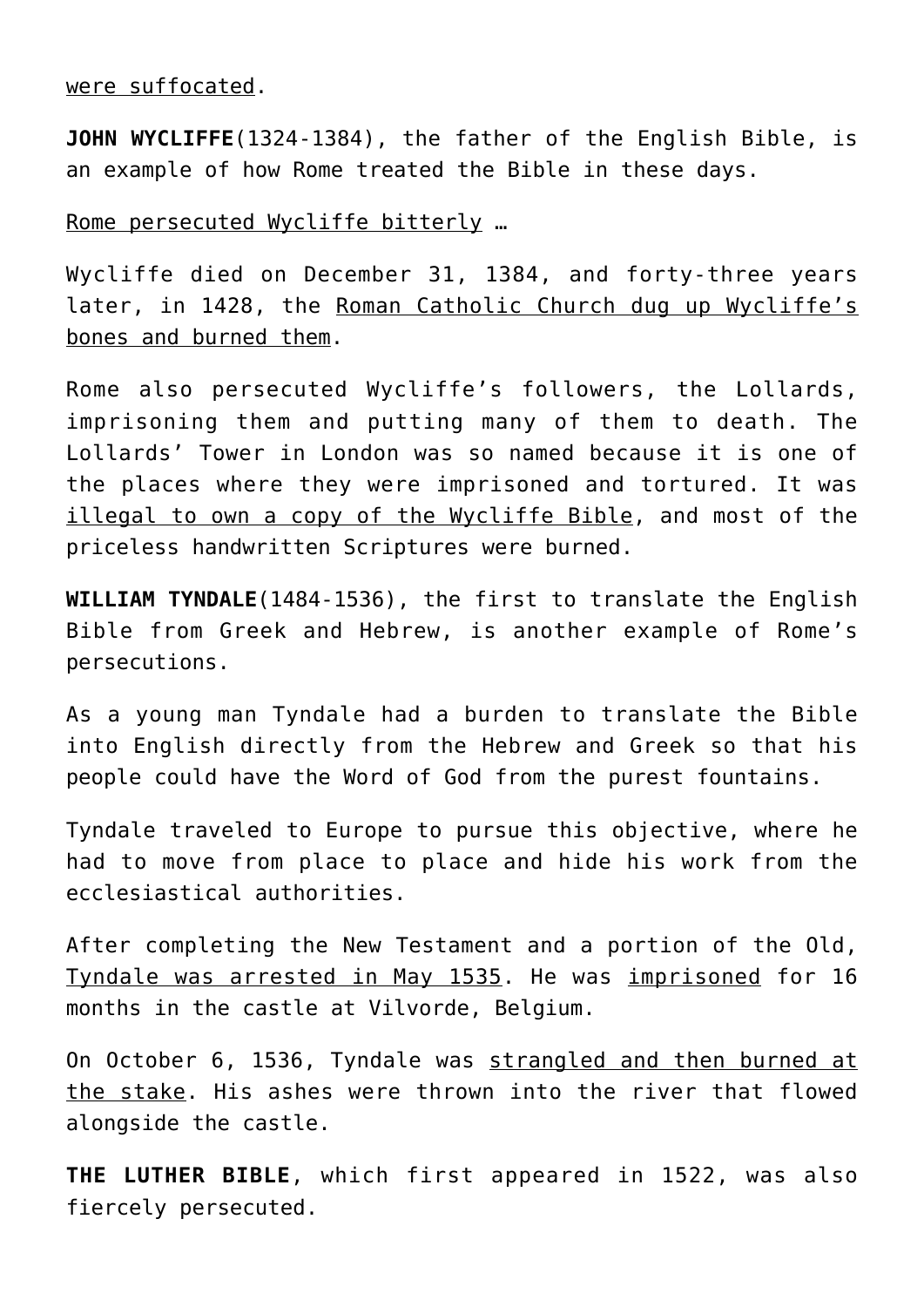Persecutions were poured out by the Catholic authorities upon those who read the works of Luther. An example of those who were tormented for distributing the German Luther New Testament was a bookseller named John in Buda, Hungary. He had circulated the German Scriptures throughout that country. "He was bound to a stake; his persecutors then piled his books around him, enclosing him as if in a tower, and then set fire to them. John manifested unshaken courage, exclaiming from the midst of the flames, that he was delighted to suffer in the cause of the Lord" (D'Aubigne, III, p. 152).

In 1520 a strict search for Lutheran Bibles and books was instigated in Venice, and those found were destroyed (M'Crie, *Reformation in Italy*, p. 28).

**JACQUES LEFEVRE**(1455-1536), a professor at the University of Paris, published a French New Testament in 1523 and the complete French Bible in 1528. For his labor of love for the French people, the elderly Lefevre was hated and persecuted by the Romanist authorities.

**JACQUES LEFEVRE**(1455-1536), a professor at the University of Paris, published a French New Testament in 1523 and the complete French Bible in 1528. For his labor of love for the French people, the elderly Lefevre was hated and persecuted by the Romanist authorities.

Many French believers were burned for distributing the Bible.

In 1546 Peter Chapot was burned to death for bringing French Bibles into France and for selling them. Because of his bold testimony at the place of persecution, a decree was made that "all which were to be burned, unless they recanted at the fire, should have their tongues cut off. Which law diligently afterward was observed" (Foxe, unabridged, 1641, II, p. 133).

Stephen Polliot was also arrested in 1546 with a bag of Scriptures and Gospel books he was distributing. His tongue was cut out and he was burned, "his satchel of books hanging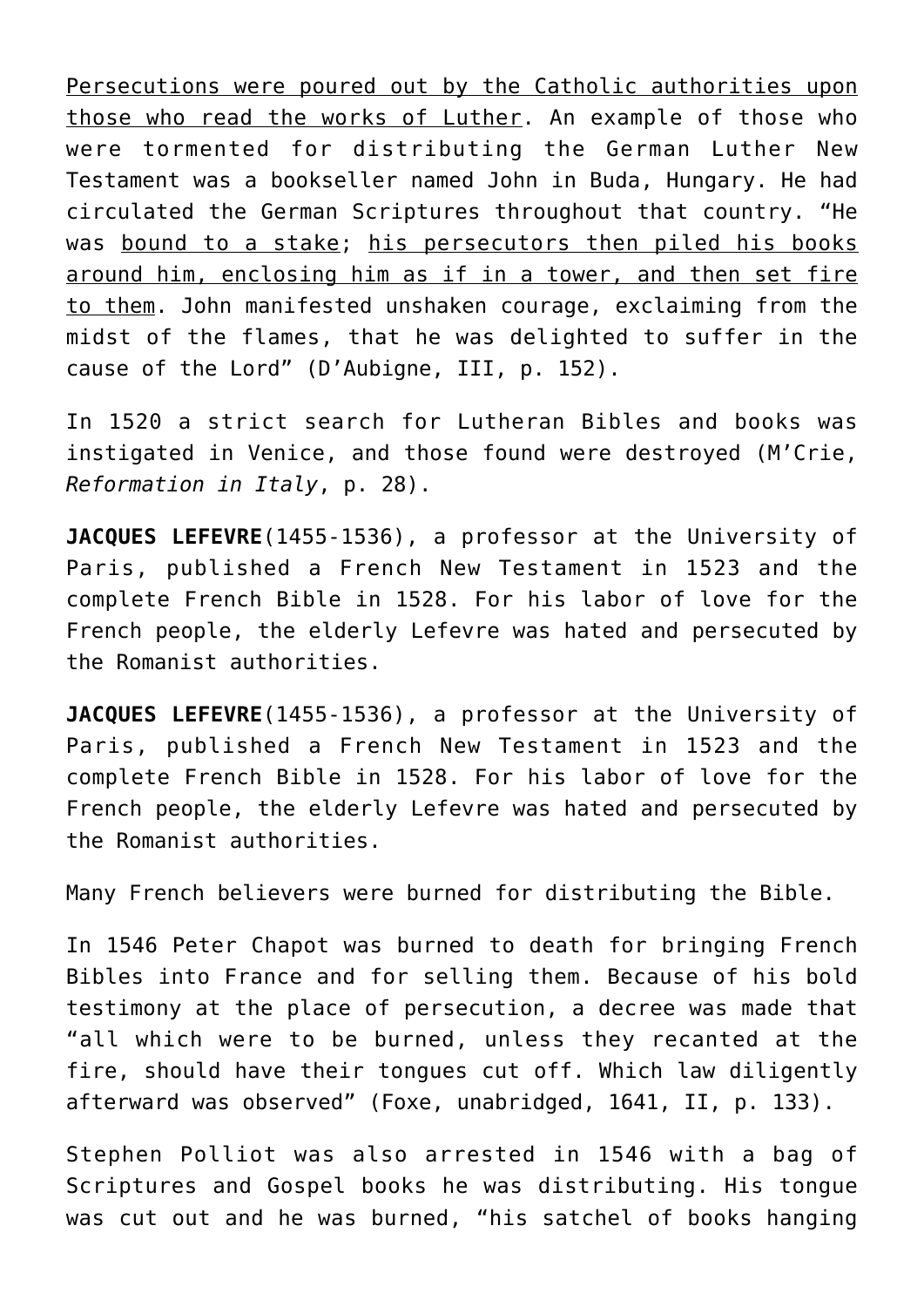about his neck" (Foxe, unabridged, II, p. 134).

Nicholas Nayle, a shoemaker, was arrested in Paris and burned in 1553 for bringing parcels of books to distribute among the believers.

In 1554 Dionysius Vayre, who had smuggled many books into France, was arrested in Normandy and sentenced to be "burned alive, and thrice lifted up, and let down again into the fire" (Foxe, unabridged, II, p. 145).

Waldensian bookseller Bartholmew Hector was arrested in 1556. When the Inquisition judge said, "You have been caught in the act of selling books that contain heresy; what say you?" Hector replied, "If the Bible is heresy to you, it is truth to me." After languishing in prison for several months, Hector was burned at the stake.

wayloflife.org

# **How the Inquisition found secret Jews in Spain: by sniffing their kitchen smells, and rooting through their garbage**

The Jews of medieval Europe also had strict dietary laws. Those who, willingly or not, adopted Christianity in the Spain and Portugal of the Inquisition years exerienced conversion not just as a change of faith but, crucially, as a change of diet. So, more sinisterly, did their Catholic neighbours, who were prone to denouncing conversos to the Inquisition for backsliding if they weren't, visibly, eating a Catholic fashion: pork, not lamb or olive oil. The wrong cookpot smell, at the wrong time, could damn a suspect. Inquisitors haunted kitchens.

The Holy Office of the Inquisition was used to pursue those converts (Conversos) who kept up the Jewish faith in secret.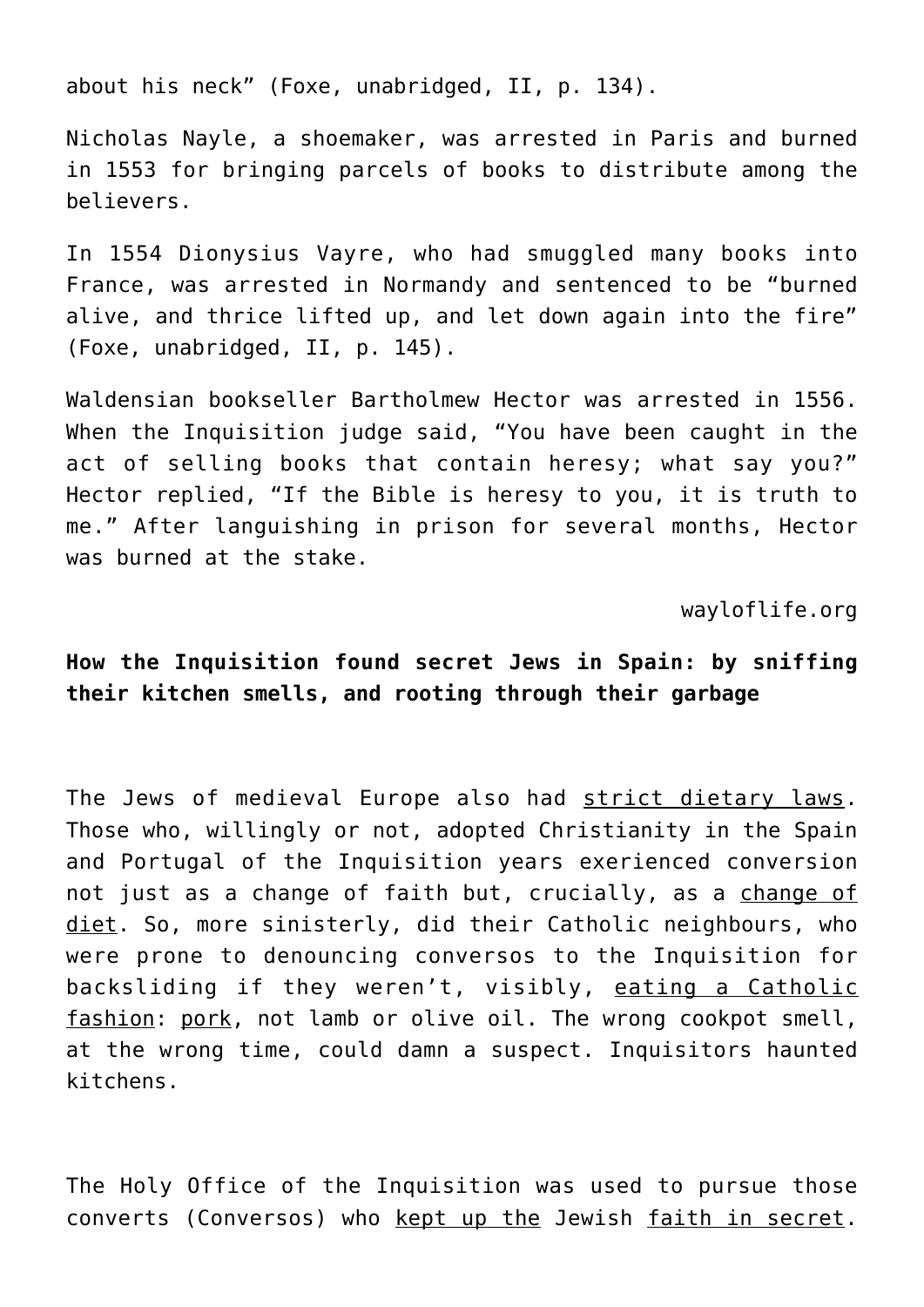In 1492, when King Ferdinand II of Aragon and Queen Isabella I of Castile gave Jews who had not yet converted the choice to either convert to Catholicism or leave Spain… If denounced, they were interrogated and could be burnt at the stake in an auto-da-fe, or be imprisoned and have their property confiscated and their families would be stigmatized for generations. Inquisitors visited homes on Fridays to see if families put white tablecloths and candlesticks on the table to celebrate the Sabbath. The dreaded Inquisitor General Tomas de Torquemada – himself a Converso – would stand on a hill above a city on Saturdays to identify the houses where there was no smoke coming out of the chimneys (Jewish laws prohibit any work, including cooking and lighting a fire, on the Sabbath). Records of the Inquisition show that food was used as evidence of Judaizing when women were brought to trial.

vanorabennett.com

Now read again:

# **Mattithyah 24:12**

And because iniquitywill abound, the love of the many will grow cold.

Please notice, the reason love has grown cold is because they did away with Yahweh's Laws. The roman catholic church fought against the Name Yahweh and His Laws. It's their laws passed in early America that forbids the Ten Commandments from being taught in the schools today. Their sinful traditions, fertility rites, and sodomy are taught, all coming from God worship (**Genesis 3:1-5**). They are not Commandments. The Savior, Yahshua Messiah, said plainly that causes love to grow cold (**Mattithyah 24:12**).

The Savior, Yahshua Messiah, is speaking of the Last Generation allotted to mankind's governments of and by the people. This is the same generation in which knowledge was increased and the nuclear bomb was invented. Notice His Words.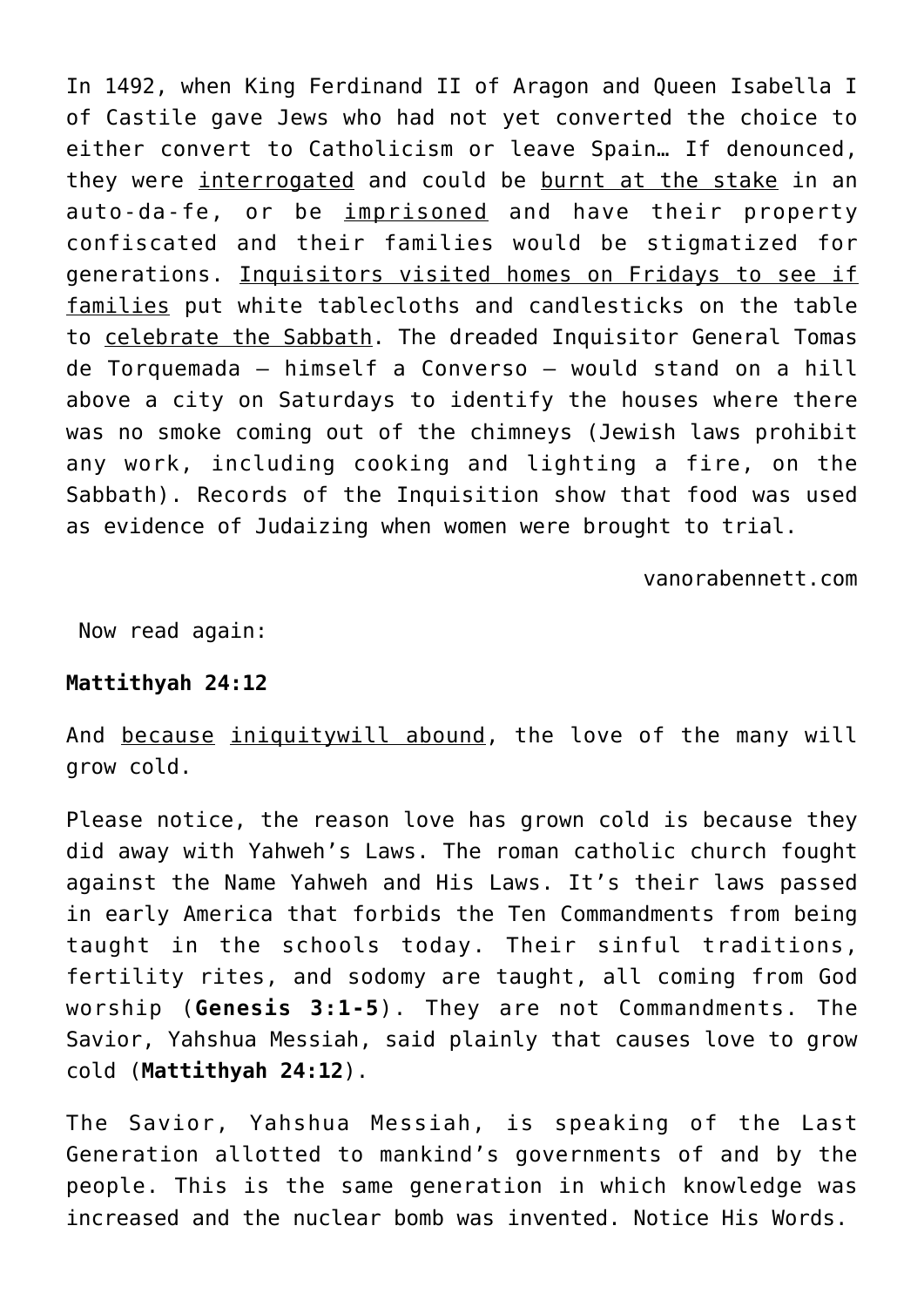# **Mattithyah 24:34**

Truly I say to you: That generation will not pass *away,* until all these things are fulfilled.

He is speaking of the generation in which the nuclear bomb was brought forth that makes it possible to fulfill **Mattithyah 24:29**.

# **Mattithyah 24:29**

Immediately, *but* after the *Great* Tribulation of those days will the sun be darkened, and the moon will not give her light, and the stars will fall from heaven, and the powers of the heavens will be shaken.

The following article, an essay from *Discover*magazine, February 1984, deals directly with the consequences of Nuclear War.

*Dr. Thomas was one of the four American scientists who, at the invitation of Senators Edward Kennedy and Mark Hatfield, met in Washington in December for a three-hour open discussion with four Soviet counterparts. The subject of their discussion: the nuclear winter* (discover,*January*).

Two scientific reports have recently been published, dealing with the probable effects of nuclear war upon the earth's climate and the life of the planet. The first discovery is already widely known within the scientific community of climatologists, geophysicists, and biologists here and abroad, and has been confirmed in detail by scientists in the Soviet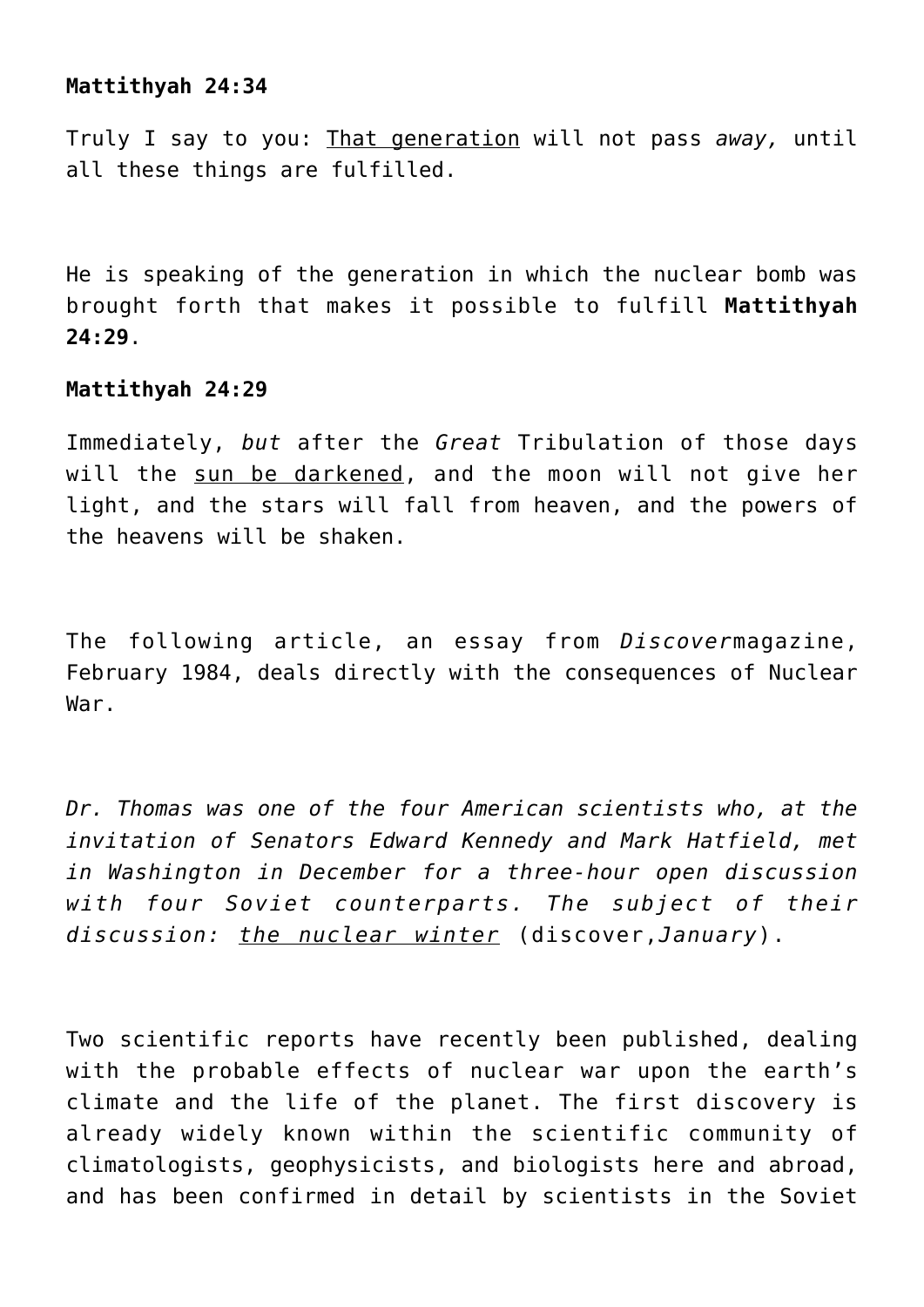Union. Computer models demonstrate that a nuclear war involving the exchange of less than one third of the total American and Soviet arsenal will change the climate of the entire Northern Hemisphere, shifting it abruptly from its present seasonal state to a long, sunless, frozen night. This will be followed after some months by a settling of nuclear soot and dust, then by a new malignant kind of sunlight, with all of its ultraviolet band, capable of blinding most terrestrial animals, no longer shielded from the earth by the ozonosphere. In the same research, new calculations of the extent and intensity of radioactive fallout predict the exposure of large land areas to much more intense levels of radiation than expected. The report is referred to as TTAPS, an acronym derived from the investigators' names: Turco, Toon, Ackerman, Pollack, and Sagan.

The second piece of work, by Paul Ehrlich and 19 other distinguished biologists, demonstrates that the predictions of TTAPS mean nothing less than the extinction of much of the earth's biosphere, very possibly involving the Southern Hemisphere as well as the Northern.

Taken together, the two papers change everything in the world about the prospect of thermonuclear warfare. They have already received a careful and critical review by scientists representing the disciplines concerned, here and abroad, and there already appears to be an unprecedented degree of concurrence with the technical details as well as the conclusions drawn. In the view of some referees, the TTAPS report may even be understating the climatological damage implied by its data. The 20 biologists' paper, summarized by Professor Ehrlich, represents the consensus arrived at by 40 biological scientists at a meeting in Woods Hole, Massachusetts, last spring.

It is a new world, demanding a new kind of diplomacy and a new logic.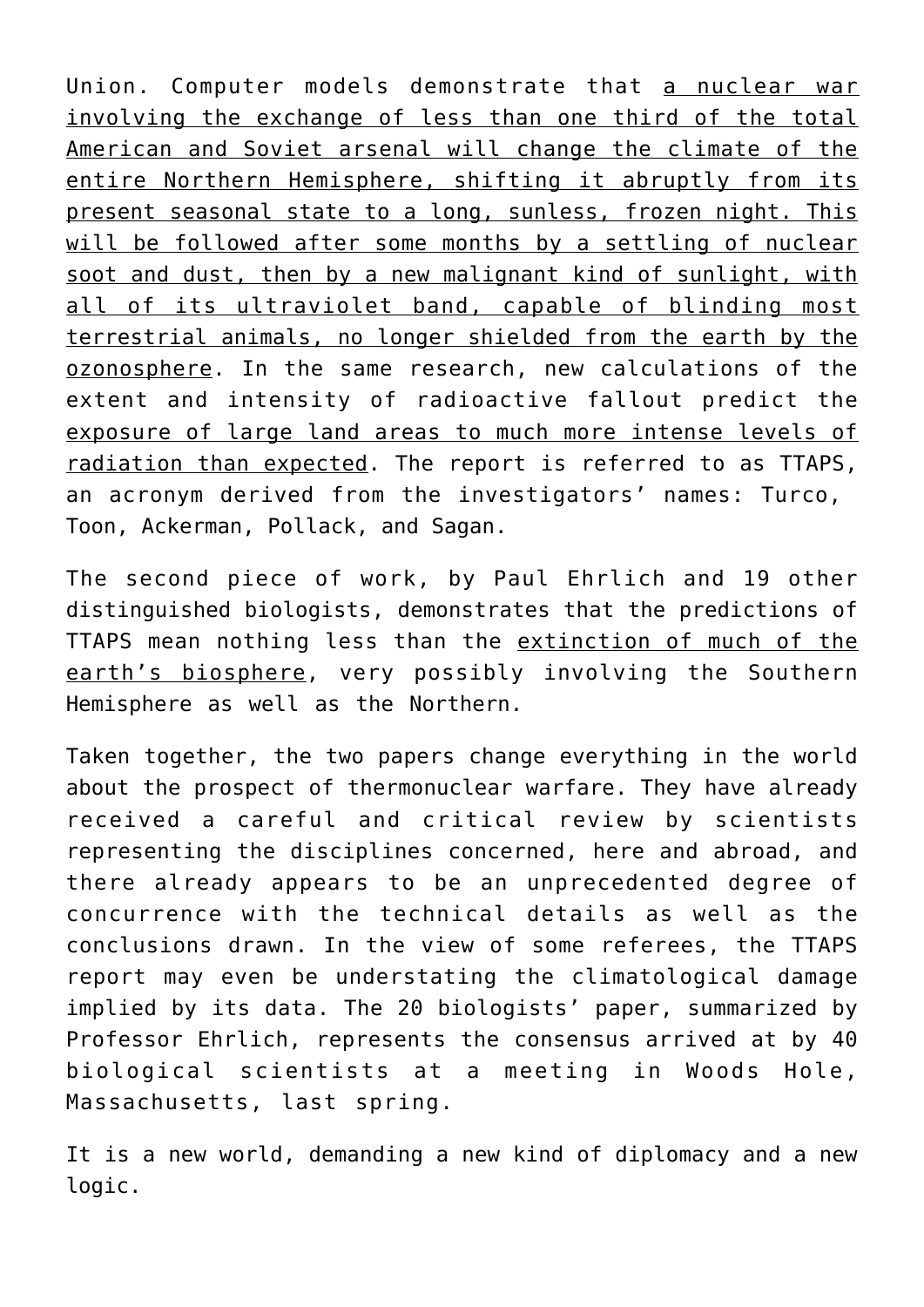Up to now, the international community of statesmen, diplomats, and military analysts has tended to regard the prospect of nuclear war as a problem only for the adversaries in possession of the weapons. Arms control and the endless negotiations aimed at the reduction of nuclear explosives have been viewed as the responsibility, even the prerogative, of those few nations in actual confrontation. Now all that is changed. There is no nation on earth free of the jeopardy of destruction if any two countries, or groups of countries, embark upon a nuclear exchange. If the Soviet Union and the United States, and their respective allies in the Warsaw Pact and NATO, begin to launch their missiles beyond a still undetermined and ambiguous minimum, neutral states like Sweden and Switzerland are in for the same long-term effects, the same slow death, as the actual participants. Australia and New Zealand, Brazil and South Africa, could have as much to worry about as West Germany if a full-scale exchange were to take place far to the north.

Up to now, we have all tended to regard any conflict with nuclear arms as an effort by paired adversaries to settle such issues as territorial dominance or ideological dispute. Now, with the new findings before us, it is clear that any territory gained will be, at the end, a barren wasteland, and any ideology will vanish in the death of civilization and the permanent loss of mankind's memory of culture.

The risks of this kind of war have conventionally been calculated by the numbers of dead human beings on either side at the end of the battle, armies and noncombatants together. The terms "acceptable" and "unacceptable," signifying so-andso many million human casualties, have been used for making cool judgments about the need for new and more accurate weapon systems. From now on, things are different. Leave aside the already taken for granted estimate that in an all-out exchange of, say, 5,000 megatons, something like a billion people would be killed outright by blast, heat, and radiation. Set aside as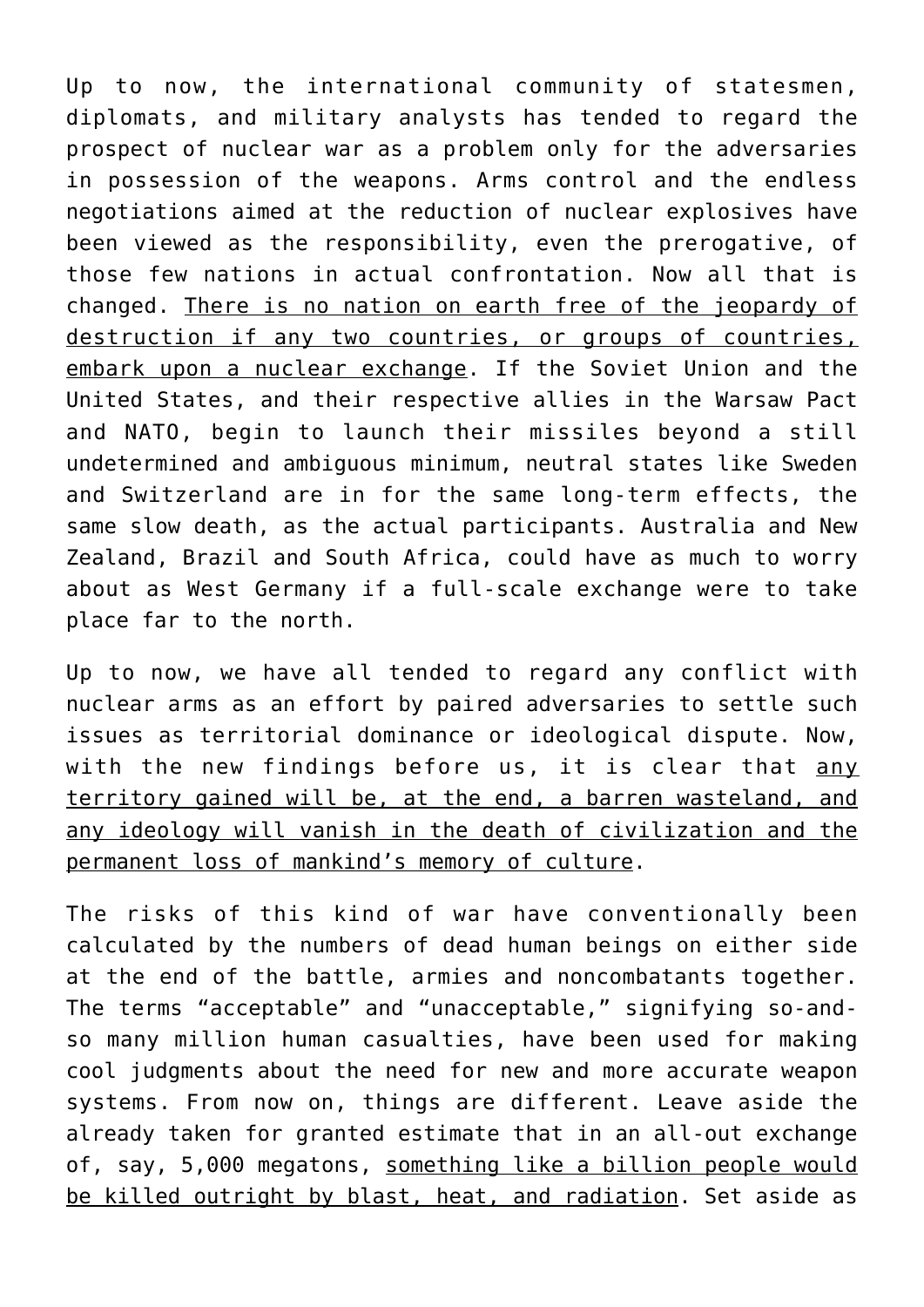well the likely fact that more than another billion would die later on, from the delayed effects of the climate and radioactive fallout.

This article proves the Prophecy of the High Priest, Yahshua Messiah, true for this generation only, no other. If you do not understand what has been written up to this point, I urge you to read it again, starting at the beginning. This Prophecy is given in:

#### **Mattithyah 24:12**

And because iniquitywill abound, the love of the many will grow cold.

Because the Laws of Yahweh, that are written in your bible, are not taught today, in this generation, love is not taught; therefore, love grows cold. The Apostles said it too.

#### **I Yahchanan 3:4, 7-8, 10**

4 Whoever commits sin, transgresses also the Laws; for sin is the transgression of the Laws.

7 Little children, let no man deceive you; he who practices Righteousness is Righteous, just as He is Righteous.

8 He who commits sin is of the devil, for the devil has sinned from the beginning. For this purpose the Son of Yahweh was manifested; that He might destroy the works of the devil.

10 In this the Children of Yahweh and the children of the devil are manifest. Whoever does not practice Righteousness is not of Yahweh, andhe does not love his neighbor!

#### **Mattithyah 24:29**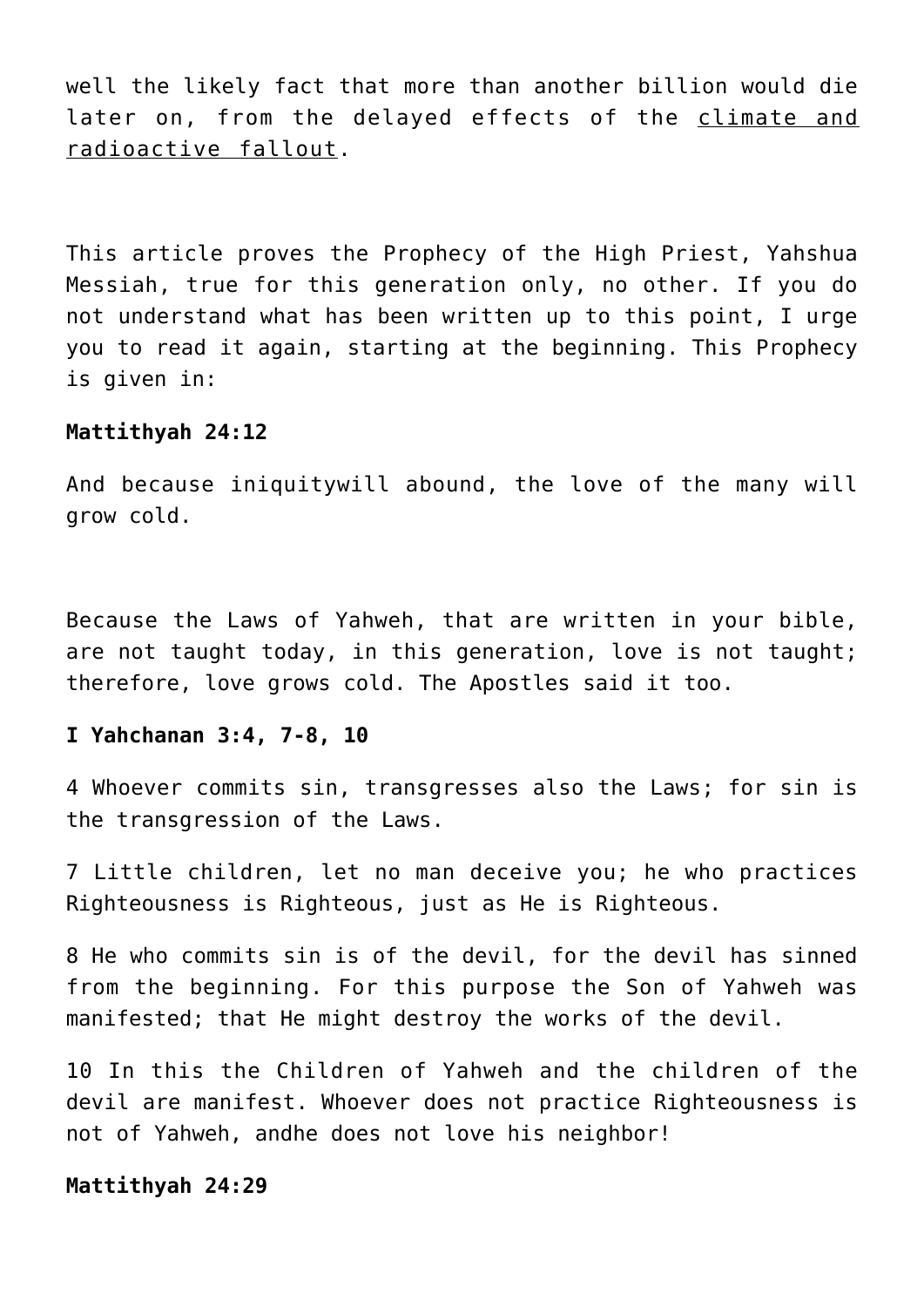Immediately, *but* after the *Great* Tribulation of those days will the sun be darkened, and the moon will not give her light, and the stars will fall from heaven, and the powers of the heavens will be shaken.

#### **Mattithyah 24:33-34**

33 In the same way, when you see all these things, know that *His coming and The End of the Ages* are near, at the very door.

34 Truly I say to you: That generation will not pass *away,* until all these things are fulfilled.

This Prophecy proves true that we are indeed living in the Last Generation allotted to man's governments of and by the people. This generation will prove, without any doubt, what sin will bring and why Yahweh says that to have true peace, joy, love and health, you must practice Yahweh's Laws diligently.

People sin and think they got away without harm, but they don't understand the workings of the microorganisms that are constantly at work in and outside of our bodies. These microorganisms keep us alive and as healthy as they possibly can with sinful man working against them. Call, write or email us for information about the sermons that have been given concerning these micro-kingdoms that work for the survival of mankind.

# **In This Generation We Will See It All**

#### **Mattithyah 24:33-34**

33 In the same way, when you see all these things, know that *His coming and The End of the Ages* are near, at the very door.

34 Truly I say to you: That generation will not pass *away,* until all these things are fulfilled.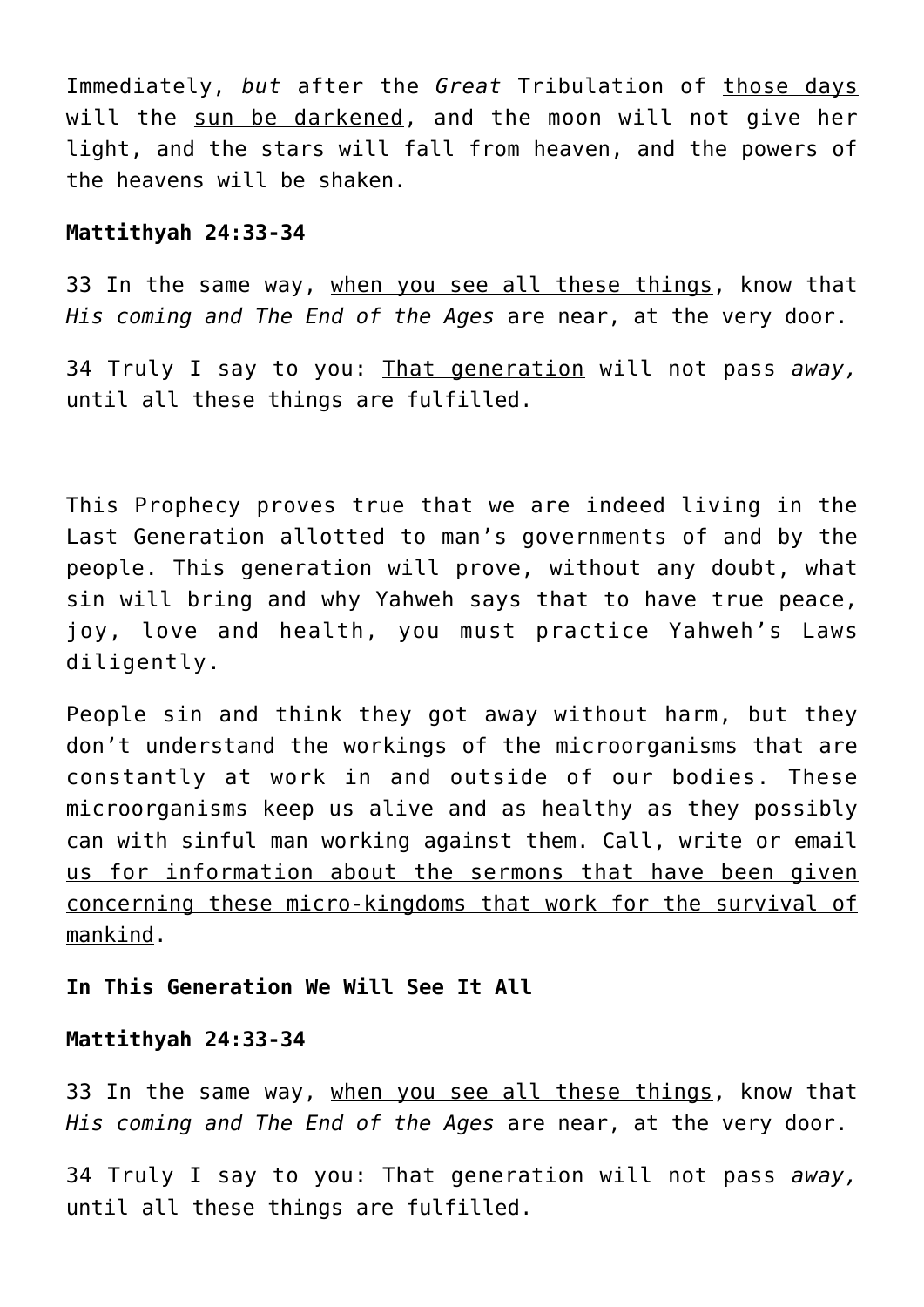# **Mattithyah 24:3, 7**

3 Now as He sat on the Mount of Olives, the Disciples came to Him privately, saying; Tell us, when will these things be? What *will be* the sign of Your coming and The End of the Ages?

7 For nation will rise against nation, and kingdom against kingdom, and there will be famines, and pestilences;*disease epidemics,* and earthquakes; *environmental disasters,* in place after place:

The Hebrew word translated **earthquakes** means the unusual storms of all kinds that we are having in this generation. They are caused by mankind's actions; actions that are breaking Yahweh's Laws. You need this information now to understand the extreme weather conditions that are taking place at this time.

These are all caused by sin. Sin causes confusion. Also confusion is mind altering, so no one thinks clearly. The more the sins, the greater the buildup of harmful microorganisms, the greater the confusion, and the smaller the amount of love remains when making decisions. So, hatred, lust, selfishness, and war become the answers to world problems, leading kingdom against kingdom and nation against nation.

# **Mattithyah 24:12, 7, 21-22, 34**

12 And because iniquitywill abound, the love of the many will grow cold.

7 For nation will rise against nation, and kingdom against kingdom, and there will be famines, and pestilences;*disease epidemics,* and earthquakes; *environmental disasters,* in place after place:

21 For then will be Great Tribulation, such as has not come to pass since the beginning of the world to this time—no, nor ever will be.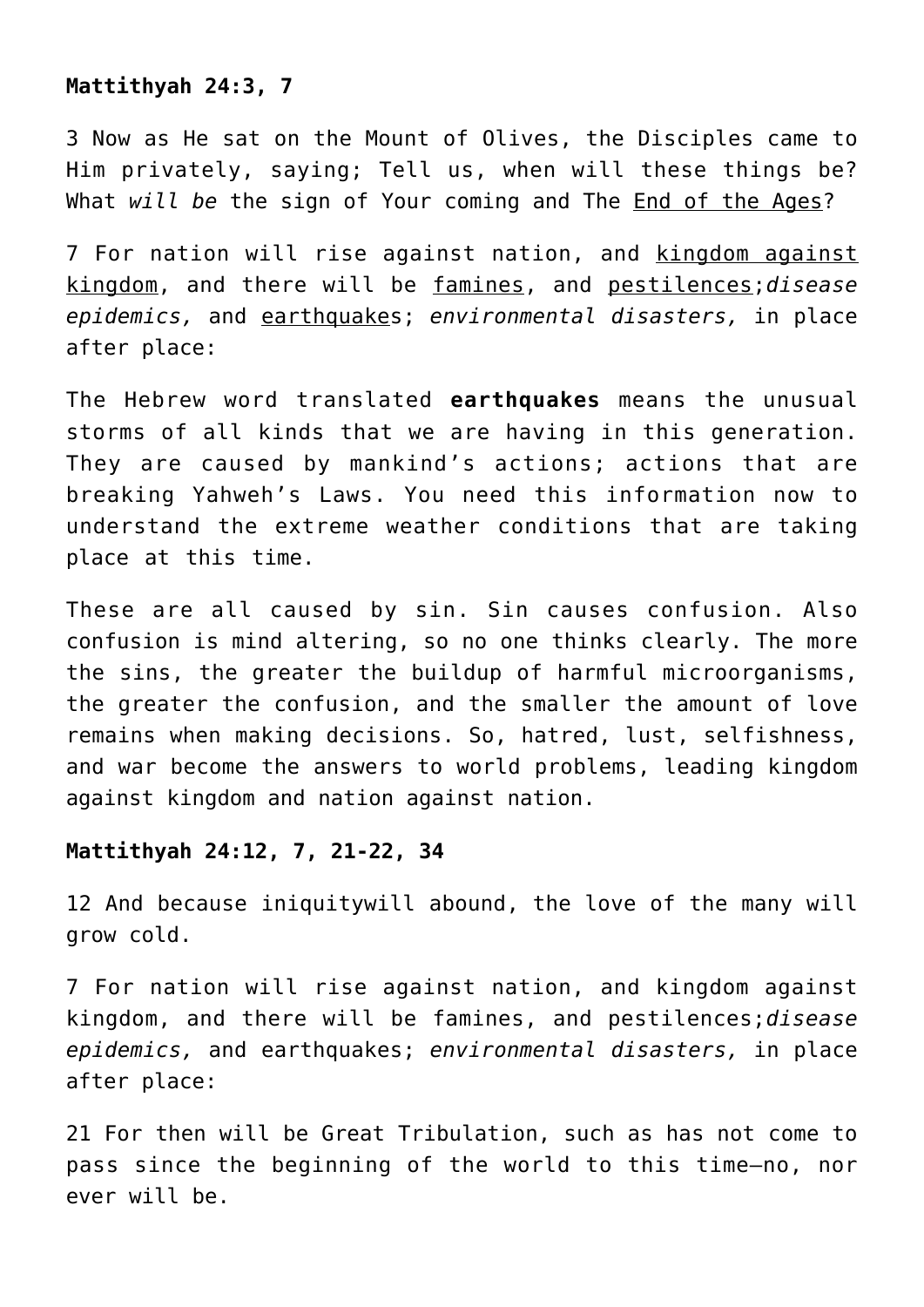22 And unless those days were shortened, there would no flesh be saved; but for the Elect's sake, those days will be shortened.

34 Truly I say to you: That generation will not pass *away,* until all these things are fulfilled.

We know that none of this would be if the Prophecy of the increase in knowledge had not come to pass. Notice the Prophecy.

#### **Daniyl 12:1-4**

1 And at that time, one who is like Yahweh will stand up *at* Abel; Yisrayl, the Great Priest, who stands *at* Abel to teach Yahweh's Just, Perfect Laws to the children of Your People; and there will be a time of trouble, such as never was since there was a nation to that same time. And at that time, Your People will be delivered, everyone who will be found written in The Book *of Life*.

2 And many of those who sleep in the dust of the earth will awake; some to Everlasting Life, and some to shame *and* everlasting contempt.

3 And those who are wise will shine as the brightness of the heavens; and those who turn many to righteousness, as the stars forever and ever

4 But you, O Daniyl, shut up the words, and seal the book to the time of The End; many will run to and fro, and knowledge will be increased.

The increase in knowledge began in 1934 with the computer. The patent for the nuclear bomb was also issued in 1934. Daniyl's Prophecy in **Daniyl 12** is speaking of the same time of trouble,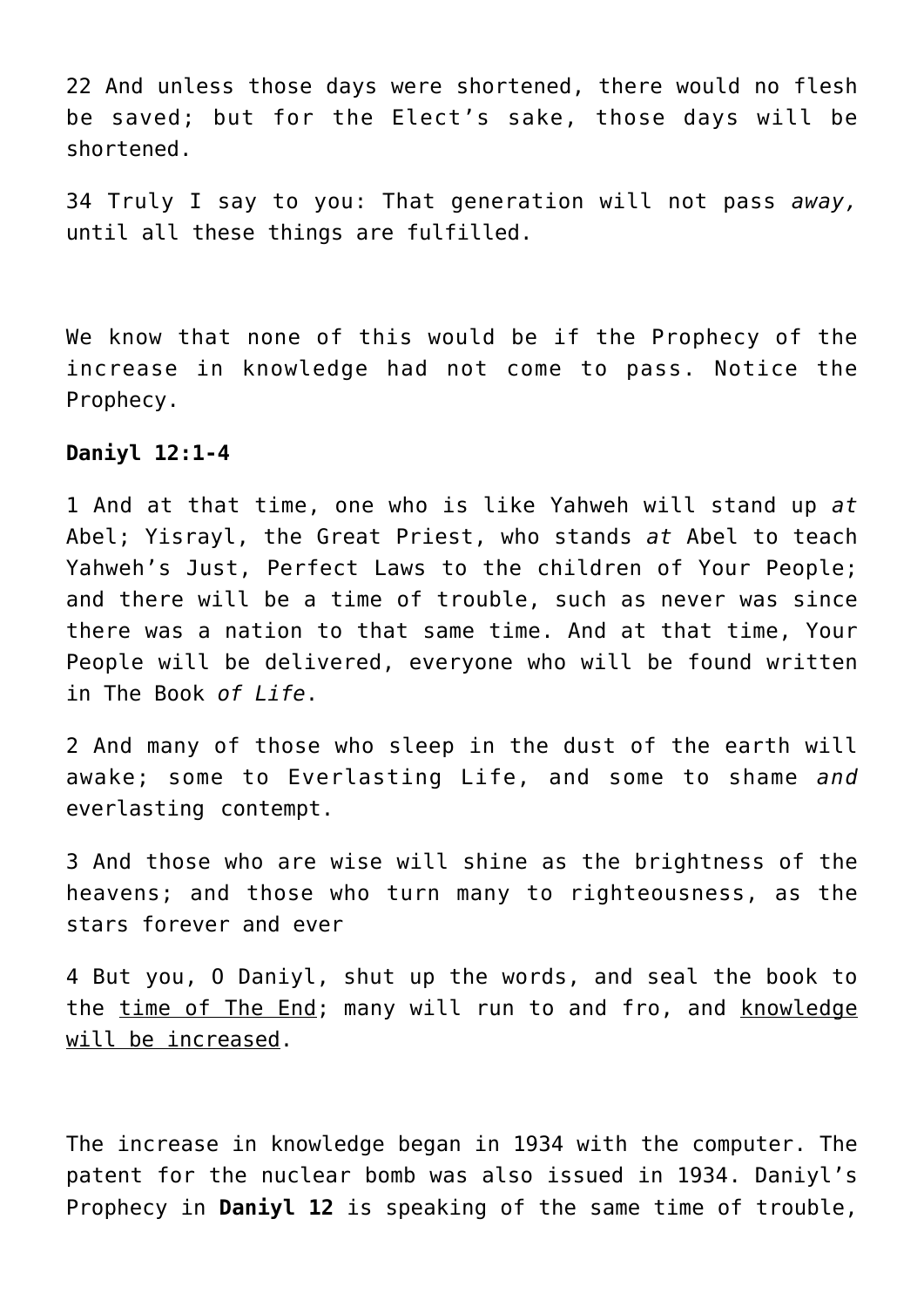the greatest time of trouble ever, as Yahshua spoke of. Read again:

# **Daniyl 12:1**

And at that time, one who is like Yahweh will stand up *at* Abel; Yisrayl, the Great Priest, who stands *at* Abel to teach Yahweh's Just, Perfect Laws to the children of Your People; and there will be a time of trouble, such as never was since there was a nation to that same time. And at that time, Your People will be delivered, everyone who will be found written in The Book *of Life*.

Notice now the same in:

# **Mattithyah 24:21-22**

21 For then will be Great Tribulation, such as has not come to pass since the beginning of the world to this time—no, nor ever will be.

22 And unless those days were shortened, there would no flesh be saved; but for the Elect's sake, those days will be shortened.

We see big-time problems between the nations and kingdoms now, along with the threat of nuclear war, all in this generation. **Daniyl 12** was written about 534 BCE. 534 BCE to 1934 CE is 2,468 years before the generation began that the High Priest Yahshua said would bring all these Prophecies to fulfillment. All of these Prophecies are here now in this generation. Salvation is also being offered by Yahweh to all who will come out of this sinful system in this generation.

# **Revelation 18:1-5**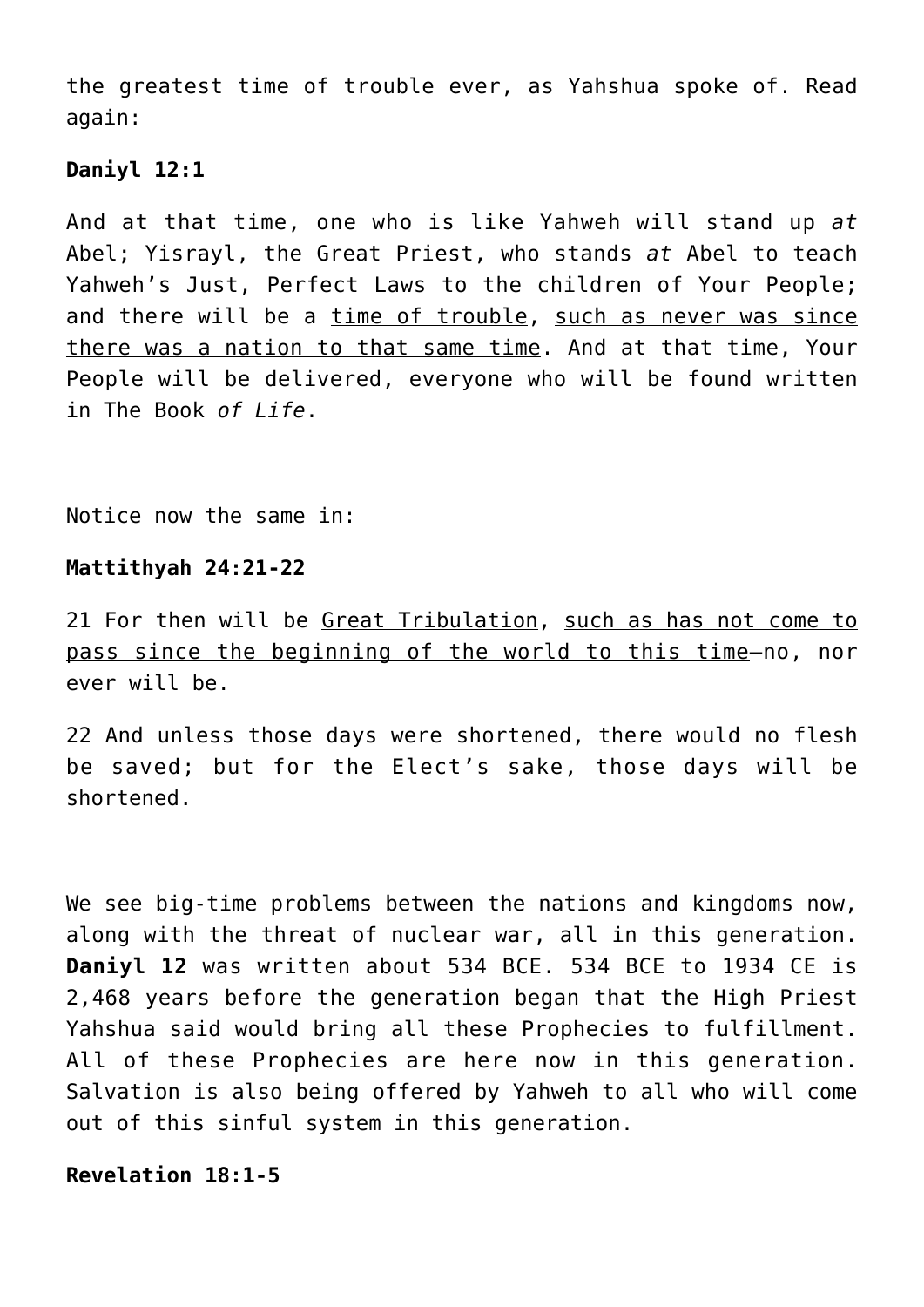1 And after these things I saw another Malak come down from heaven, having great authority; and the earth was enlightened with His glory.

2 And he cried mightily with a strong voice, saying: Babylon the great is fallen, is fallen, and is become thehabitation of demons, and the hold of every foul spirit, and a cage of every unclean and hateful bird.

3 For all nations have drunk of the wine of the wrath of her fornication, and the kings of the earth have committed fornication with her, and the merchants of the earth have grown rich through the abundance of her delicacies.

4 And I heard another voice from heaven, saying: Come out of her, My People, so that you do not partake in her sins, and so that you do not receive of her plagues,

5 For her sins have reached unto heaven, and Yahweh has remembered her iniquities!

#### **How Do We Come Out?**

The answer, from the beginning in **Genesis** to the end in **Revelation**, has always been the same.

#### **Genesis 4:6-7**

6 So Yahweh said to Cain: Why are you angry? Why are you downcast?

7 If you do Righteousness, will you not be accepted? And if you do not do Righteousness, sin *is* crouching at your door. The desire to sin is with you, but you must overcome it!

#### **Mattithyah 6:33**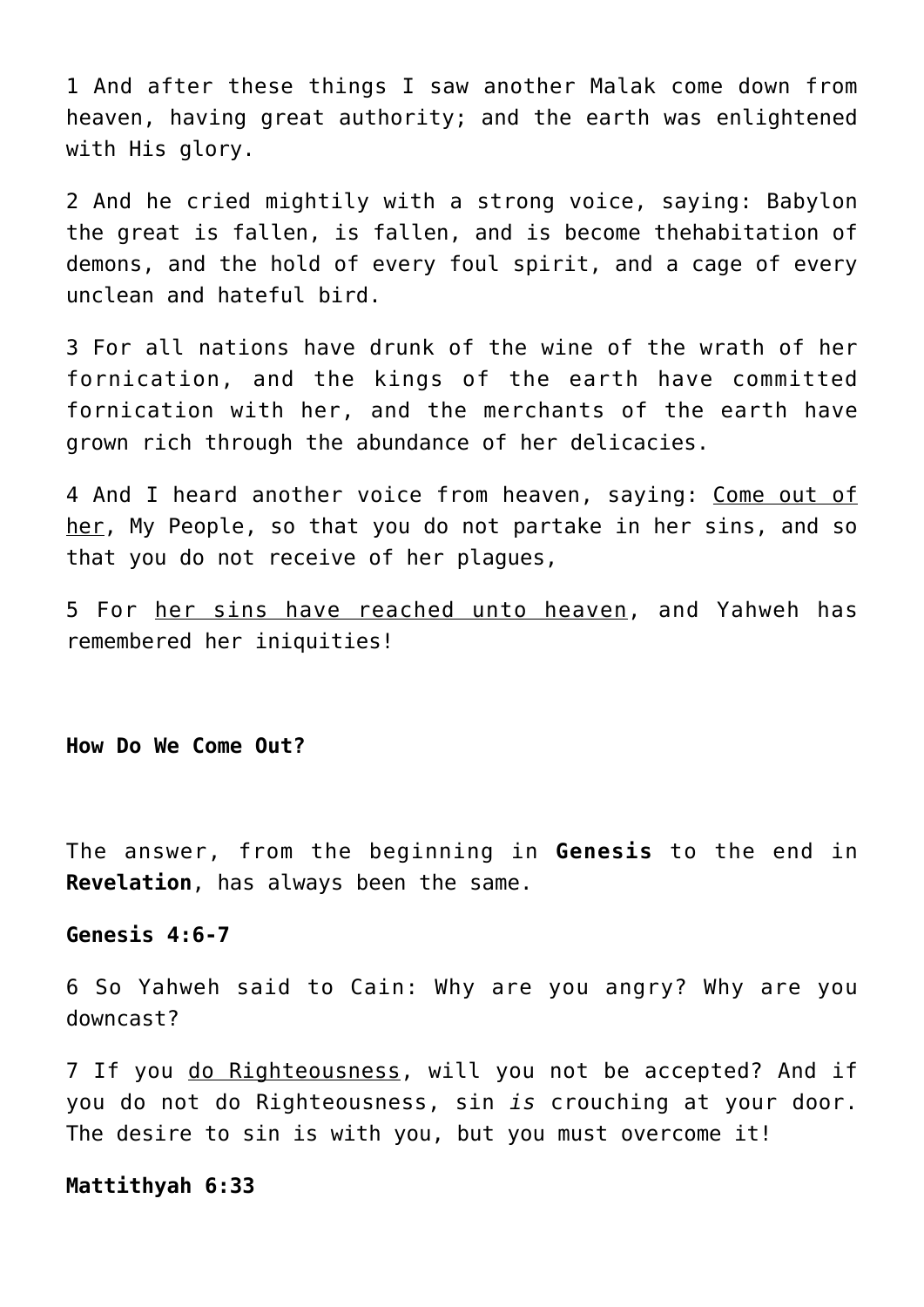But seek you first the Kingdom of Yahweh andHis Righteousness, and all these things will be added to you.

#### **Deuteronomy 12:5-8**

5 But you are to seek the Habitation of your Father; *The House of Yahweh—*theplace which Yahweh your Father shall choose out of all your tribes to establish His Name—and there you must go.

6 There you must bring your burnt offerings and sacrifices, your tithes, and special gifts you have vowed to give, your freewill offerings, and the firstborn of your herds and flocks.

7 There, in front of Yahweh your Father, you and your families shall eat, and you shall rejoice in all that you have put your hand to do, because Yahweh your Father has blessed you.

8 You must not at all do as we are doing here this day—every man doing whatever is right in his own eyes—

We are in the Last Days. The House of Yahweh built by King Solomon was destroyed in 70 CE and Mount Zion was plowed like a field, not one stone was left on top of another; this fulfilled the Prophecies found in:

#### **Micahyah 3:9-12**

9 Hear now, O heads of the house of Yaaqob, you rulers of the house of Israyl, who abhor justice and pervert all equity,

10 Who build up Zion with blood, and Yerusalem with iniquity:

11 Her heads judge for reward and her priests teach;*give instruction in the Law,* for pay, and her prophets divine for money. Yet they lean upon Yahweh, and say; Is not Yahweh among us? No evil can come upon us!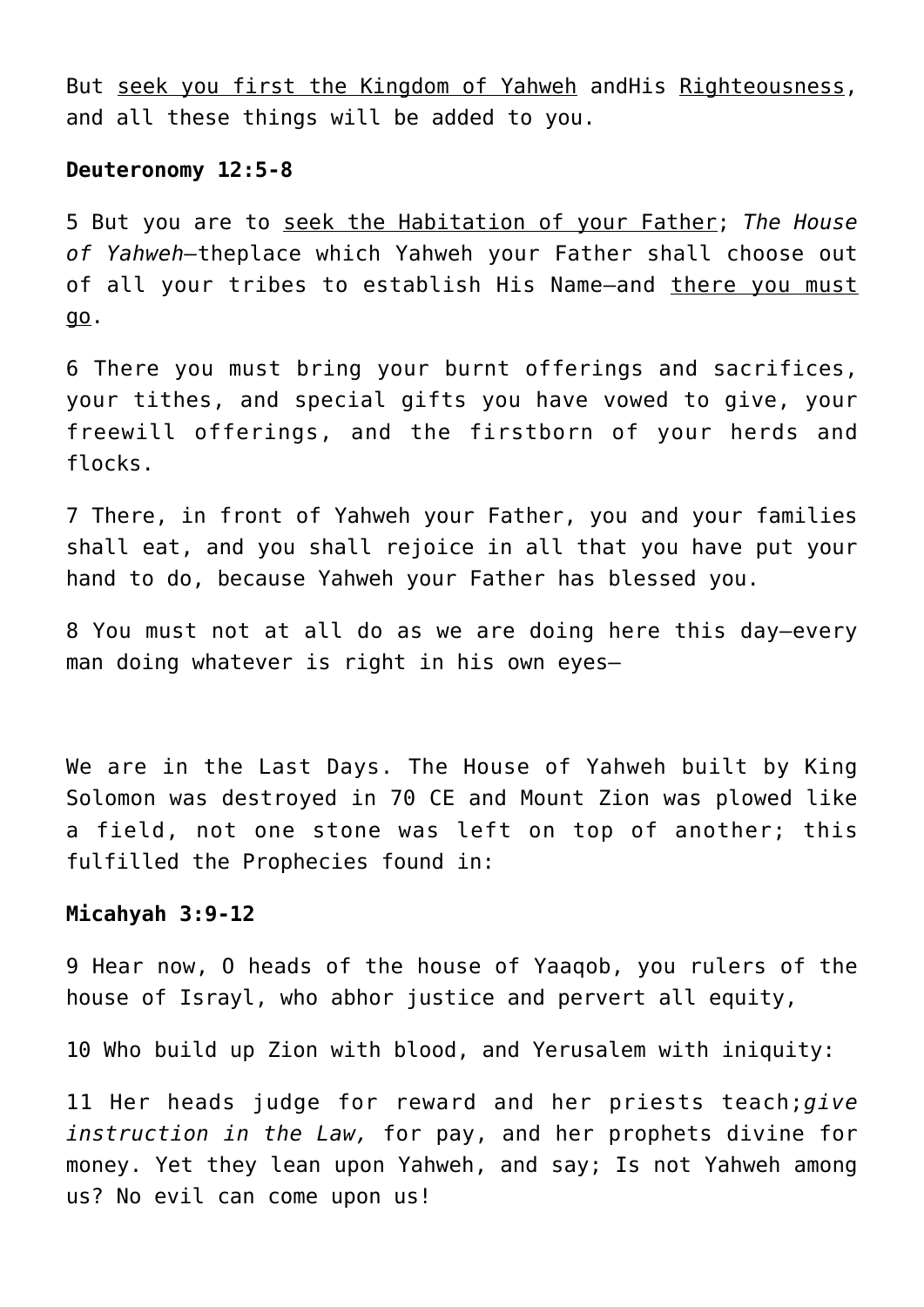12 Therefore, because of you, Zion will be plowed *like* a field, Yerusalem will become heaps of rubble, and the mountain of The House of Yahweh like the high places of a forest.

# **Mattithyah 24:1-2**

1 Yahshua went out and was leaving the temple, when His Disciples came to show *Him* the buildings of the temple.

2 But Yahshua said to them: Do you see all these things? Truly I say to you: There will not be one stone left *sitting* on*top of* another, which will not be thrown down.

The House of Yahweh, whose name was changed and called the temple, was destroyed by the "holy" roman catholic church and all the artifacts were moved to Rome in 70 CE. Write, call or email for this history. So, how can one seek The House of Yahweh where Yahweh's Righteousness is taught in these Last Days, this Last Generation? Go back to:

# **Micahyah 3:12**

Therefore, because of you, Zion will be plowed *like* a field, Yerusalem will become heaps of rubble, and the mountain of The House of Yahweh like the high places of a forest.

Now notice:

#### **Micahyah 4:1-3**

1 But in the Last Days it will come to pass *that* the mountain; *promotion,* ofThe House of Yahweh will be established in the chief of the nations. It will be raised above all congregations; and all peoples will *eventually* flow to it.

2 And many people will go and say; Come, and let us go up to the mountain; *uplifting,* of Yahweh, and to the House of the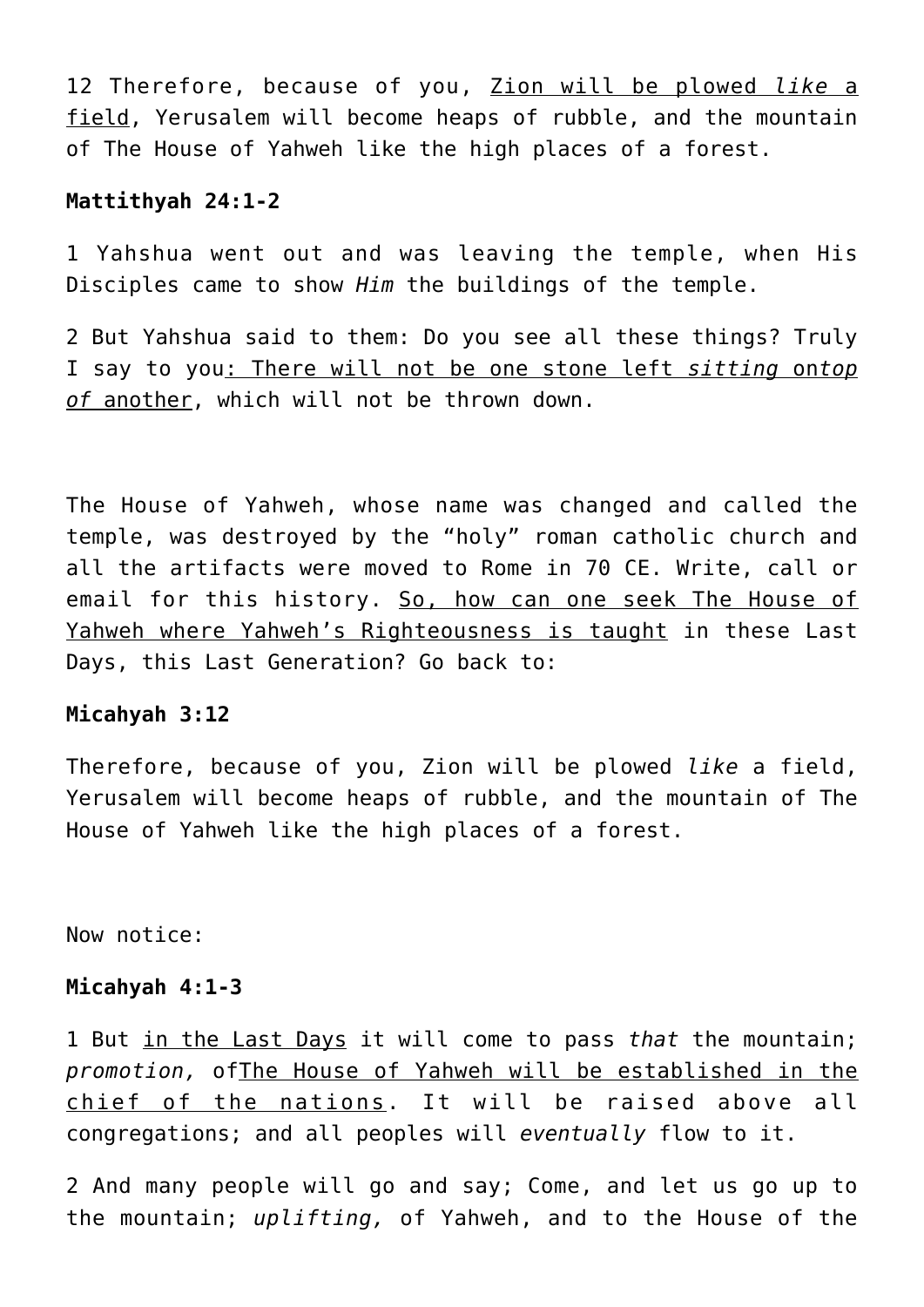Father of Yaaqob, and He will teach us of His Ways, and we will walk in His Paths. Because the Laws will depart from Zion, and the Word of Yahweh from Yerusalem.

3 And He will judge between many people, and rebuke strong nations afar off; and they will beat their swords into plowshares, and their spears into pruning hooks. Nation will not lift up sword against nation, nor will they learn war anymore.

Yes, this Prophecy was also fulfilled, starting in 1934. When Daniyl saw the future of the generation that knowledge would be increased, he also saw two others teaching. The Prophets show these two others are called the Two Witnesses. Yahshua also showed this for this Last Generation, the future that Daniyl saw. Notice:

#### **Mattithyah 24:14**

And this joyous Message of the Kingdom of Yahweh shall be preached in all the world *from* The House of Yahweh *at* Abel by the Witness Yisrayl; for Yahweh will be with him. *He will preach this Message* to all nations; and then The End will come.

The last revelation given to mankind shows these two men and calls them the Two Witnesses, the Two Olive Trees, and the Two Lamps on the Seven Lamp Lampstand.

# **Revelation 11:1-4**

1 And there was given me a reed like a measuring rod. And the Malak stood, saying: Rise, and measure the temple of Yahweh, and the altar, and its confines;

2 But the court which is outside the temple leave out, and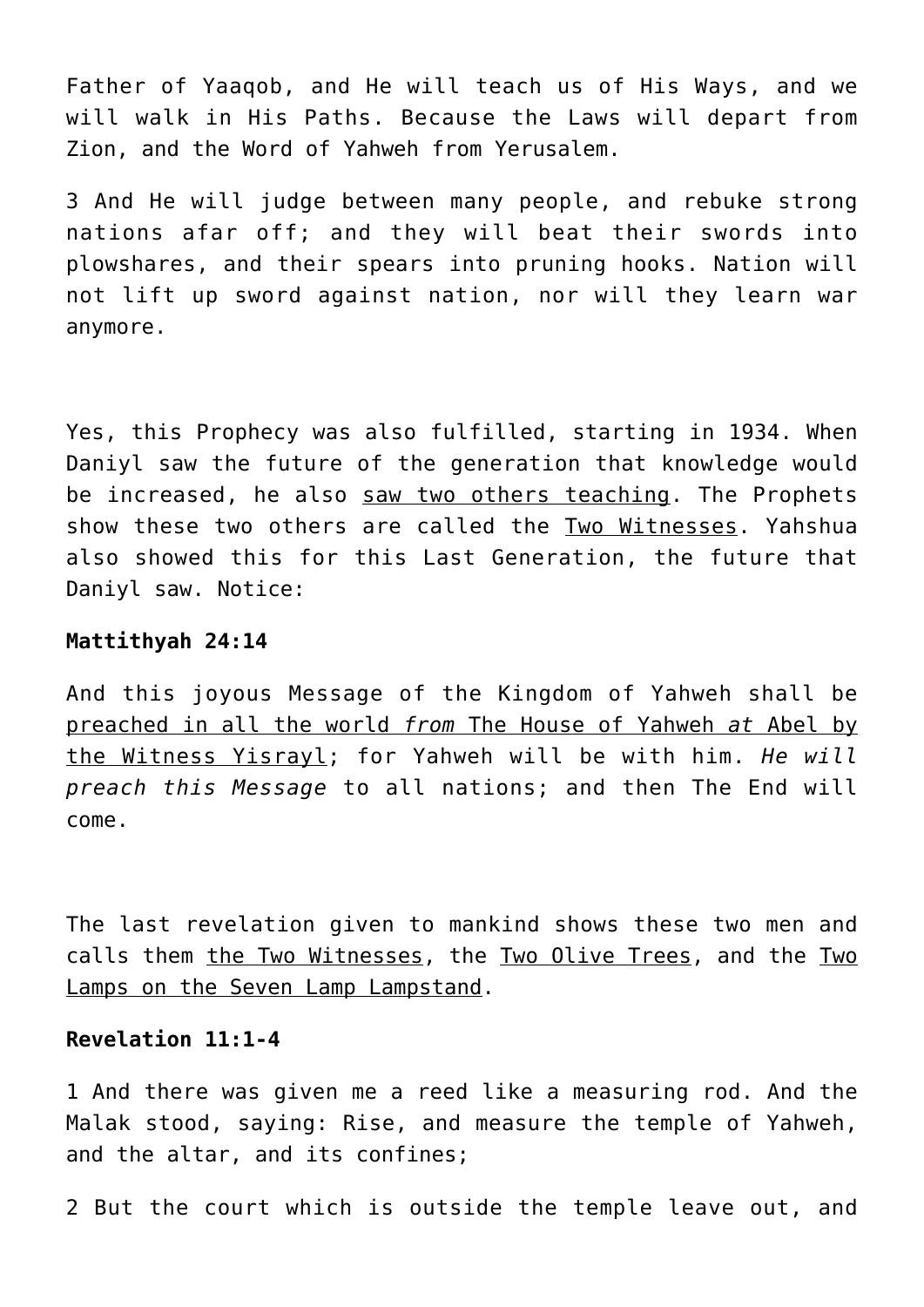measure it not; for it is given to the Gentiles. And the holy city they will tread under foot three and one-half years.

3 And I will give to My Two Witnesses to perform their Prophetic offices, and they will foretell events about the one thousand two hundred and sixty days, those cast about with darkness.

4 These are, as it were, the two Olive Trees, and, as it were, the Two Lamps *of the Seven Lamp Lampstand,* ministering for the Father in the earth.

The Great Prophet Isayah speaks of these two men, showing they are two brothers. Yes, the Two Witnesses of **Revelation 11** are shown to be two brothers of the same womb.

**Isayah 44:1-8**

1Yet now hear, O Yaagob My Servant, and Yisrayl whom I have chosen,

2 This is what Yahweh says, Who made you and formed you from the womb, Who will help you: Do not be afraid, Yaaqob My Servant and Yeshurun; *Beloved Yisrayl,* whom I have appointed.

3 For I will pour water upon him who is thirsty, and floods upon the dry ground; I will pour out My Spirit upon your seed, and My blessing upon your offspring.

4 They will spring up among the grass, as willows by the water courses.

5 One will say; I belong to Yahweh, and the same will call himself with the name of Yaaqob. The other will subscribe with his hand, and write; I belong to Yahweh, and surname himself with the name of Yisrayl.

6 This is what Yahweh, the King of Israyl, and Redeemer,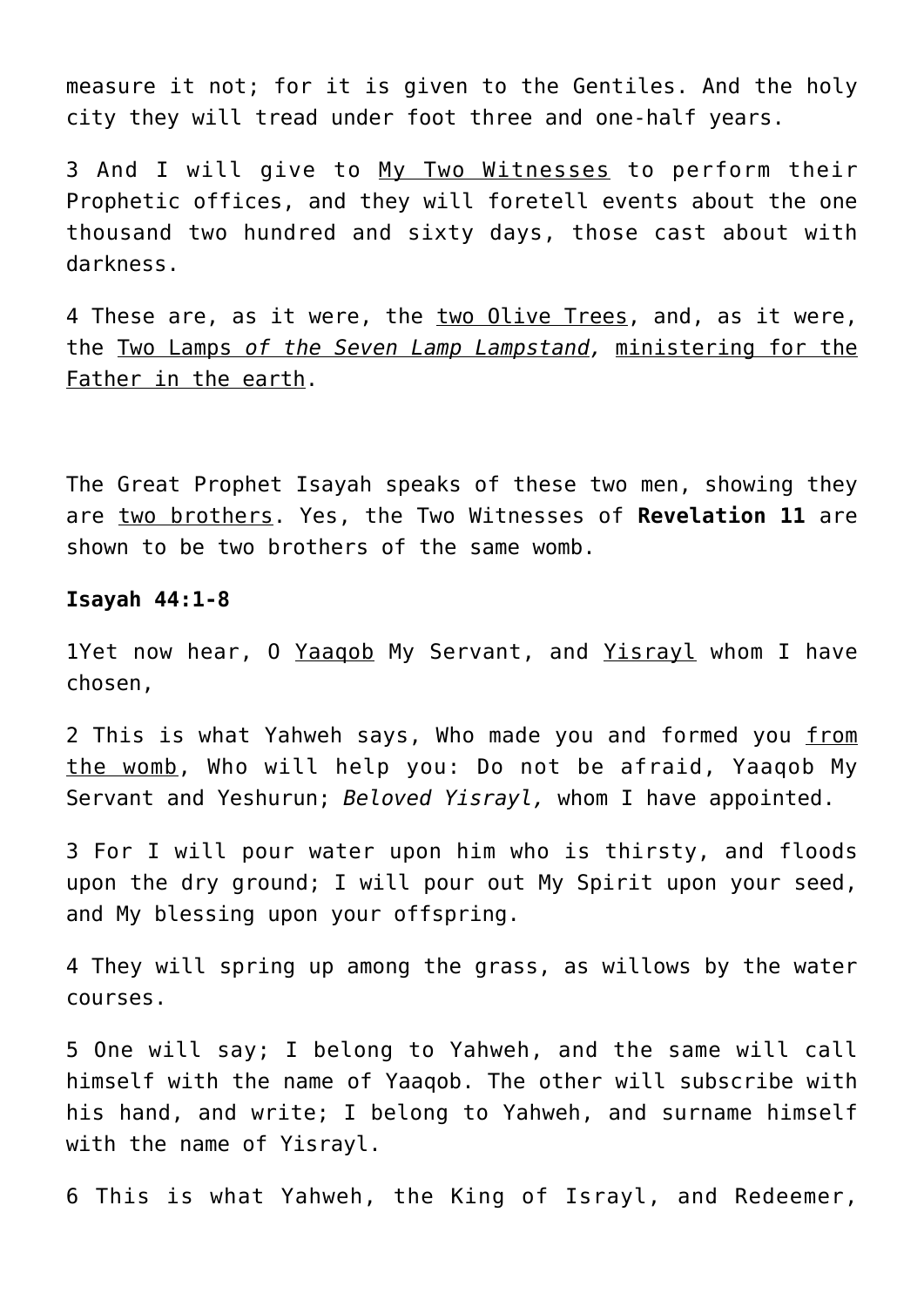Yahweh our Father, says: I *am* the First, and I*am* the Last, and except for Me*there is* no source of power!

7 And Who, as I, will foretell, and set it in order for Me, since I appointed the ancient people? And the things which are coming, and will come, let them foretell them.

8 Do not fear, nor be afraid. Have I not told you from that time, and have declared; You *are* My Witnesses! Is there a source of power except Me? Truly, *there is* no *other* Rock; I know not*one.*

In **verse 8**, notice these are the Two Witnesses. These Two Witnesses are also shown as Two Olive Trees in other Prophecies and Two Lamps of the Seven Lamp Lampstand. Notice again:

#### **Revelation 11:1-4**

1 And there was given me a reed like a measuring rod. And the Malak stood, saying: Rise, and measure the temple of Yahweh, and the altar, and its confines;

2 But the court which is outside the temple leave out, and measure it not; for it is given to the Gentiles. And the holy city they will tread under foot three and one-half years.

3 And I will give to My Two Witnesses to perform their Prophetic offices, and they will foretell events about the one thousand two hundred and sixty days, those cast about with darkness.

4 These are, as it were, the two Olive Trees, and, as it were, the Two Lamps *of the Seven Lamp Lampstand,* ministering for the Father in the earth.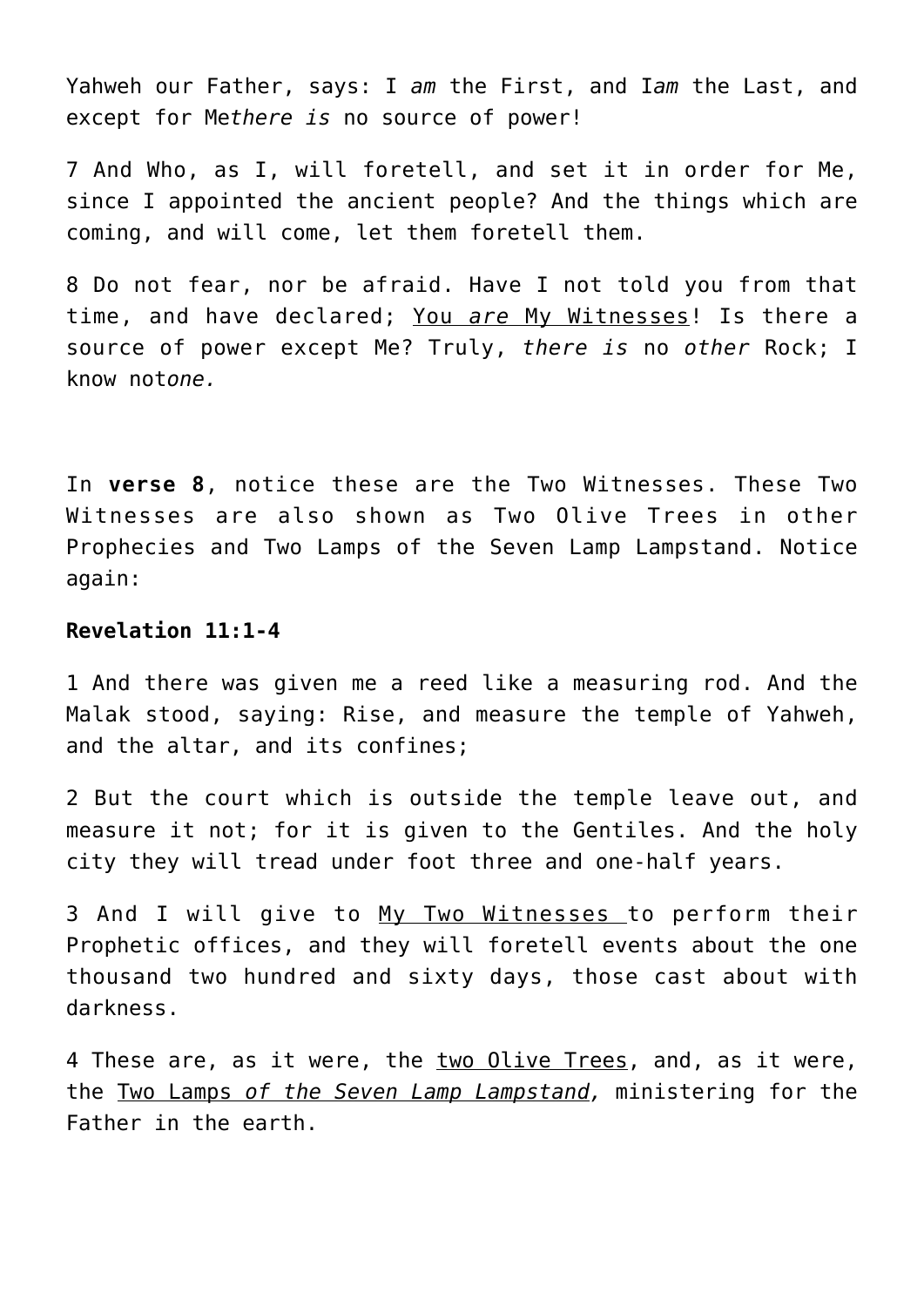We know that these two brothers, named and surnamed by Yahweh, Himself, are spoken of as carrying within their prophesied activities, as being the Olive Trees that produce the Light to the world in this prophesied generation, and the Two Olive Branches that represent the Peaceful Solution, which is the basis of their ministry.

#### **The Two Olive Trees**

Trees, from the very beginning, represent two works—Yahweh's Work and the work that comes from the Gods.

#### **Genesis 2:9**

And out of the ground Yahweh made every tree grow that is pleasant to the sight, and desirable for food. The Tree of Life *was* in the midst of the garden, and the tree of the knowledge of Righteousness and evil *was in the midst also.*

The High Priest, Yahshua Messiah, also referred to Yahweh's Work and the work of the Gods as trees. One brings forth Righteous fruit, the other brings forth false teachings that result in death.

#### **Mattithyah 7:13-20**

13 Enter in through the narrow gate; for wide *is* the gate and broad *is* the way that leads to destruction, and many are those who go that way.

14 Because straight *is* the gate, and narrow *is* the way which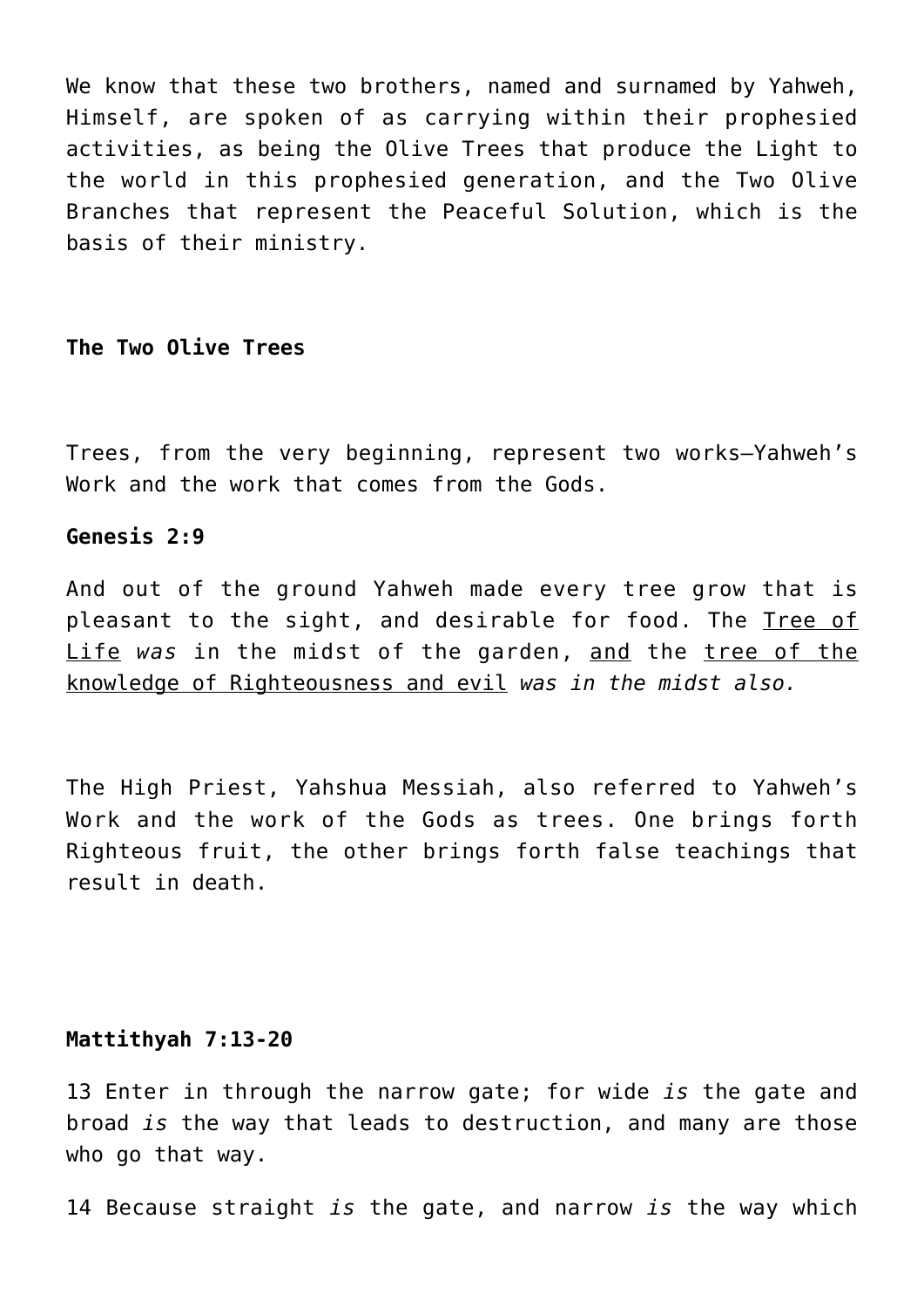leads to life, and few there are who find it.

15 Beware of false prophets who come to you in sheep's clothing, but inwardly they are ravening wolves.

16 You will know them by their fruits. Do men gather grapes from thorns, or figs from thistles?

17 Likewise, every Righteous tree brings forth Righteous fruit; but a tree of evil brings forth fruit of iniquity.

18 A Righteous tree cannot bring forth fruit of iniquity, nor *can* a tree of evil bring forth fruits of Righteousness.

19 Every tree which does not bring forth Righteous fruit is cut down, and cast into the fire.

20 Therefore, by their fruits you will know them.

Righteousness? To what would this word refer? Everyone believes that he or she is Righteous, even those of the catholic church that have raped and murdered many men, women and children. Today, they still resist and try to kill all forms of Righteousness. What are the standards of Righteousness in your bible that are required for Eternal Life by the Creator Yahweh? First, it's the foundation that you and your children need to know for sure and put into practice.

Notice, the Tree of Life is not a mixture of Righteousness and evil. That is the tree whose fruit brings forth death.

#### **Genesis 2:9**

And out of the ground Yahweh made every tree grow that is pleasant to the sight, and desirable for food. The Tree of Life *was* in the midst of the garden, and the tree of the knowledge of Righteousness and evil *was in the midst also.*

The Tree that brings forth Life, spoken of by the High Priest,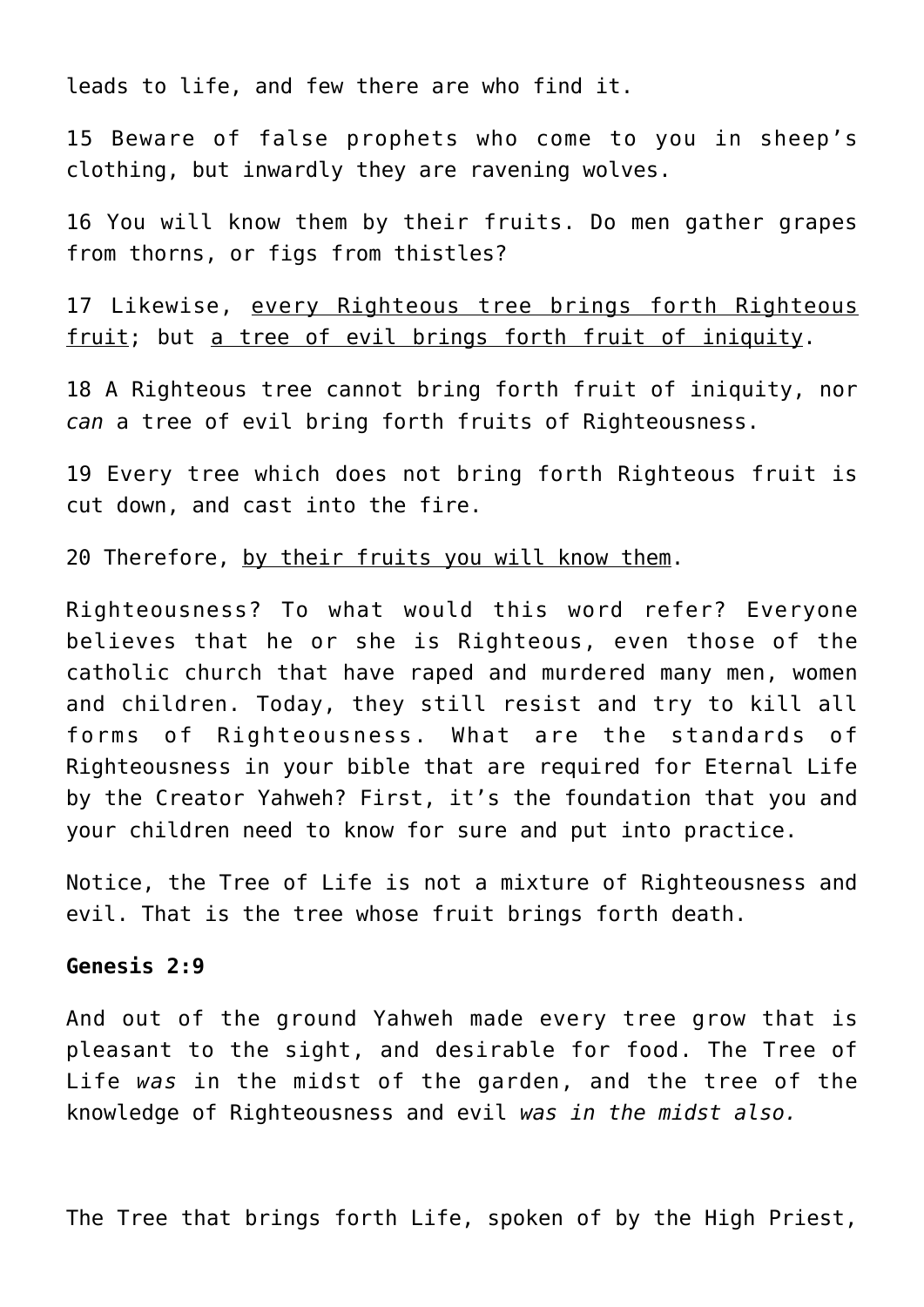Yahshua Messiah, brings forth Righteousness only.

#### **Mattithyah 7:13-14, 17-20**

13 Enter in through the narrow gate; for wide *is* the gate and broad *is* the way that leads to destruction, and many are those who go that way.

14 Because straight *is* the gate, and narrow *is* the way which leads to life, and few there are who find it.

17 Likewise, every Righteous tree brings forth Righteous fruit; but a tree of evil brings forth fruit of iniquity.

18 A Righteous tree cannot bring forth fruit of iniquity, nor *can* a tree of evil bring forth fruits of Righteousness.

19 Every tree which does not bring forth Righteous fruit is cut down, and cast into the fire.

20 Therefore, by their fruits you will know them.

21 Not everyone who says to Me; Teacher! Teacher! will enter into the Kingdom of Yahweh, but *only* he who does the will of My Father Who is in heaven.

Where do we find the Judgments and sentence for those who refuse to convert to Righteousness? Compare:

#### **Revelation 20:10-15**

10 And the devil, who deceived them; *seduced and led them astray*, was cast into the lake of fire and brimstone, where the beast and the false prophet *had been cast,* and will be tormented a day and a night because of the ages.

11 And I saw a Great White Throne, and Him Who sat on it, from Whose Face the powers of the earth and the powers of the heavens, the Gods (elohim), were driven away; for the verdict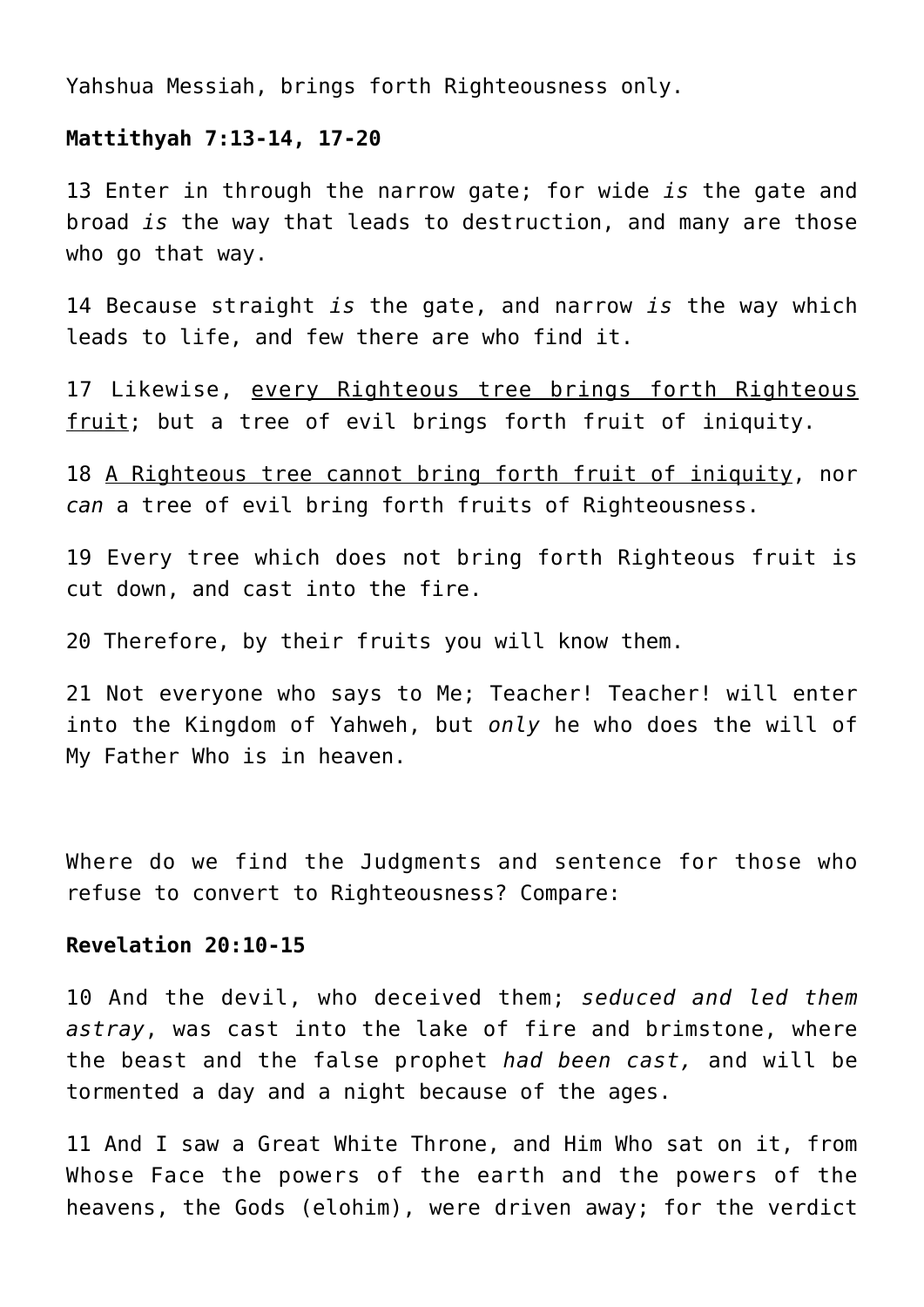was reached that there is no place for them.

12 And I saw the dead, small and great, standing before Yahweh. And the books were opened; and another book was opened, which is *The Book* of Life. And the dead were judged out of those things which were written in the books, according to their works.

13 And the sea gave up the dead which were in it; and death and sheol; *the grave,* delivered up the dead which were in them. And they were judged, every man, according to his works.

14 And death and sheol were cast into the lake of fire. This is the second death.

15 And whoever was not found written in The Book of Life was cast into the lake of fire.

Yahshua said it again in:

#### **Revelation 22:12-15**

12 And behold, I come quickly, and My Reward *is* with Me, to give every man according as his work will be.

13 I am the First and the Last, the Beginning and the End.

14 Blessed*are* those who keep His Laws, that they may have right to the Tree of Life, and may enter in through the gates into the City.

15 For outside *are* dogs, and sorcerers, and whoremongers, and murderers, and worshipers of Gods (elohim) and everyone *who professes* to love, yet practices breaking the Laws.

This is the same teaching of the Prophets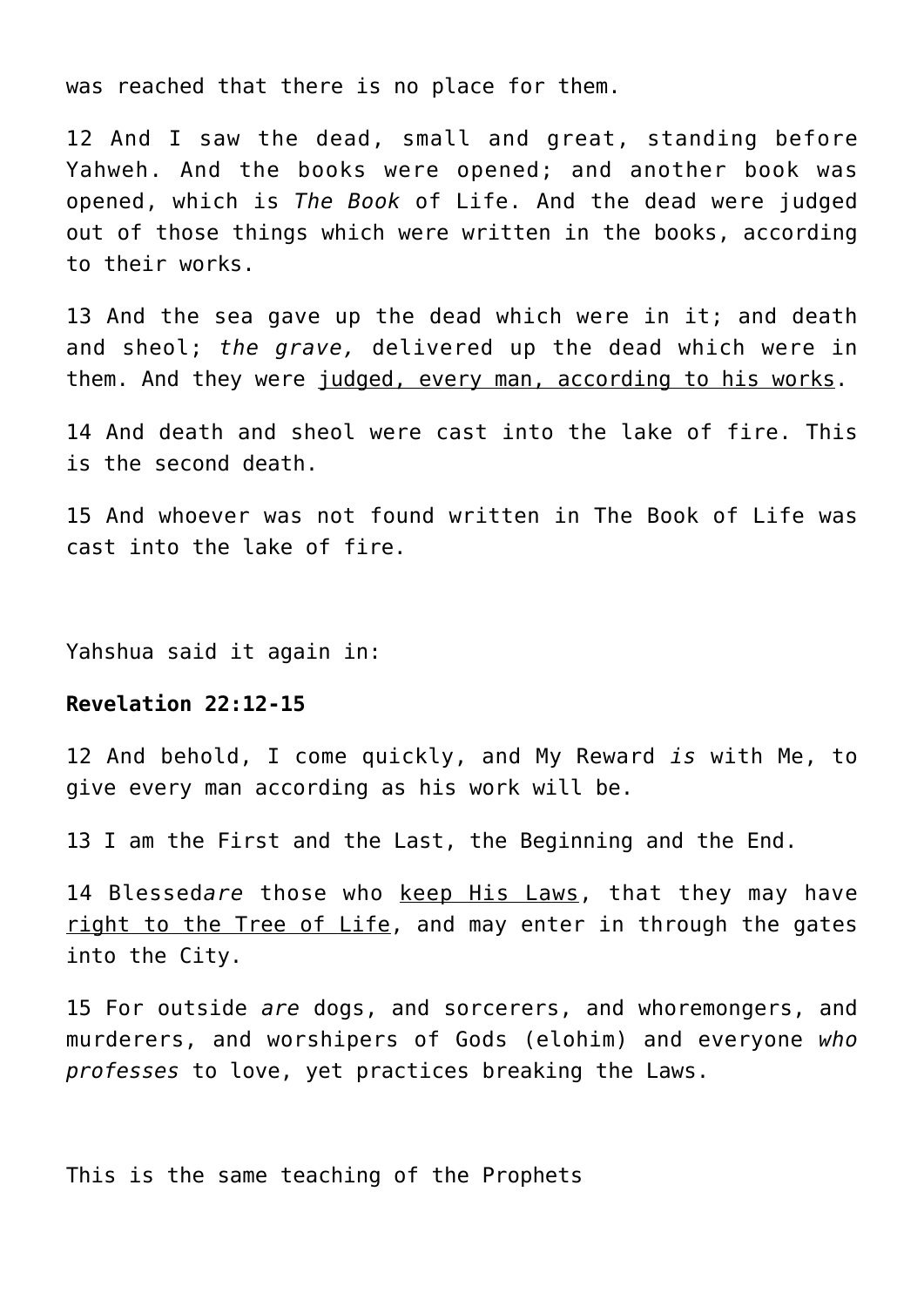#### **Deuteronomy 6:6-7, 25**

6 And these Laws which I command you this day must be in your heart;

7 And you must teach them diligently to your children, and talk about them when you sit in your house, and when you walk on the road, and when you lie down, and when you rise up.

25 And it will be our Righteousness if we observe to do all of these Laws before Yahweh our Father, as He has commanded us.

Did you notice the word **Righteousness** and what it is? Compare with the Apostles' teachings, who were taught by Yahshua Messiah.

#### **I Yahchanan 2:4**

He who says: I know Him, but does not keep His Laws, is a liar, and the Truth is not in him.

#### **I Yahchanan 3:4, 7-8, 10**

4 Whoever commits sin, transgresses also the Laws; for sin is the transgression of the Laws.

7 Little children, let no man deceive you; he who practices Righteousness is Righteous, just as He is Righteous.

8 He who commits sin is of the devil, for the devil has sinned from the beginning. For this purpose the Son of Yahweh was manifested; that He might destroy the works of the devil.

10 In this the Children of Yahweh and the children of the devil are manifest. Whoever does not practice Righteousness is not of Yahweh, andhe does not love his neighbor!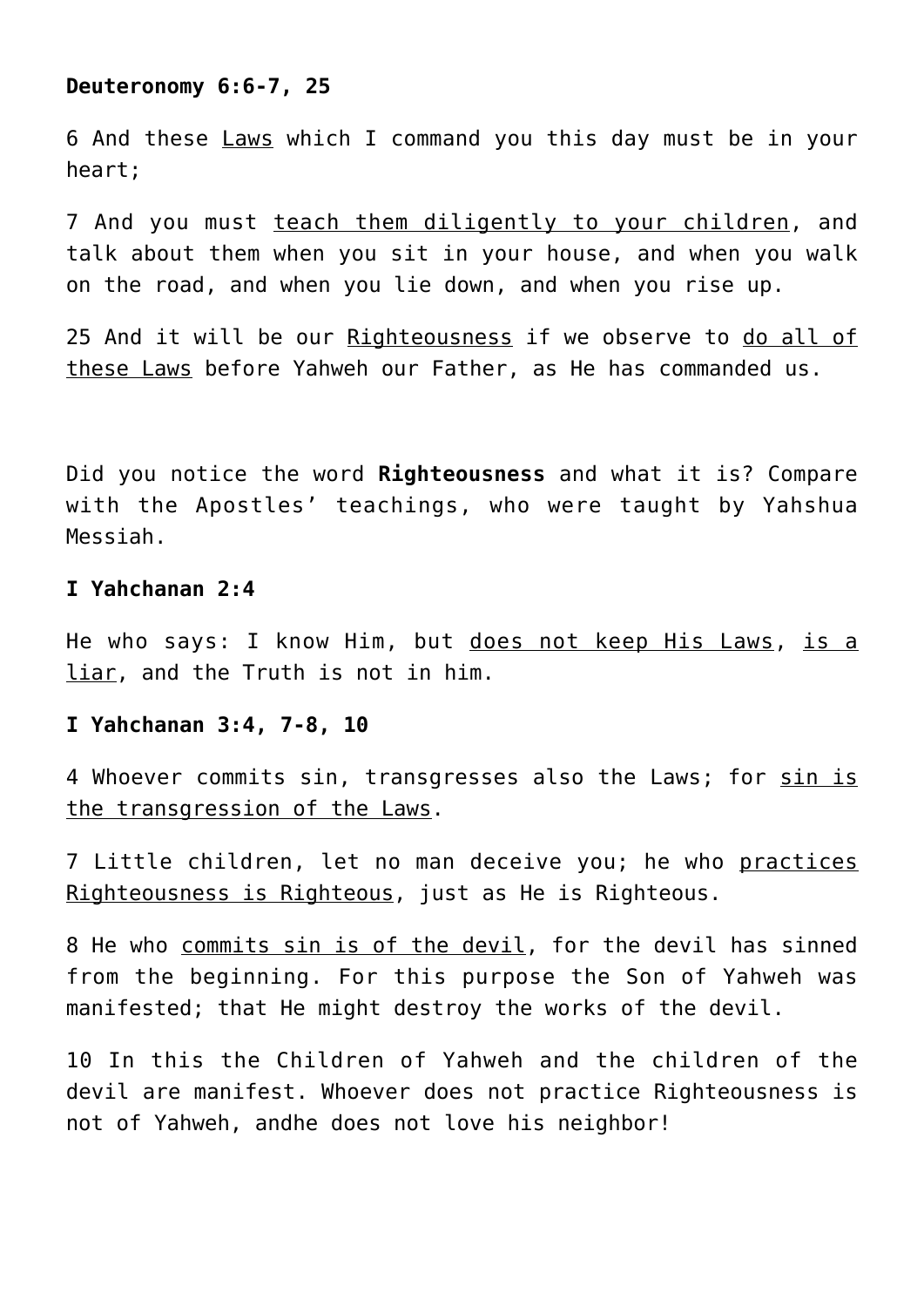Did you notice in **verse 8** that you belong to Satan when you choose to practice sin? This agrees with the teachings given to Adam and Eve in the beginning when they turned to Satan and her Gods.

# **Genesis 3:5**

For He knows that in the day you eat of it, your eyes will be opened, and you will be as Gods (elohim), knowing Righteousness and evil.

This God worship was also referred to by the Apostle Shaul, called Paul in the *King James Version*.

#### **Romans 6:16**

Do you not know that to whom you yield yourselves as servants to obey, his servants you are whom you obey—whether of *sin*, *which leads* to death, or *of* obedience, *which leads* toRighteousness?

Did you notice that obedience to Yahweh's Laws leads to Righteousness, which leads to Life. And did you notice that sin, as Yahweh told Adam and Eve, leads to death? The Apostle Shaul was still teaching the Message of the Kingdom of Yahweh in 58 CE; the same Message given by the Prophets in **Isayah 24:1-6**, **Yechetzqyah Chapter 18** and **Revelation 22:12-14**.

The problem with the world today is that all religions disobey Yahweh's Laws of Righteousness out of fear of the destructive history of the so-called "holy' roman catholic church that murdered so many millions of people for practicing Yahweh's Righteousness. Yes, you read it right.

The overwhelming problem that all nations are facing in this generation is the abounding or multiplying of sin, which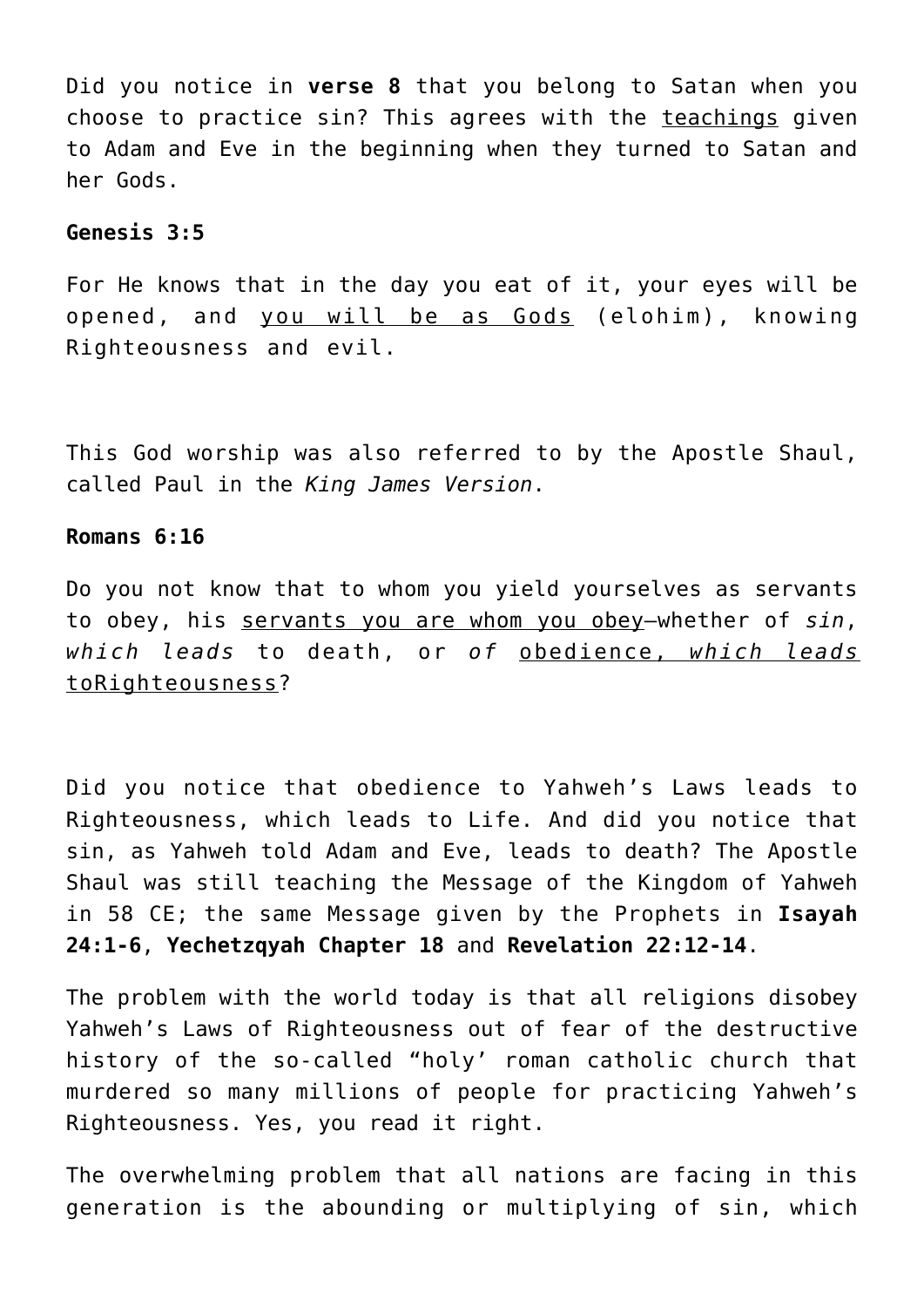breeds and mutates STDs that are now so prevalent, they are overcoming the microorganisms that govern the atmosphere or firmament, the waters and the soil from which mankind harvest his food supply. As Yahweh's Prophet Isayah was inspired to write, the earth, the whole world, is defiled because sin due to the teachings of the catholic church. Notice:

#### **Isayah 24:1-6, 10, 17-20**

1 Before Yahweh's *very* Eyes, the earth is made empty and it is made waste; the face of it is perverted and its inhabitants scattered abroad;

2 And it will be: as with the people, so with the priest; as with the servant, so with his owner; as with the maid, so with her mistress; as with the buyer, so with the seller; as with the lender, so with the borrower; as with him who takes usury, so with him who gives usury to him:

3 The land will be utterly emptied and utterly plundered, for it has come to pass that this Judgment has been pronounced.

4 The earth mourns and fades away, the world mourns and fades away, and the haughty people of the earth languish.

5 The earth also is defiled under the inhabitants of it, because they have transgressed the Laws, changed the Ordinance, and broken the Everlasting Covenant.

6 Because of this, the curse has devoured the earth, and they who dwell therein are desolate; therefore, the inhabitants of the earth are burned, and few men left.

10 The cities of confusion are broken down; every house is shut up, so no man may come in.

17 Fear and the pit, and snare, *are* upon you, O inhabitant of the earth;

18 And it will come to pass, *that* he who flees from the noise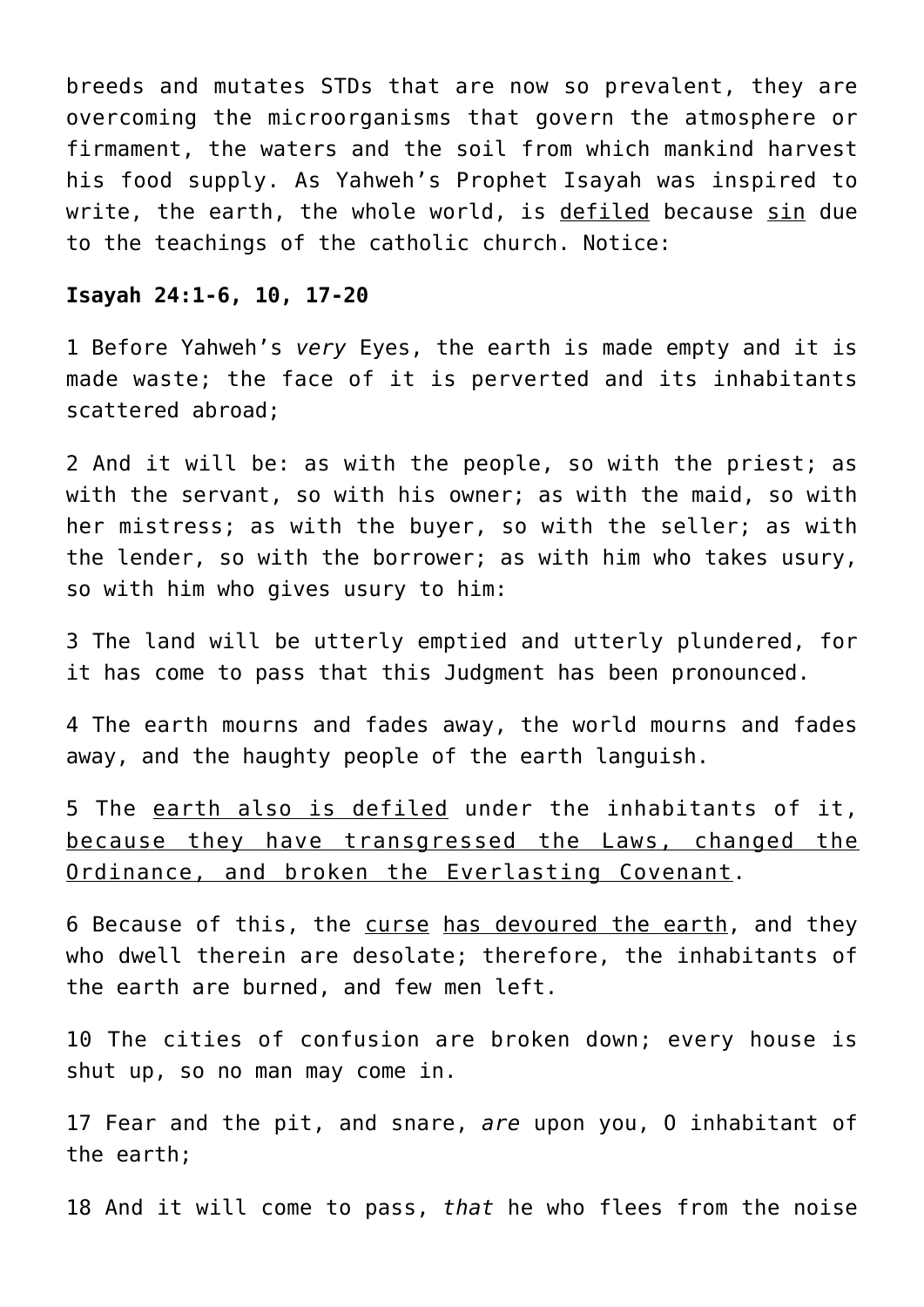of the fear will fall into the pit; and he who comes up from the midst of the pit will be caught in the snare; for the windows from on high are open, and the foundations of the earth are shaken.

19 The earth is utterly broken down, the earth is dissolved clean, the earth is shaken exceedingly.

20 The earth will reel to and fro like a drunkard, and will sway like a hut. The transgression in it will be heavy upon it; it will fall, and not rise again.

The Great Prophet Isayah wrote around 721 BCE; that's about 2726 years ago; yet, this Prophecy is absolutely in line with the activities of this present prophesied generation.

# **The House of Yahweh and the High Priest over The House of Yahweh**

In the Last Days, I will establish My House, Yahweh said. In spite of all that Yahweh has allowed His House to suffer, even to be wiped out and forgotten, the Prophecies show it would again be established in the Last Days or Last Generation (**Mattithyah 24:34**)

#### **Micahyah 4:1-3**

1 But in the Last Days it will come to pass *that* the mountain; *promotion,* ofThe House of Yahweh will be established in the chief of the nations. It will be raised above all congregations; and all peoples will *eventually* flow to it.

2 And many people will go and say; Come, and let us go up to the mountain; *uplifting,* of Yahweh, and to the House of the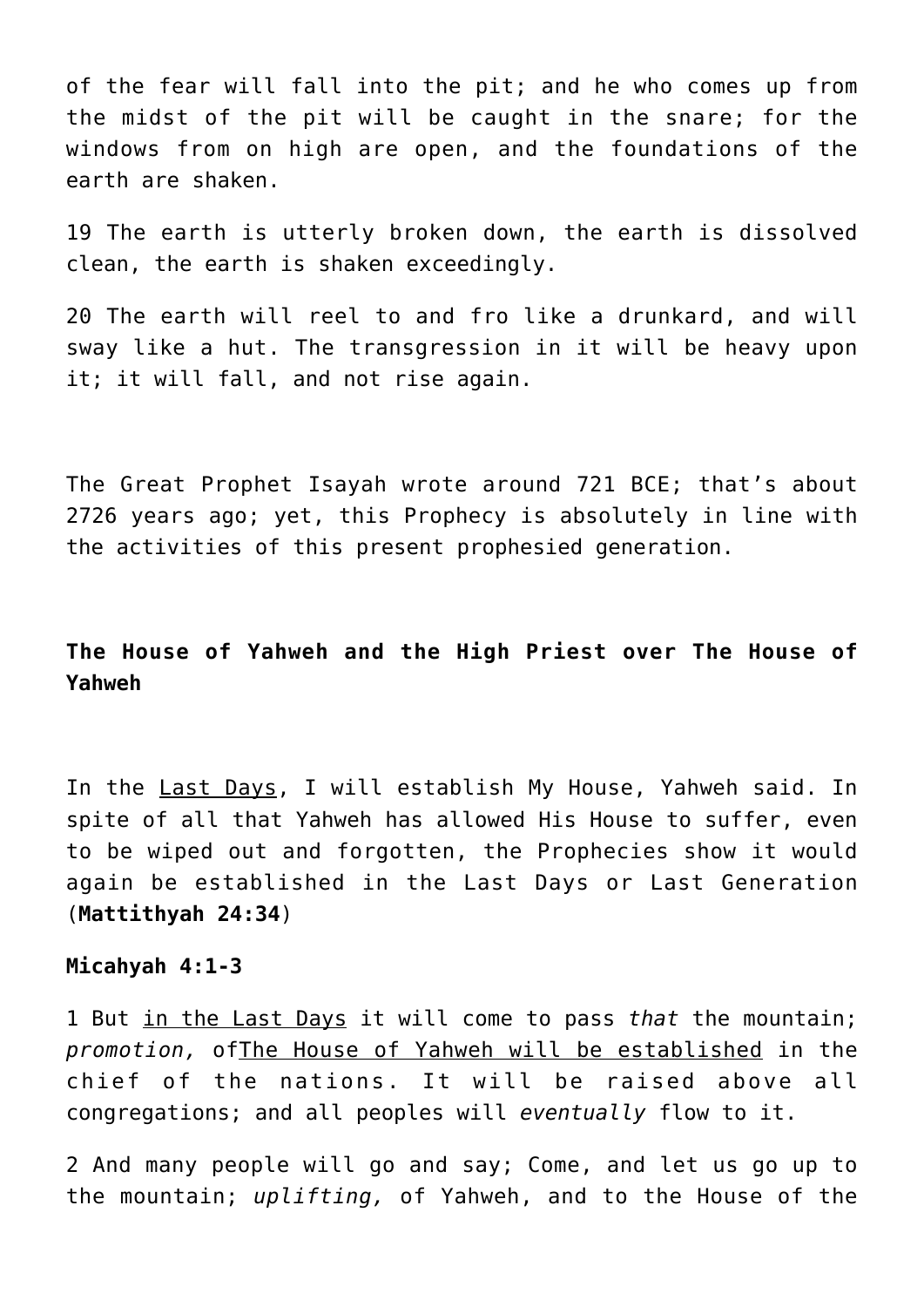Father of Yaaqob, and He will teach us of His Ways, and we will walk in His Paths. Because the Laws will depart from Zion, and the Word of Yahweh from Yerusalem.

3 And He will judge between many people, and rebuke strong nations afar off; and they will beat their swords into plowshares, and their spears into pruning hooks. Nation will not lift up sword against nation, nor will they learn war anymore.

In **verse 1**, notice in the Last Days. Last Days? Last Generation.

#### **Mattithyah 24:3, 34**

3 Now as He sat on the Mount of Olives, the Disciples came to Him privately, saying; Tell us, when will these things be? What *will be* the sign of Your coming and The End of the Ages?

34 Truly I say to you: That generation will not pass *away,* until all these things are fulfilled.

The House of Yahweh always required a High Priest, as was shown to Yahweh's Prophet Mosheh. Notice in:

#### **Exodus 25:9, 31, 37, 40**

9 According to all that I show you, after the pattern of the tabernacle, and the pattern of all its furnishings, exactly so shall you make it.

31 Make a Lampstand of pure gold; and hammer it out, base and shaft. Its flowerlike cups, buds, and blossoms shall be of one piece with it.

40 And see that you make them according to the pattern which was shown to you on the mountain.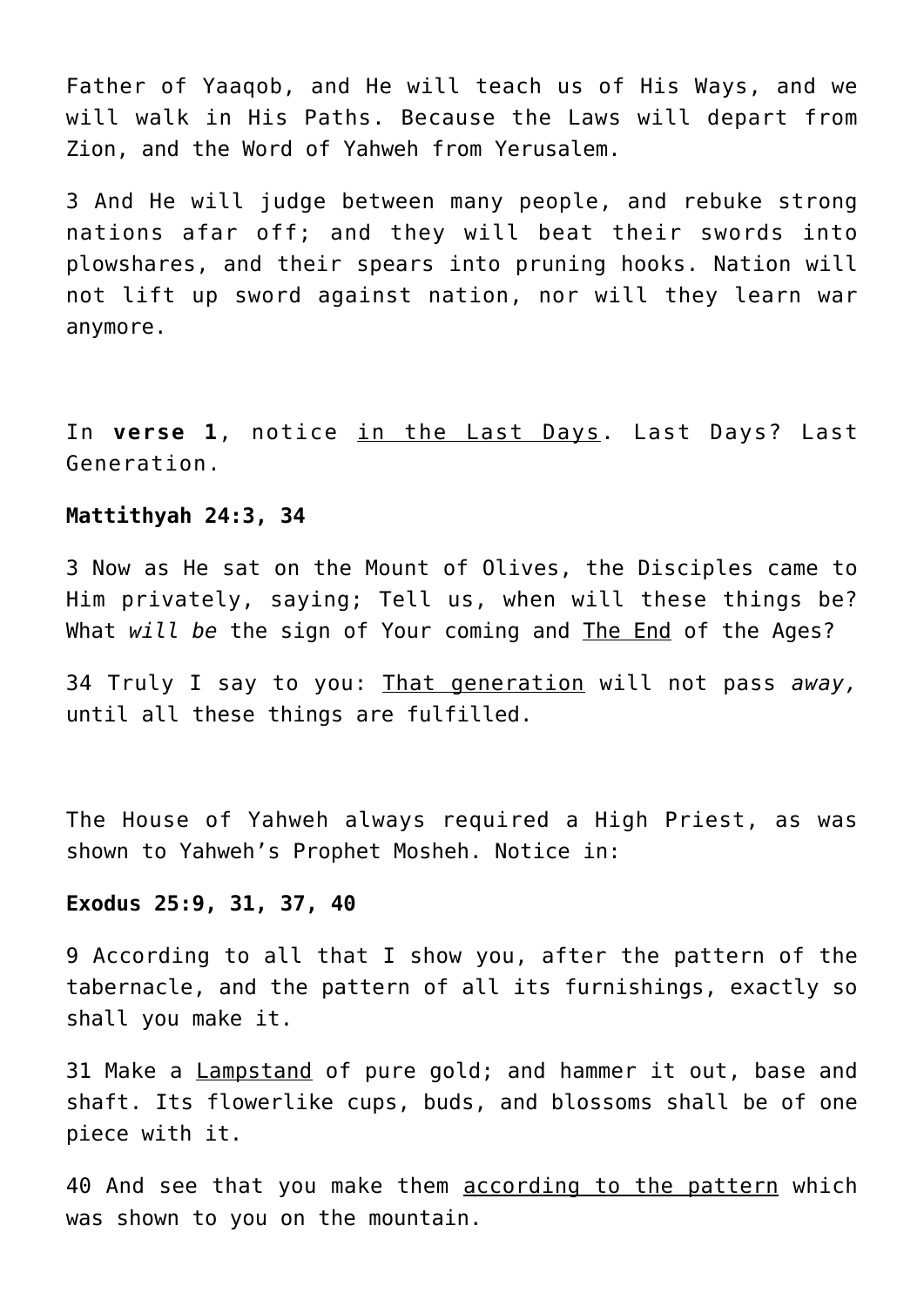Compare now what is shown for these Last Days. Notice, first, the pattern.

#### **Hebrews 8:5**

They serve *at a sanctuary that is* the pattern and shadow of the heavenly things, as Mosheh was admonished by Yahweh when he was about to make the tabernacle. For He said: See that you make all things according to the pattern shown you on the mountain.

With the pattern in mind that was given to Mosheh, notice the Prophecy for the future and Last Generation.

#### **Hebrews 8:1-6**

1 Now the point of what we are saying, is this: We do have such a High Priest, Who is seated at the right hand of the throne of the Majesty in the heavens;

2 A Minister of the holy things, and of the true tabernacle set up by Yahweh, and not man.

3 For every High Priest is appointed to offer both gifts and sacrifices. Therefore, *it was* necessary for this One also to have something to offer.

4 Now if He were on earth, He would not be a priest, since there are *already* priests who offer the gifts according to the Law.

5 They serve *at a sanctuary that is* the pattern and shadow of the heavenly things, as Mosheh was admonished by Yahweh when he was about to make the tabernacle. For He said: See that you make all things according to the pattern shown you on the mountain.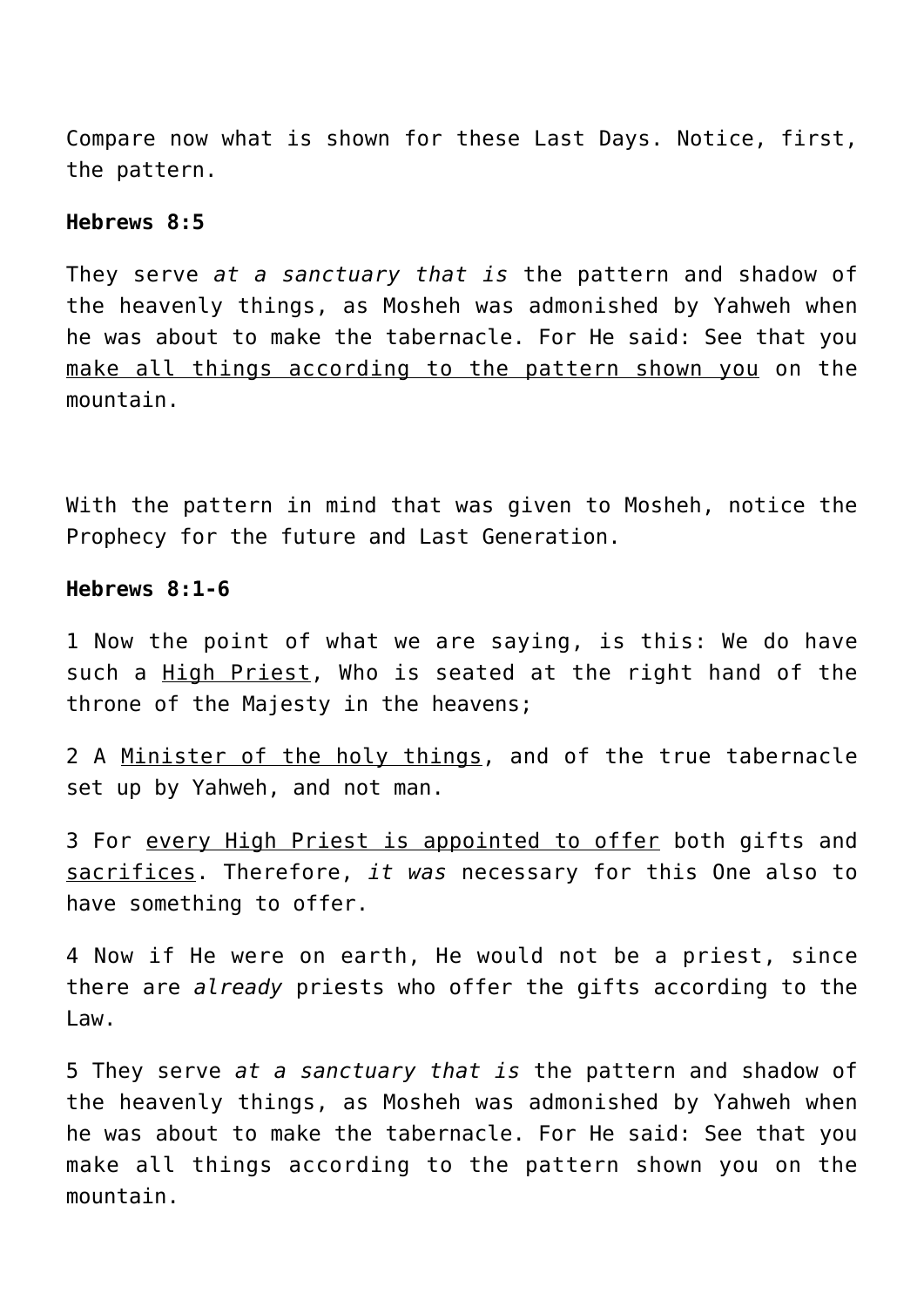6 And now, He has obtained that ministry which is more superior indeed, of which He is a better Mediator of the covenant, which was given upon a better promise established in the Law of Yahweh.

**Verse 1** shows we do have a High Priest. In **verse 3**, we see every High Priest is appointed to offer sacrifices.

# **The First Priesthood**

Remember, the two brothers prophesied to be the Two Witnesses are also prophesied to have part in the ministry Yahshua has obtained, shown in:

# **Hebrews 8:6**

And now, He has obtained that ministry which is more superior, indeed, of which He is a better Mediator of the Covenant, which was given upon a better promise established in the Laws of Yahweh.

Why would He? Because the priests of the first ministry would not repent and convert to Righteousness. In fact, they removed the Name Yahweh from the Prophets' Writings and rebelled against Yahweh's Laws, persecuting Yahweh's Prophets who taught them.

# **Acts 7:52**

Which of the Prophets have not your fathers persecuted? And they have slain those who foretold the coming of the Just One; of Whom you now have become the betrayers and murderers.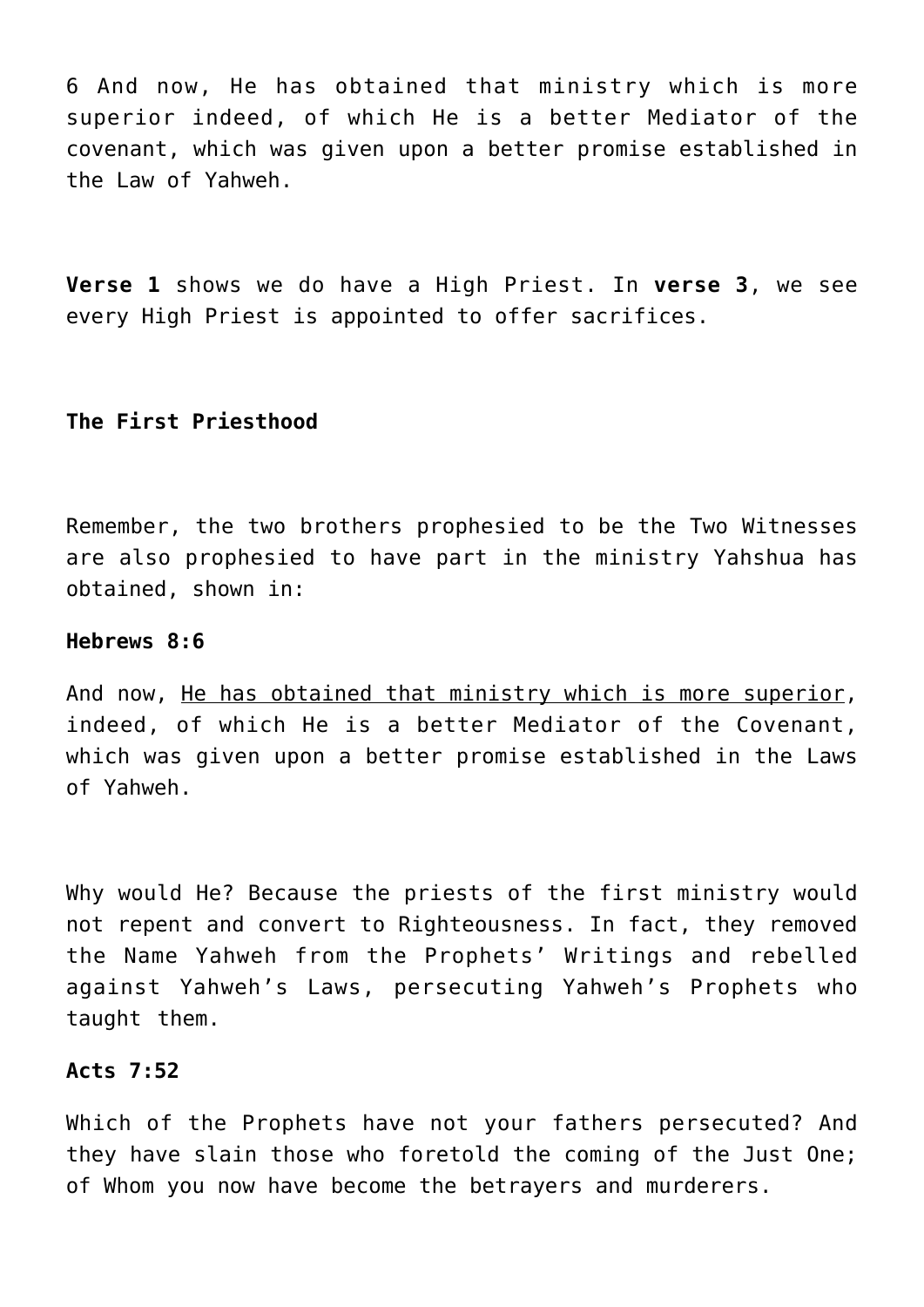He was speaking of Yahshua Messiah, Whom they had just murdered by hanging Him on the stake.

#### **Yeremyah 11:21**

Therefore this is what Yahweh says concerning the men of Anathoth who seek your life, saying; Do not prophesy in the Name of Yahweh, or you will die by our hand!

#### **Yeremyah 23:1-2, 10-11**

1 Woe to the pastors; *shepherds,* who destroy and scatter the sheep of My Pasture! says Yahweh.

2 Therefore, this is what Yahweh, the Father of Israyl, says against the pastors who feed My People: You have scattered My Flock, and driven them away, and have not visited; *attended to,* them. Behold, you are going to be called to account for the evil of your doings, says Yahweh:

10 For the land is full of adulterers; *those who turn from following Yahweh to follow the Gods (elohim).* Because of this curse the land mourns; the pleasant places of the wilderness are dried up. Their conduct is evil, whose might is not right-

11 For both prophet and priest are profane! Yes, even in My *own* House I have found their wickedness! says Yahweh.

At that time, violent men had taken over The House of Yahweh that King Solomon first built and were changing things, even as the catholic church is doing now in Rome. See two Scriptures of Yahshua.

#### **Matthew 11:12, KJV**

And from the days of John the Baptist until now the kingdom of heaven suffereth violence, and the violent take it by force.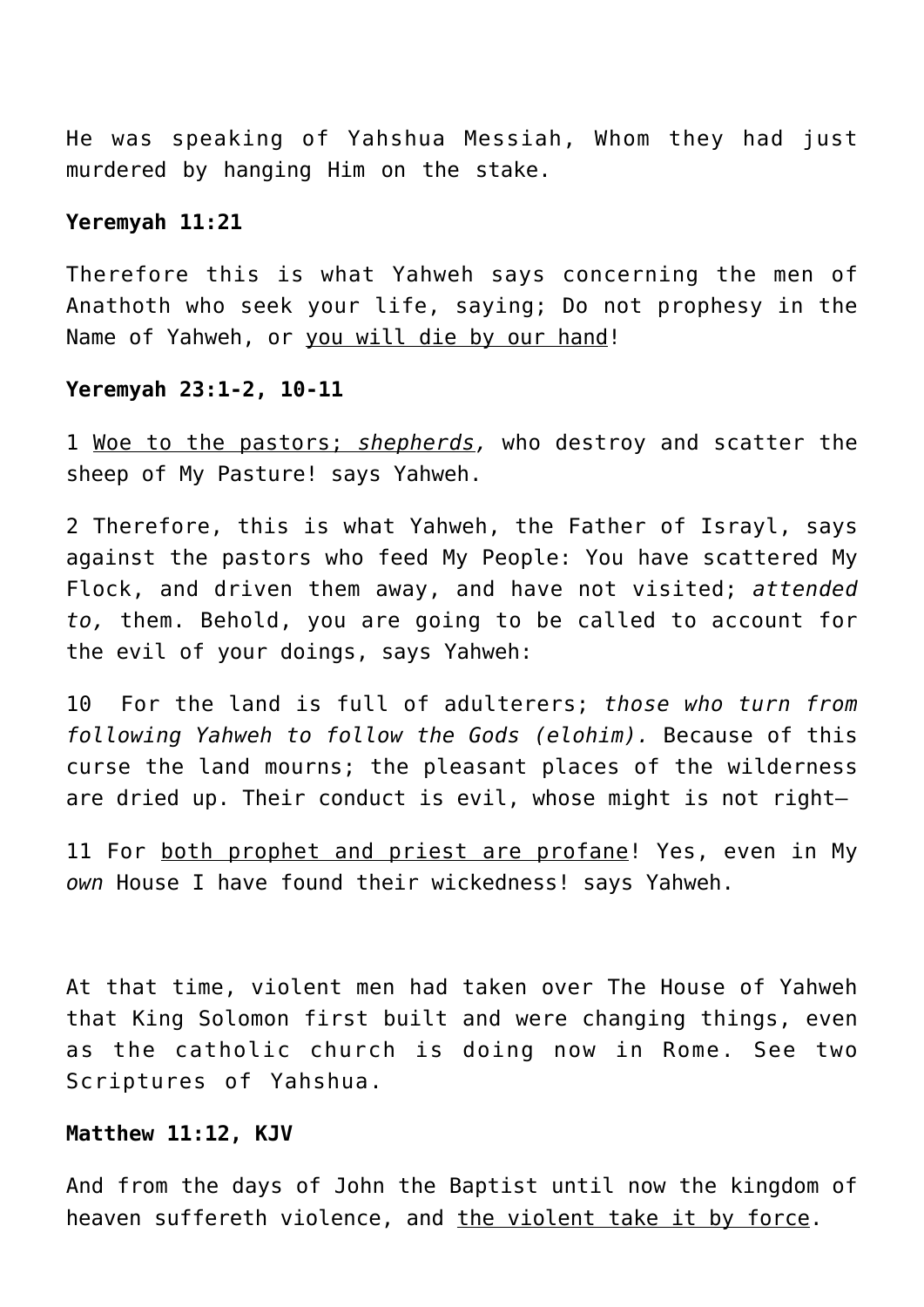These are the children of the fathers who rejected Yahweh in the says of Samuyl and started teaching the catholic-coptic religion in Israyl that they brought from Egypt. Notice:

# **I Samuyl 8:4-9**

4 Then all the elders of Israyl gathered together and approached Samuyl when he was at Ramah,

5 Saying to him; You are old, and your sons do not walk in your ways. Appoint us a king to judge us; just like all the *other* nations.

6 But these things displeased Samuyl, *especially* when they said; Give us a king to judge us. Then Samuyl prayed to Yahweh.

7 Yahweh answered Samuyl, and said: Listen to all the words the people speak to you, for they have not rejected you; they have rejected Me, that I should not reign over them.

8 Just as they have done to Me from the day I brought them out of Egypt, to this very day, they are now doing to you-they are forsaking Me in order to serve God(s); *elohim!*

9 So, listen to them. However, solemnly forewarn them and let them know how the king who will reign over them will behave toward them.

Notice: **verse 7** – rejected Yahweh. **Verse 8** – religion brought (out of Egypt) and serve Gods. **Genesis 3:5** says they would be like the Gods instead of Righteous like Yahweh.

#### **Yahchanan 7:19**

Were not the Laws given to you through Mosheh? And yet none of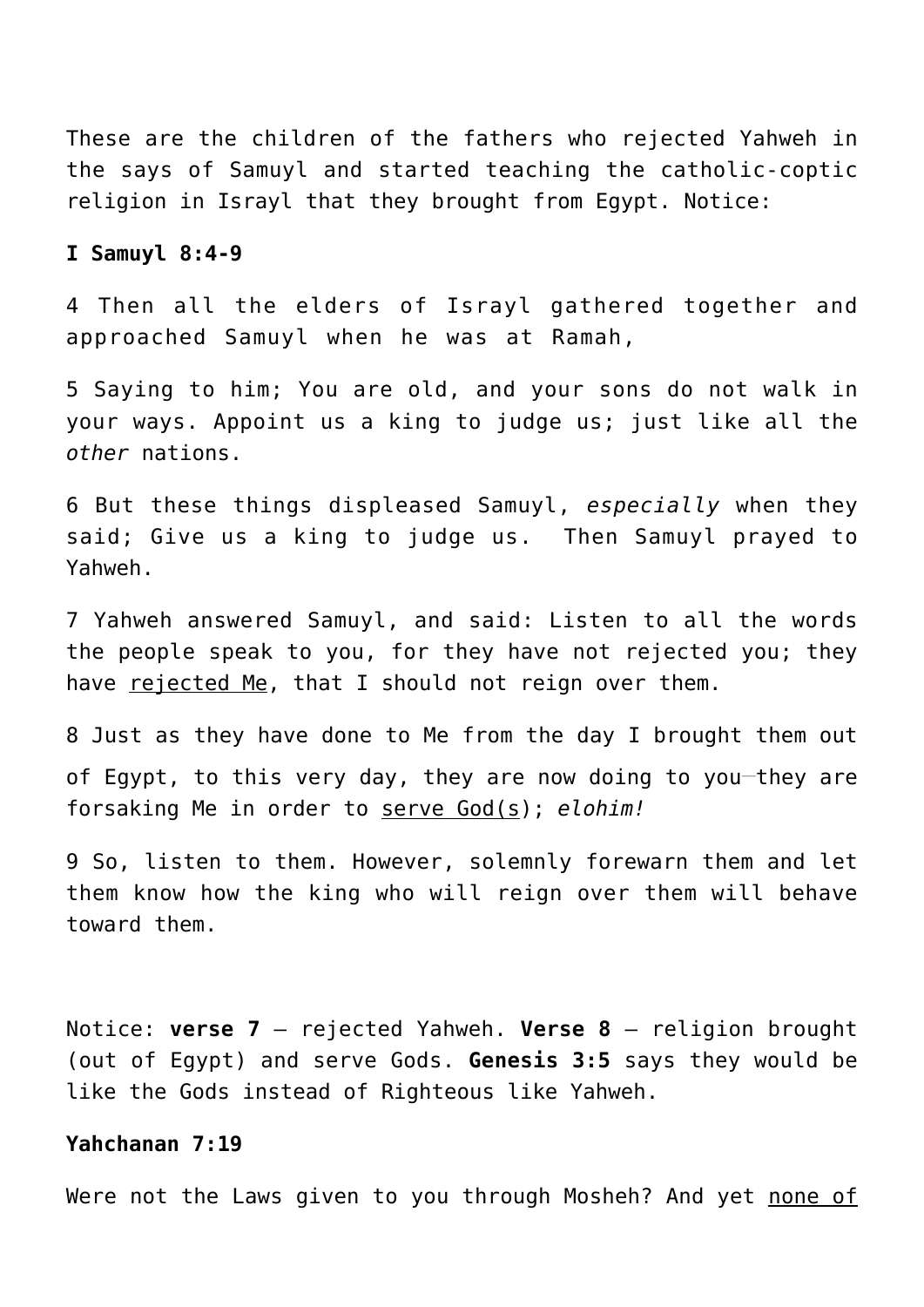you keep the Laws! Why do you seek to kill Me?

Like the roman catholic church, none of them keep the Laws of Righteousness. Like the roman catholic church, they belong to the devil.

#### **I Yahchanan 3:4, 7-8, 10**

4 Whoever commits sin, transgresses also the Laws; for sin is the transgression of the Laws.

7 Little children, let no man deceive you; he who practices Righteousness is Righteous, just as He is Righteous.

8 He who commits sin is of the devil, for the devil has sinned from the beginning. For this purpose the Son of Yahweh was manifested; that He might destroy the works of the devil.

10 In this the Children of Yahweh and the children of the devil are manifest. Whoever does not practice Righteousness is not of Yahweh, andhe does not love his neighbor!

Back to:

# **Yeremyah 23:12-14**

12 And so, their way will be slippery places to them; in the darkness they will be driven on, and fall in the darkness; for they will bring trouble upon themselves every time they commit sexual sins, says Yahweh.

13 I have seen folly; *offense,* in the prophets of Samaria—they prophesied by baal; *the lord,* and caused My People Israyl to err; *go astray.*

14 I have also seen in the prophets of Yerusalem a horrible thing**\_\_**they commit adultery and walk in lies; *they turn from*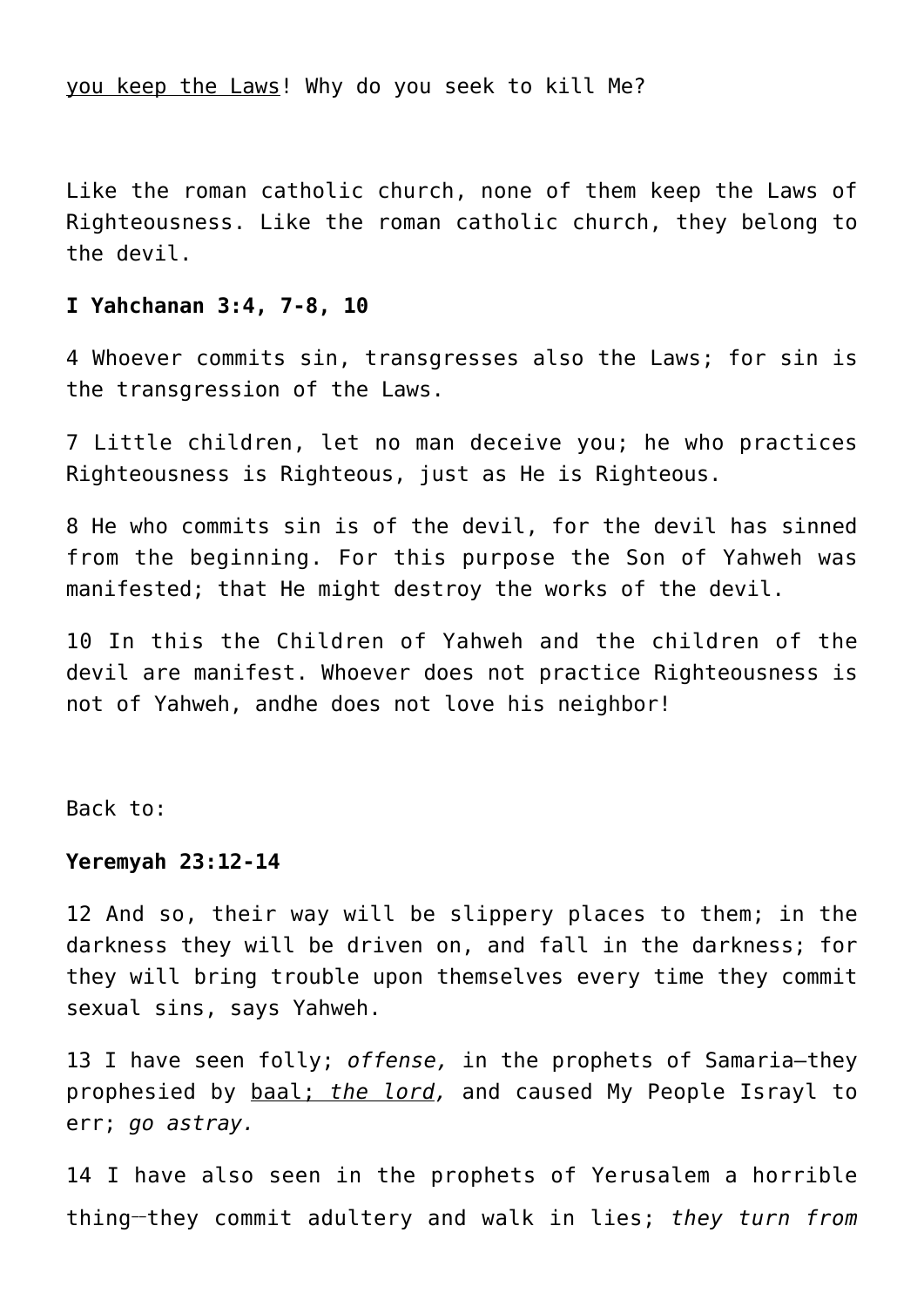*Yahweh and follow after the Gods (elohim)!* They also strengthen the hands of evildoers, so that no one turns back from his wickedness. All of them are like Sodom to Me, and her inhabitants are like Gomorrah.

Like the roman catholic church. Notice **verse 14**, they were as Sodom and Gomorrah. Yes. They still practice sodomy today and try to teach it to all the world. They destroyed the temple in 70 CE, completely removing all the stones. They had their roman general Titus move all the artifacts of the temple to Rome, where they still practice sodomy and refuse to repent of following Satan and her Gods.

# What is the Arch of Titus?

The Victory Arch of Titus commemorates Titus' victorious conquest of Judaea, leading the sacking of Jerusalem and ending the Jewish wars. The arch was constructed after Titus's death in 81 c.e. after his becoming a God.

# Where is the Arch of Titus?

The Arch of Titus is located on the highest point of the Via Sacra, a road leading to the Roman Forum. This is a single arch, 15.4m high, 13.5m wide, and 4.75m deep. The marble reliefs stand nearly 2.5m in height. On the Arch of Titus is a relief depicting the Romans' triumphal procession, returning with spoils from the Jewish Temple in Jerusalem. Especially prominent is the sacred Menorah, but we can also see the Table of the Shewbread, and the silver trumpets which called Jews to Rosh Hashanah.

about.com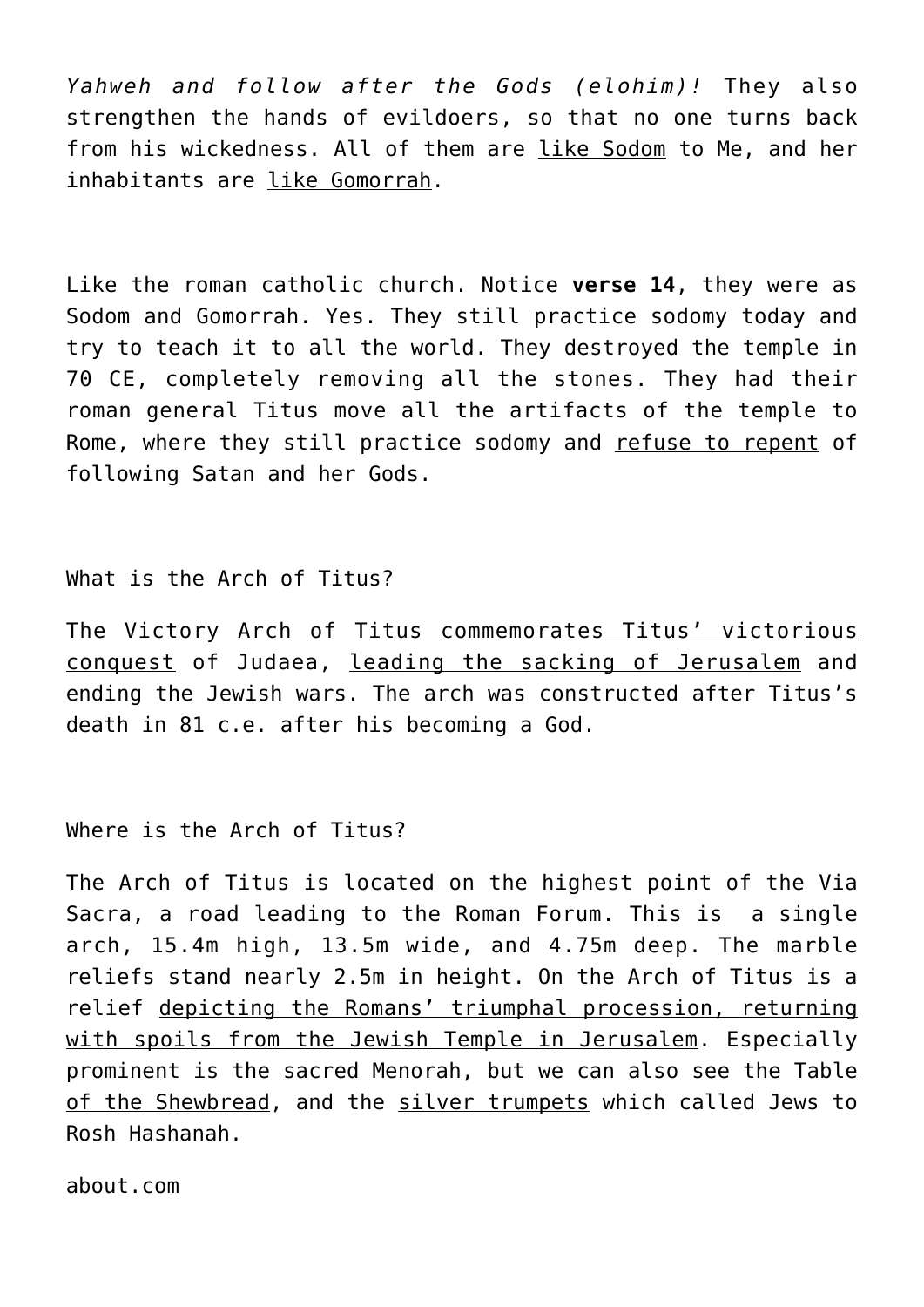The priests of Yerusalem called themselves pharisees, sadducees, essenes, and herodians. They were the four main religions prophesied of in the **Book of Daniyl**. Notice their actions with Yeremyah, the Prophet of Yahweh, concerning the Name of the Creator

# **Yeremyah 23:15, 17-18, 21-22, 25-27**

15 Therefore, this is what Yahweh our Father says concerning these prophets; Behold, they will be fed with wormwood, and they will be made to drink the water of gall; for from the prophets of Yerusalem profaneness has gone out into all the world.

16 This is what Yahweh our Father says: Do not listen to the words of the prophets who prophesy to you! They make you vain; *fill you with empty hope.* They speak a vision from their own mind, *and* not from the mouth of Yahweh.

17 They continually say to those who despise Me; Yahweh has said: You will have peace! *And saying* to everyone who walks according to the imagination of his own heart; *their own stubborn mind;* No evil will come upon you!

18 But who among them has stood in the counsel of Yahweh? Who *among them* has perceived; *seen,* and heard His Word; *the Laws and the Prophets?* Who *among them* has marked; *observed,* His Word; *the Laws and the Prophets,* and *actually* heard*it?*

19 Behold, a whirlwind of Yahweh has gone forth in fury, even a grievous whirlwind! It will fall grievously upon the head of the wicked.

20 The Justice of Yahweh will not return until He has executed and performed the thoughts of His heart! In the latter days you will understand it perfectly.

21 I have not sent these prophets, yet they ran; I have not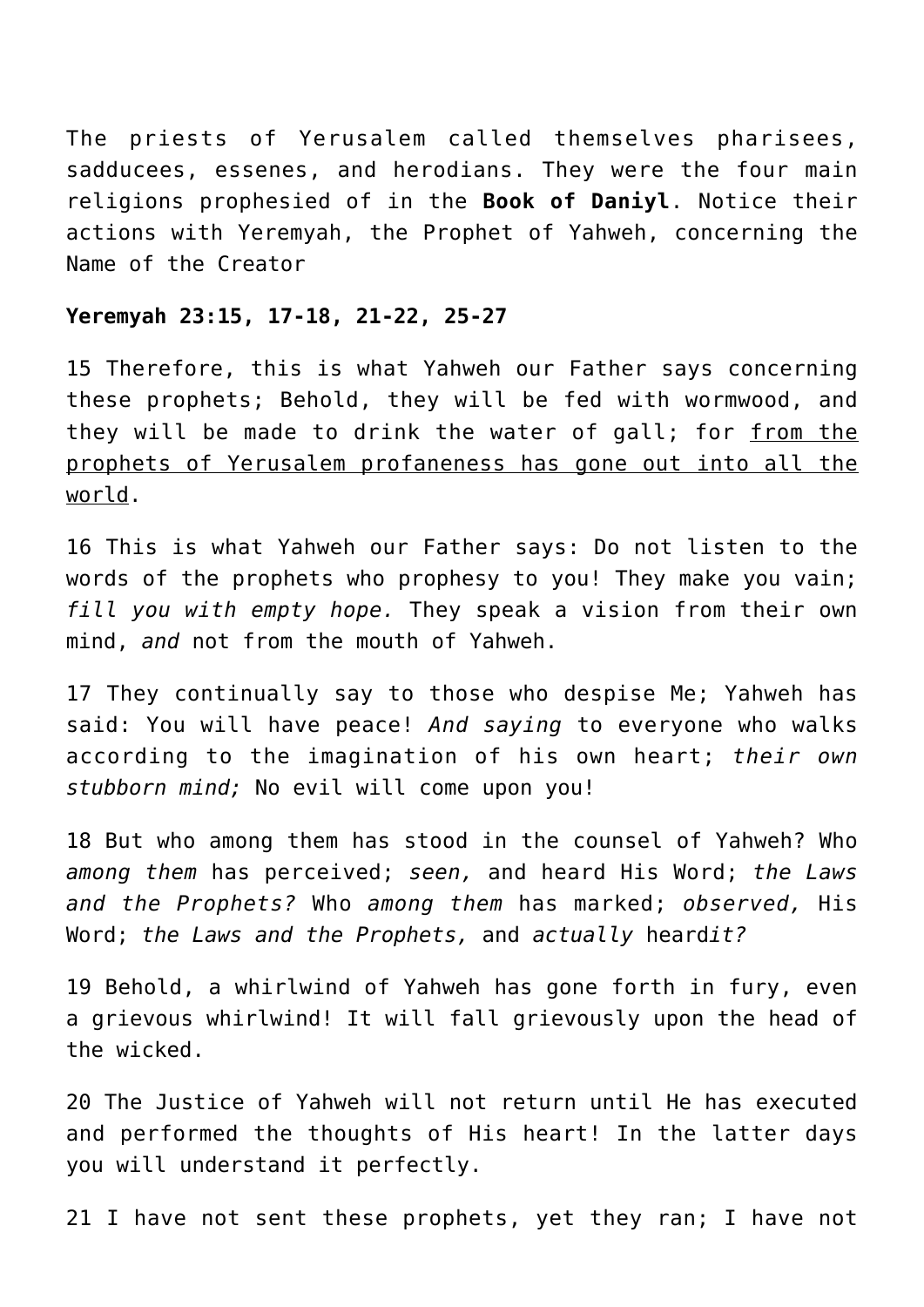spoken of them, yet they prophesied.

22 But if they had stood in My Counsel, and had caused My people to hear My Words; *the Laws and the Prophets,* then they would have turned them from their evil way, and from the evil of their doings.

23*Am* I a Father *near* at hand, says Yahweh: and not a Father afar off?

24 Can anyone hide himself in secret places so I cannot see him? says Yahweh. Do I not fill heaven and earth? says Yahweh.

25 I have heard what the prophets say, who prophesy lies in My Name, saying; I have dreamed! I have dreamed!

26 How long will *this* be in the heart of the prophets who prophesy lies? Yes, *they are* prophets of the deceit of their own minds;

27 Who devise; *plan and scheme,* to cause My People to forget My Name through their dreams, which they tell every man to his neighbor, just as their fathers have forgotten My Name for baal; *lord.*

In **verse 27**, we see they removed the Name Yahweh from the Writings of Yahweh's Prophets and replace it with baal or lord, which is a title of man, not Yahweh. They also caused the people to forget the Name Yahweh by this same act of madness. Everyone in the later generations, due to the efforts of those evil priests, came to believe that the Creator's Name was God or lord, titles that belong to the adversary and to men the people deified. The word of the Two Witnesses in this Last Generation is prophesied to reveal Yahweh's Name, His Power and His Laws.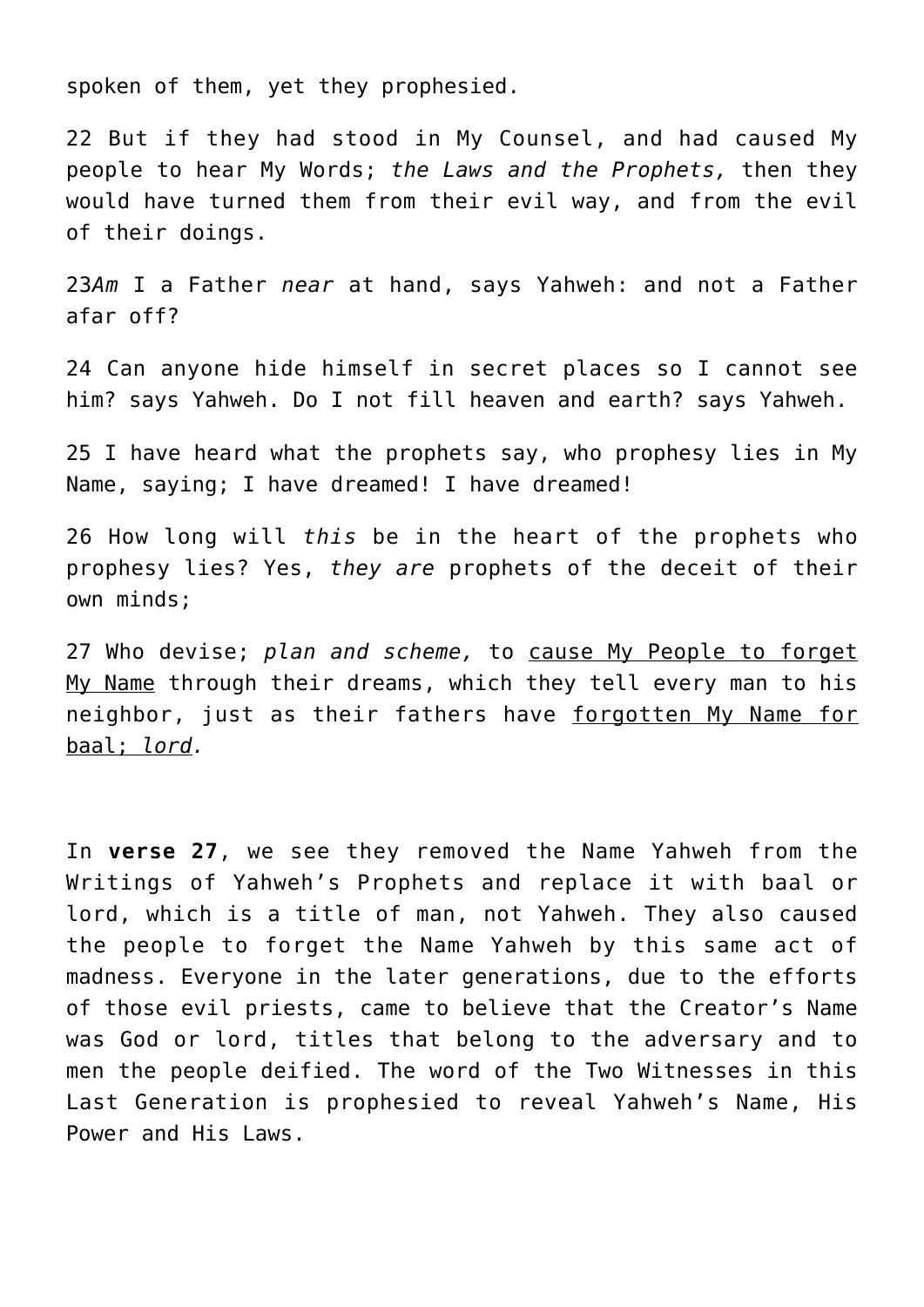**Two Brothers, Two Olive Trees, Two Lamps of the Seven Lamp Lampstand, Two Branches—Two Witnesses**

# **Isayah 44:6-8**

6 This is what Yahweh, the King of Israyl, and Redeemer, Yahweh our Father, says: I *am* the First, and I*am* the Last, and except for Me*there is* no source of power!

7 And Who, as I, will foretell, and set it in order for Me, since I appointed the ancient people? And the things which are coming, and will come, let them foretell them.

8 Do not fear, nor be afraid. Have I not told you from that time, and have declared; You *are* My Witnesses! Is there a source of power except Me? Truly, *there is* no *other* Rock; I know not*one.*

Now notice their job.

## **Isayah 45:4-6**

4 For Yaaqob My servant's sake, and Yisrayl My Chosen; and I call you by your name (Yaaqob); and I surname you (Yisrayl), though you did not recognize that it was Me.

5 I*am* Yahweh, and there is no other apart from Me. There is no God (elohim). I will strengthen you *with this knowledge,* though you did not recognize that it was Me—

Remember, in the Last Days, Last Generation, I will establish My House. My House must have a prophesied High Priest. Yahweh will have no work except that which He prophesied in advance.

#### **Amosyah 3:6-7**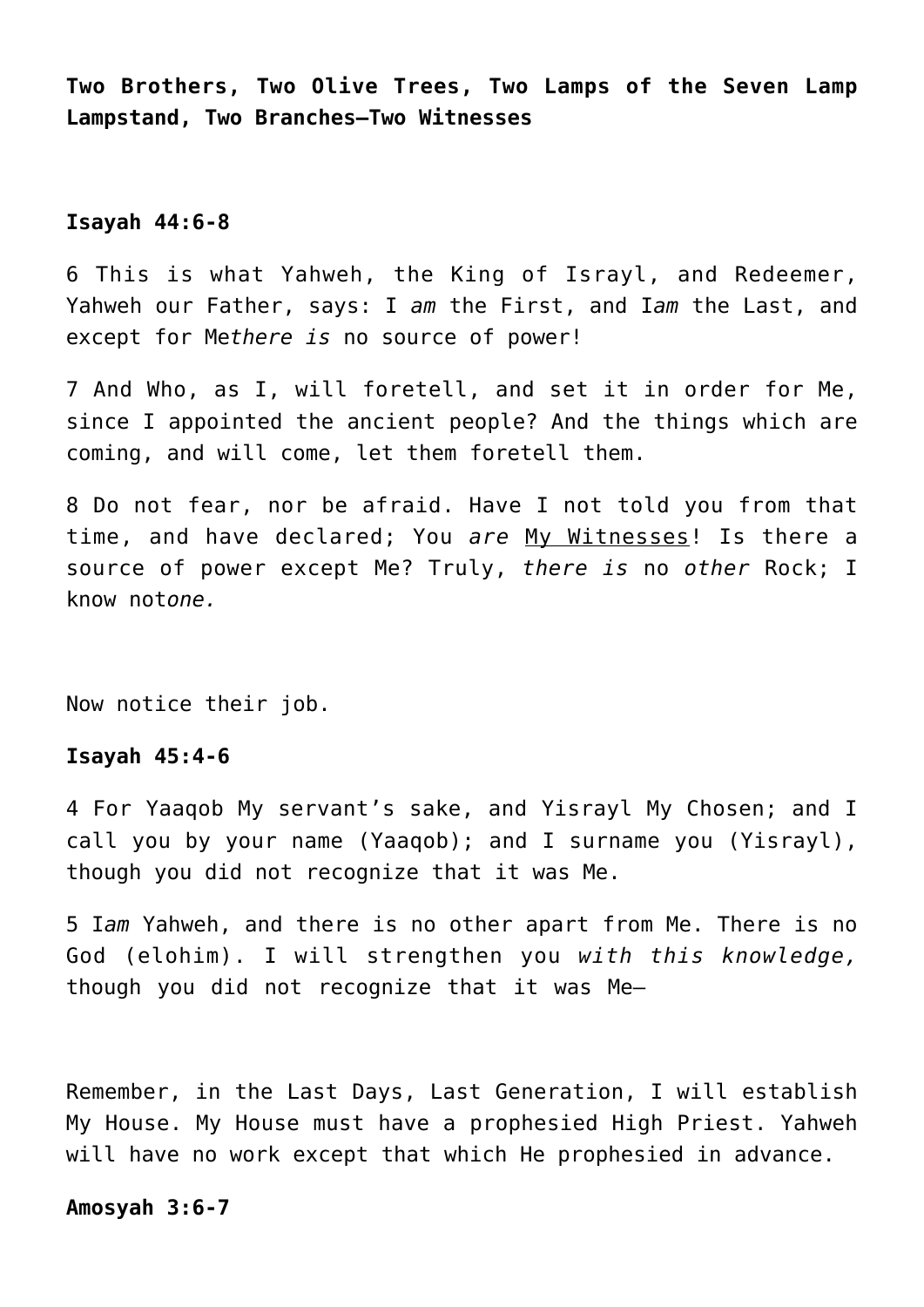6 Will a trumpet be blown in the city, and the people not be afraid? Will iniquity*fostered by religious imposters* be taking place in a city, and Yahweh not also have a *Righteous* Work there?

7 Most assuredly Father Yahweh will have no work, other than the Work that He has prophesied *in advance* by His Servants the Prophets.

Who will foretell these future Prophecies?

# **Isayah 44:7-8**

7 And Who, as I, will foretell, and set it in order for Me, since I appointed the ancient people? And the things which are coming, and will come, let them foretell them.

8 Do not fear, nor be afraid. Have I not told you from that time, and have declared; You *are* My Witnesses! Is there a source of power except Me? Truly, *there is* no *other* Rock; I know not*one.*

The Two Witnesses are prophesied to establish The House of Yahweh and foretell of the dark days ahead, to the entire world. Where is and Who is the High Priest that, Lawfully, must be over every House of Yahweh, following the pattern shown to Mosheh? Look at:

# **Hebrews 9:1-2, 6-8**

1 So then, the first*priesthood* had both the ordinances of service and a worldly sanctuary.

2 For this was the tabernacle layout: the first *part* in which *was* the lampstand, the table, and the showbread, which is called the Holy Place;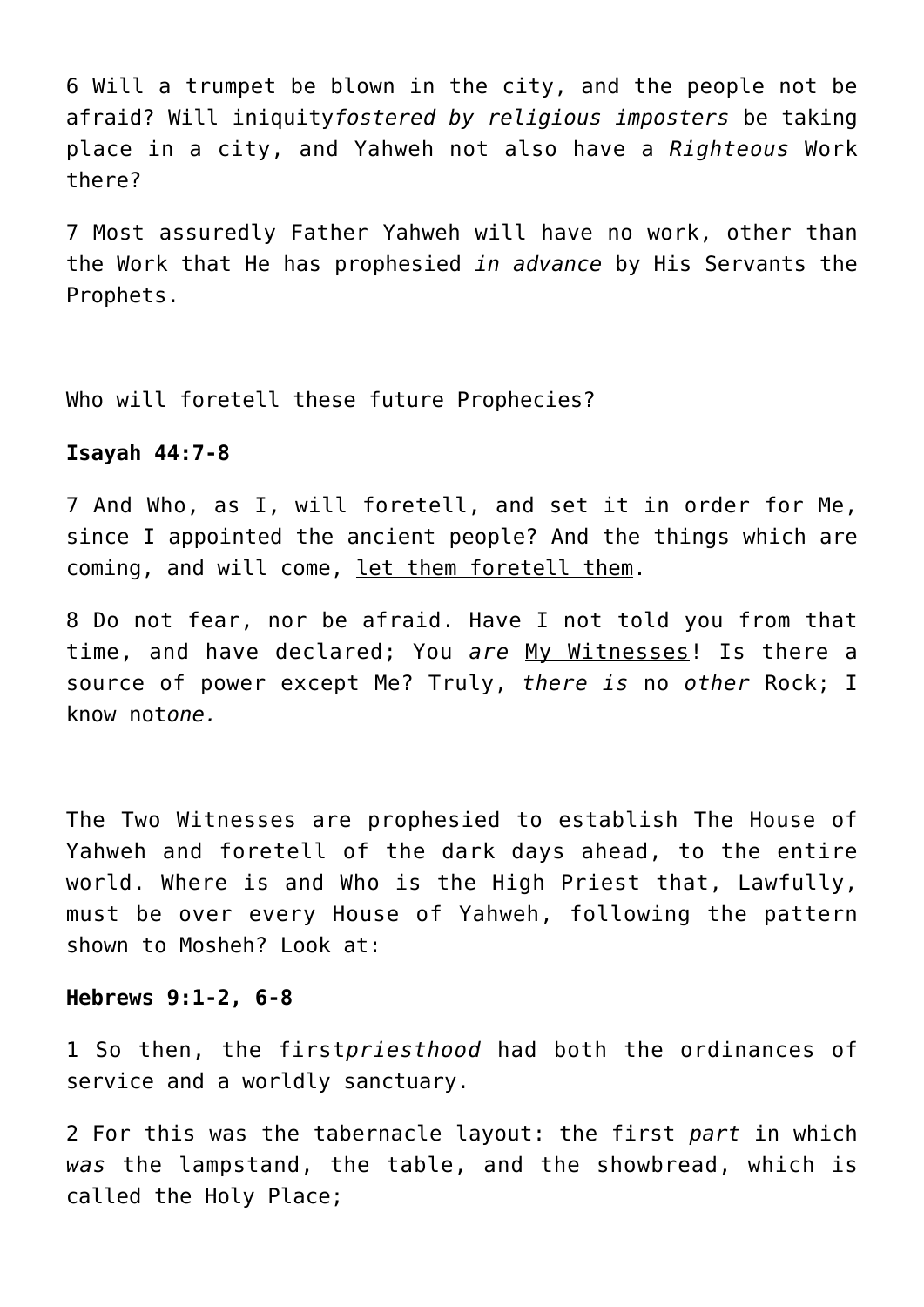6 Now when these things had been arranged in this way, the priests always went into the first part; *the Holy Place,* performing the service *of Yahweh;*

7 But into the second part; *the Most Holy Place,* only the High Priest *went* once a year *on the Day of Atonement,* not without blood, which he offered for himself and *for* the sins of the people *which had been* committed in ignorance.

8 The Holy Spirit signifying this: that the way into the Most Holy Place was not yet made manifest, as long as the first tabernacle was still standing.

It is evident that the pattern of the Tabernacle on earth represented the Heavenly Tabernacle (verse 8). As long as it was represented on earth by high priests who practiced sin, the true way into the Most Holy Place could not be made known. The Tree of Life was cut off because Yahweh found fault; that is, sin, with them—the high priests of the pharisees, sadducees, essenes, and herodians. They were not keeping Yahweh's Laws, so they could not bring forth the Righteous fruit of the Tree of Life. The way into the True Most Holy Place is faultless, but the violent men who took the temple by force were not faultless; they did not keep Yahweh's Laws.

# **Hebrews 8:7-10**

7 For if that first *priesthood* had been faultless, then no place would have been sought for the second.

8 Because finding fault with them, He says: Behold, the days are coming, says Yahweh; when I will renew My Covenant with the house of Israyl and with the house of Yahdah—

9 This covenant, which I made with their forefathers when I took them by the hand out of Egypt, will not be replaced; which Covenant they broke, although I was a Father to them,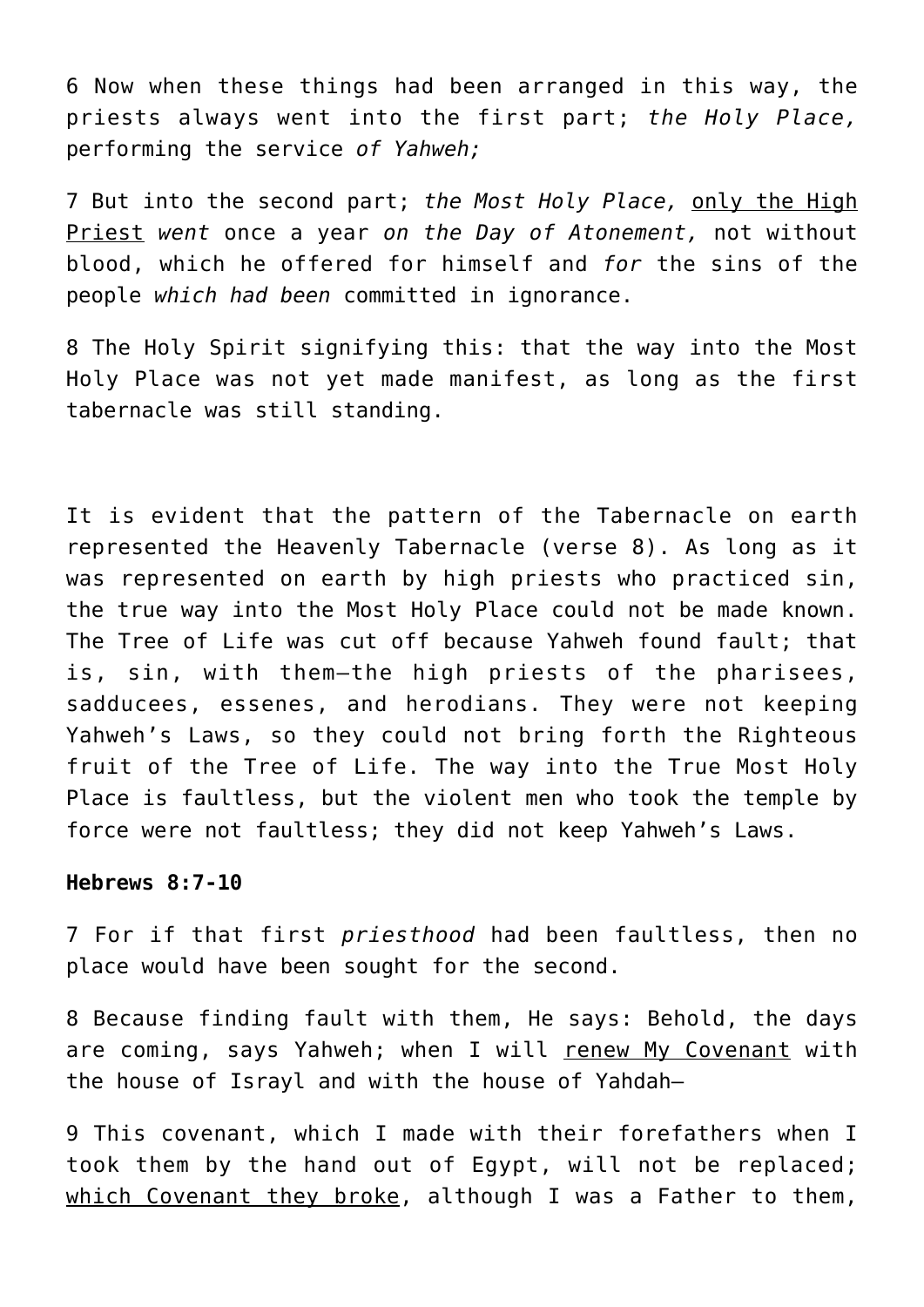says Yahweh.

10 For this Covenant is the *same* Covenant that I will renew with the house of Israyl: After those days, says Yahweh; I will put My Laws in their inward parts and write them in their hearts, and I will be their Father, and they will be My People.

# **Matthew 11:12, KJV**

And from the days of John the Baptist until now the kingdom of heaven suffereth violence, and the violent take it by force.

## **Yahchanan 7:19**

Were not the Laws given to you through Mosheh? And yet none of you keep the Laws! Why do you seek to kill Me?

Yahshua's Words were:

# **Yahchanan 8:7**

So when they continued asking Him, He straightened Himself up, and said to them: He who is without sin among you, let him cast the first stone at her.

## **Yahchanan 8:11**

She said, No man, Teacher. Then Yahshua said to her: Neither do I condemn you. Go and sin no more.

## **Yahchanan 8:34**

Yahshua answered them: Truly, truly, I say to you: Whoever commits sin is the servant of sin.

# **Yahchanan 15:22**

If I had not come and spoken to them, they would not have *had their* sins*revealed; but* now they have no cloak, *covering for,*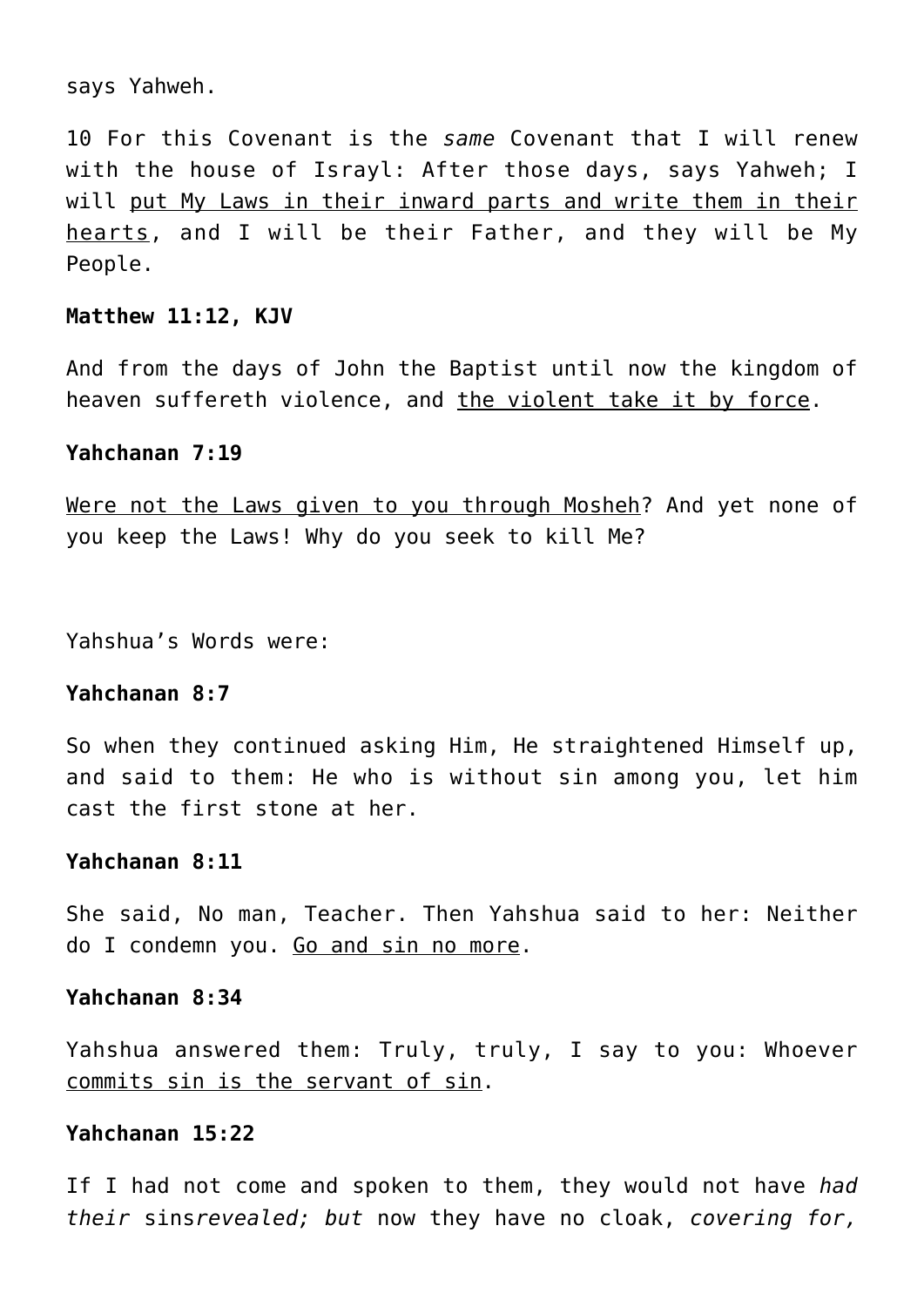their sins.

Did you notice, Yahshua taught Yahweh's Laws of Righteousness and exposed their sins?

Yahshua will reprove the world of sin.

# **Yahchanan 16:8**

And when *Yahweh's Spirit Holy* comes, it will convict the world of sin, and of righteousness, and of judgment:

# **Yahchanan 9:31**

Now we know that Yahweh does not hear sinners; but if any man is a worshiper of Yahweh and does His will, him He hears.

# **Yahchanan 8:46**

Which of you convicts Me of sin? So if I speak the truth, why do you not believe Me?

Yahshua lived and taught the Laws of Yahweh, and He offered Himself for the sins of others. Now notice:

# **Hebrews 9:23-24**

23 Therefore,*it was* necessary that the pattern of the heavenly things should be purified with these *sacrifices,* but the heavenly things themselves *require* better sacrifices than these.

24 For the Messiah has not entered into the holy places made with hands, *which are* patterns of the true, but into heaven itself, now to appear in the presence of Yahweh for us;

# **Hebrews 9:6-8**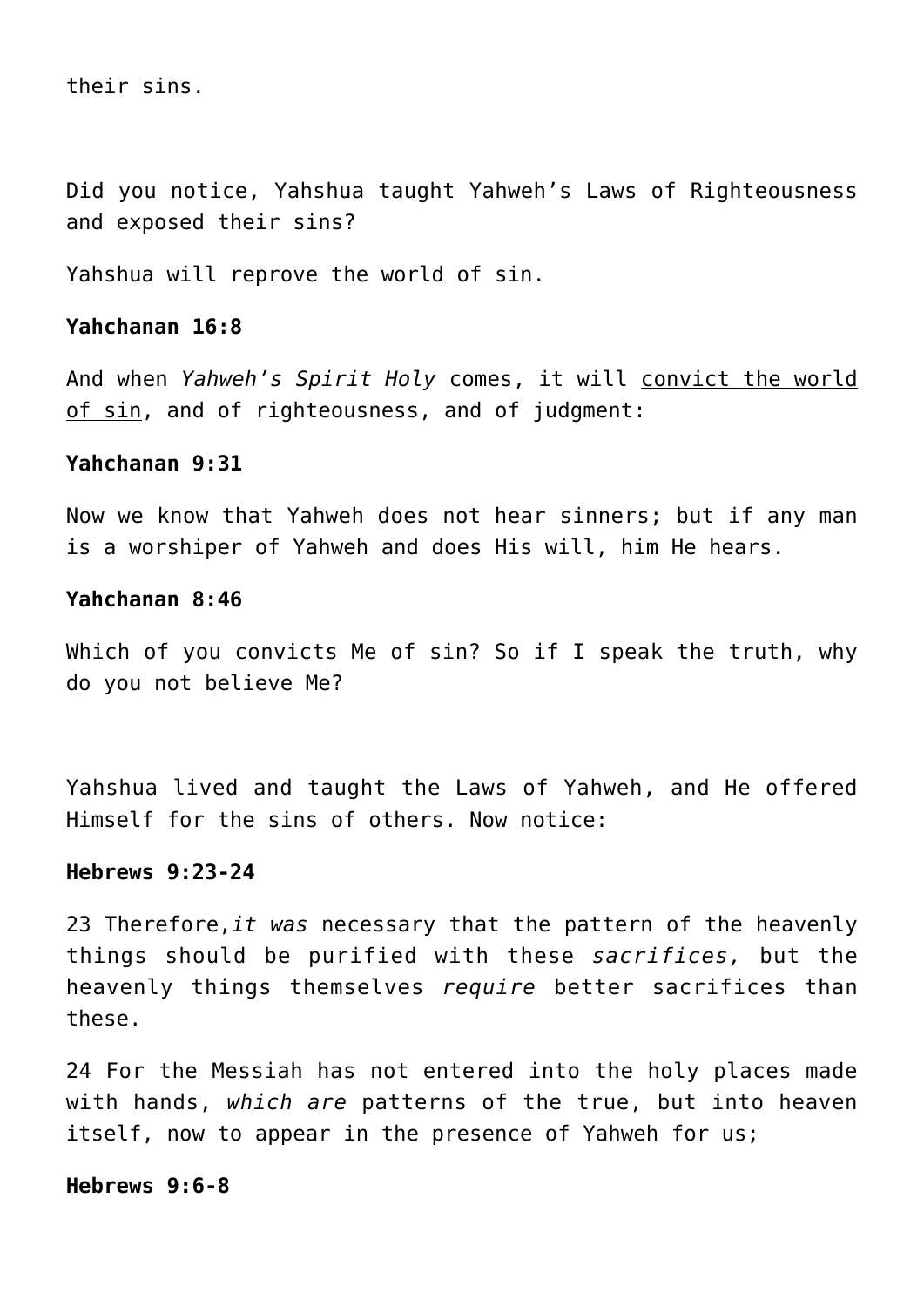6 Now when these things had been arranged in this way, the priests always went into the first part; *the Holy Place,* performing the service *of Yahweh;*

7 But into the second part; *the Most Holy Place,* only the High Priest *went* once a year *on the Day of Atonement,* not without blood, which he offered for himself and *for* the sins of the people *which had been* committed in ignorance.

8 The Spirit Holy signifying this: that the way into the Most Holy Place was not yet made manifest, as long as the first tabernacle was still standing.

## **Hebrews 9:11-15**

9 This is a representation of the present time; in which gifts and sacrifices are offered which cannot make him that performs the service perfect, as pertaining to the conscience**\_\_**

10 Only about foods and drinks, various washings, and ordinances of flesh, until the time of reformation.

11 But the Messiah came near as a High Priest over the righteous things to come, with the great and more perfect tabernacle not made with hands, that is, not of this creation;

12 Nor through the blood of goats and calves, but through His own blood He entered the Most Holy Place once, for all, having obtained eternal redemption.

13 For if the blood of bulls and goats, and the ashes of a red heifer sprinkling the unclean, sanctifies for the purifying of the flesh,

14 How much more will the blood of the Messiah, Who, through the eternal Spirit offered Himself without spot to Yahweh, purge your conscience from dead works to serve the living Father?

15 And for this reason He is the Mediator of the renewed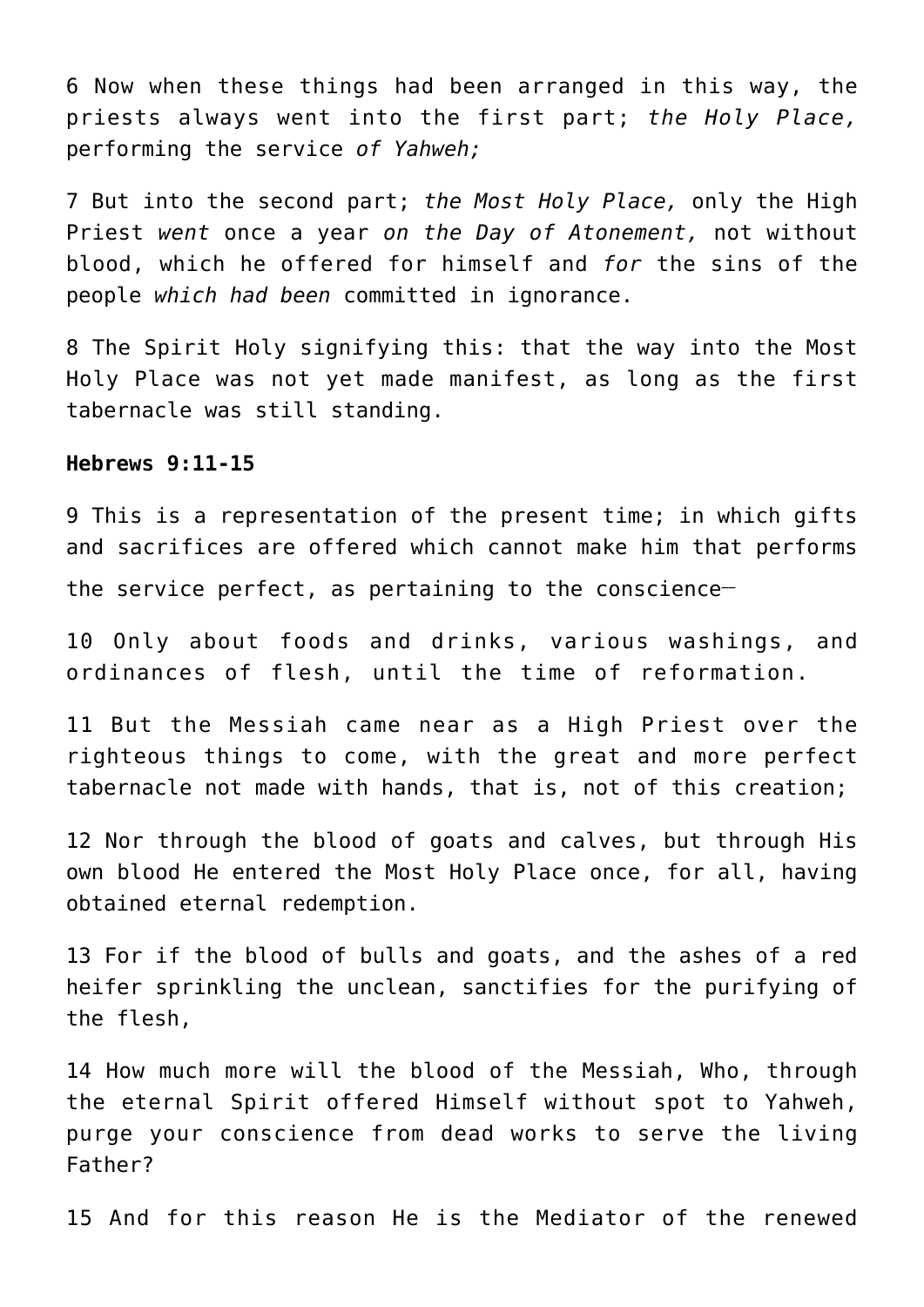covenant, under which, through the means of death to bring redemption from transgressions committed under the covenant, the first who are called may receive the promise of the eternal inheritance.

# **Hebrews 8:7-8**

7 For if that first *priesthood* had been faultless, then no place would have been sought for the second.

8 Because finding fault with them, He says: <sup>2</sup>Behold, the days are coming, says Yahweh; when I will renew My

How does all of this connect with the Last Days Work of the Two Witnesses? Notice, the sinful priesthood as shown by the Great Prophet Isayah.

## **Isayah 43:27-28**

27 Your firstfather sinned, and your interpreters broke My covenant and turned away from Me in prayer; *praying to Gods (elohim), instead.*

28 Therefore, I will dissolve the Levitical Priesthood; and will give Yaaqob to the curse, and Yisrayl to reproaches.

# **Isayah 44:1-8**

1Yet now hear, O Yaaqob My Servant, and Yisrayl whom I have chosen,

2 This is what Yahweh says, Who made you and formed you from the womb, Who will help you: Do not be afraid, Yaaqob My Servant and Yeshurun; *Beloved Yisrayl,* whom I have appointed.

3 For I will pour water upon him who is thirsty, and floods upon the dry ground; I will pour out My Spirit upon your seed, and My blessing upon your offspring.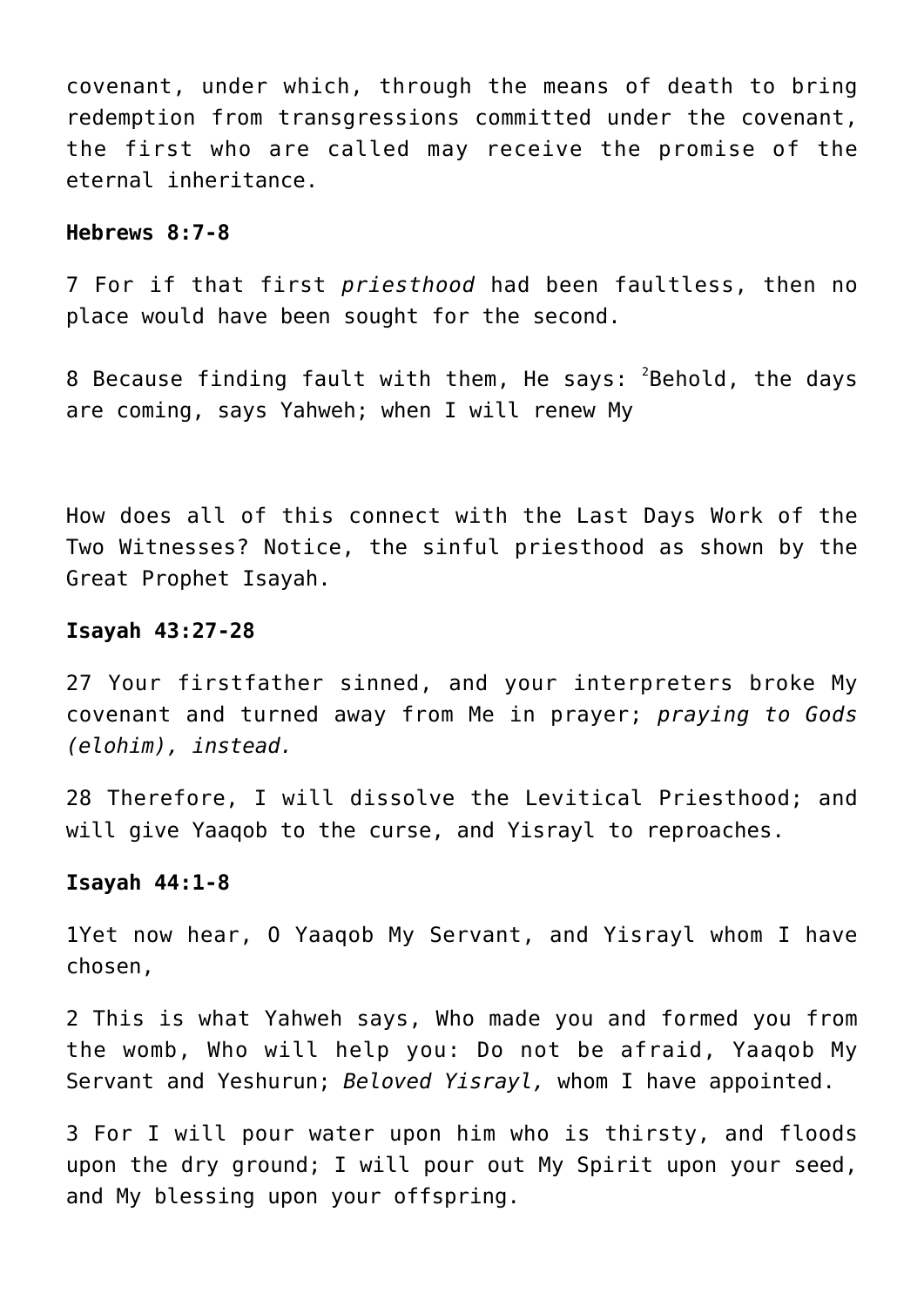4 They will spring up among the grass, as willows by the water courses.

5 One will say; I belong to Yahweh, and the same will call himself with the name of Yaaqob. The other will subscribe with his hand, and write; I belong to Yahweh, and surname himself with the name of Yisrayl.

6 This is what Yahweh, the King of Israyl, and Redeemer, Yahweh our Father, says: I *am* the First, and I*am* the Last, and except for Me*there is* no source of power!

7 And Who, as I, will foretell, and set it in order for Me, since I appointed the ancient people? And the things which are coming, and will come, let them foretell them.

8 Do not fear, nor be afraid. Have I not told you from that time, and have declared; You *are* My Witnesses! Is there a source of power except Me? Truly, *there is* no *other* Rock; I know not*one.*

So now, in these Last Days, we have Two Witnesses whose job is plainly shown as taking the Message of the Kingdom of Yahweh to all the world in this last prophesied generation.

#### **Isayah 45:4-8**

4 For Yaaqob My servant's sake, and Yisrayl My chosen; and I call you by your name (Yaaqob); and I surname you (Yisrayl), though you did not recognize that it was Me.

5 I*am* Yahweh, and there is no other apart from Me. There is no God (elohim). I will strengthen you *with this knowledge,* though you did not recognize that it was Me—

6 So that they may know from the rising of the sun to the place of its setting that *there is* none besides Me. I*am* Yahweh, and there is no other!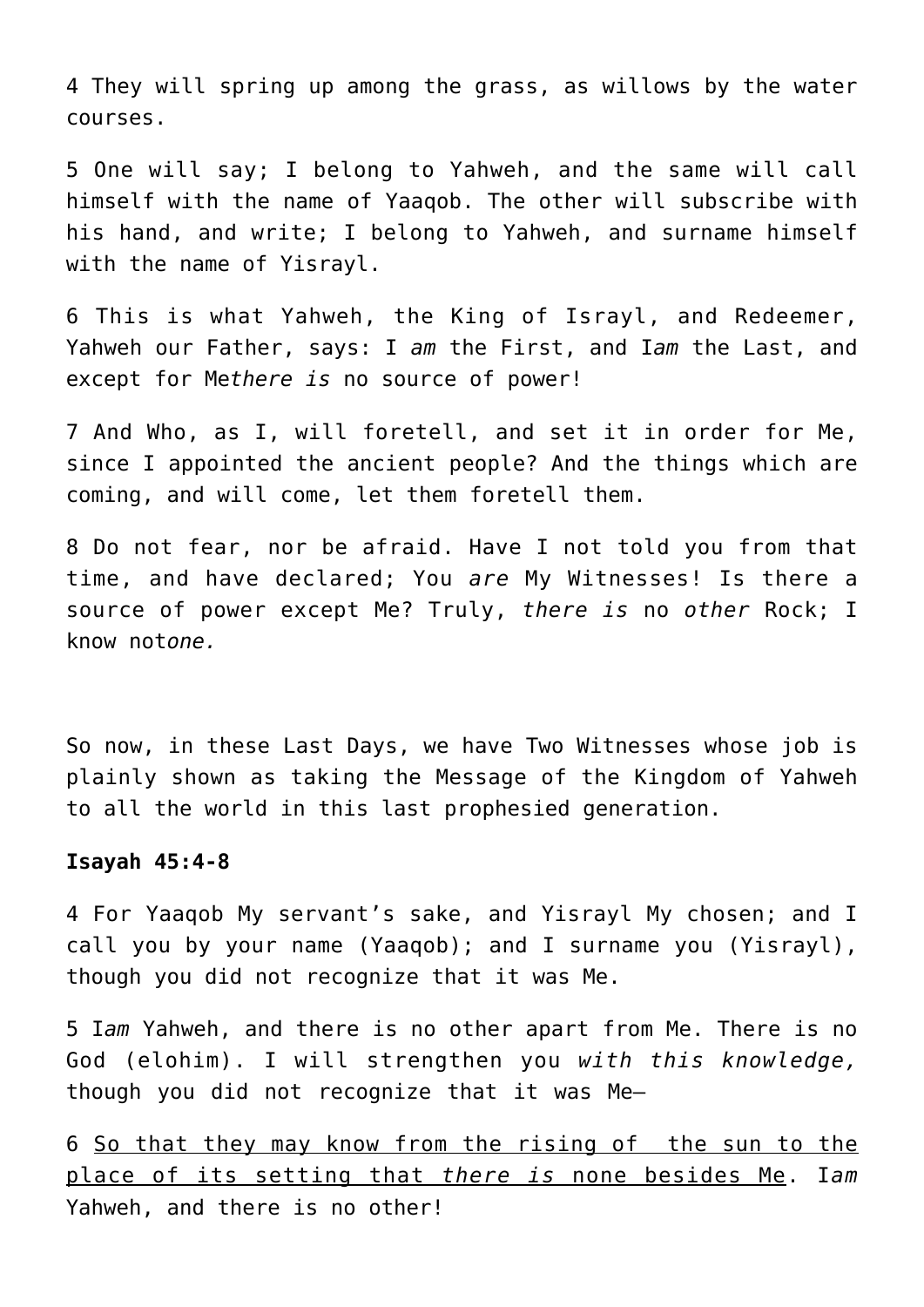7 I form the light, and create darkness; I make peace, and create destruction; I, Yahweh, do all these *things.*

8 Drop down, you heavens, from above, and let the skies pour down Righteousness. Let the earth be released; let Salvation spring up, and let Righteousness grow together; I, Yahweh, have created it.

Yahshua spoke of this in the same chapter in which He revealed the nuclear.

# **Mattithyah 24:14**

And this joyous Message of the Kingdom of Yahweh shall be preached in all the world *from* The House of Yahweh *at* Abel by the Witness Yisrayl; for Yahweh will be with him. *He will preach this Message* to all nations; and then The End will come.

Yahshua has now qualified to be High Priest over The House of Yahweh. Remember, The House of Yahweh was destroyed by the pharisees, sadducees, essenes and herodians, who unknowingly opened the door for Yahshua to become High Priest over the Last Days' prophesied House of Yahweh, re-established in the chief of the nations. The pharisees, sadducees, essenes and herodians now call themselves catholic, which means universal, because they worship all of Satan's Gods, including the one who permit sodomizing children, and they will not repent. They destroyed the temple and took all of the furnishings to Rome with them, opening the way for Yahshua to become High Priest over The House of Yahweh and rule from Heaven. Remember:

## **Hebrews 9:8**

The Spirit Holy signifying this: that the way into the Most Holy Place was not yet made manifest, as long as the first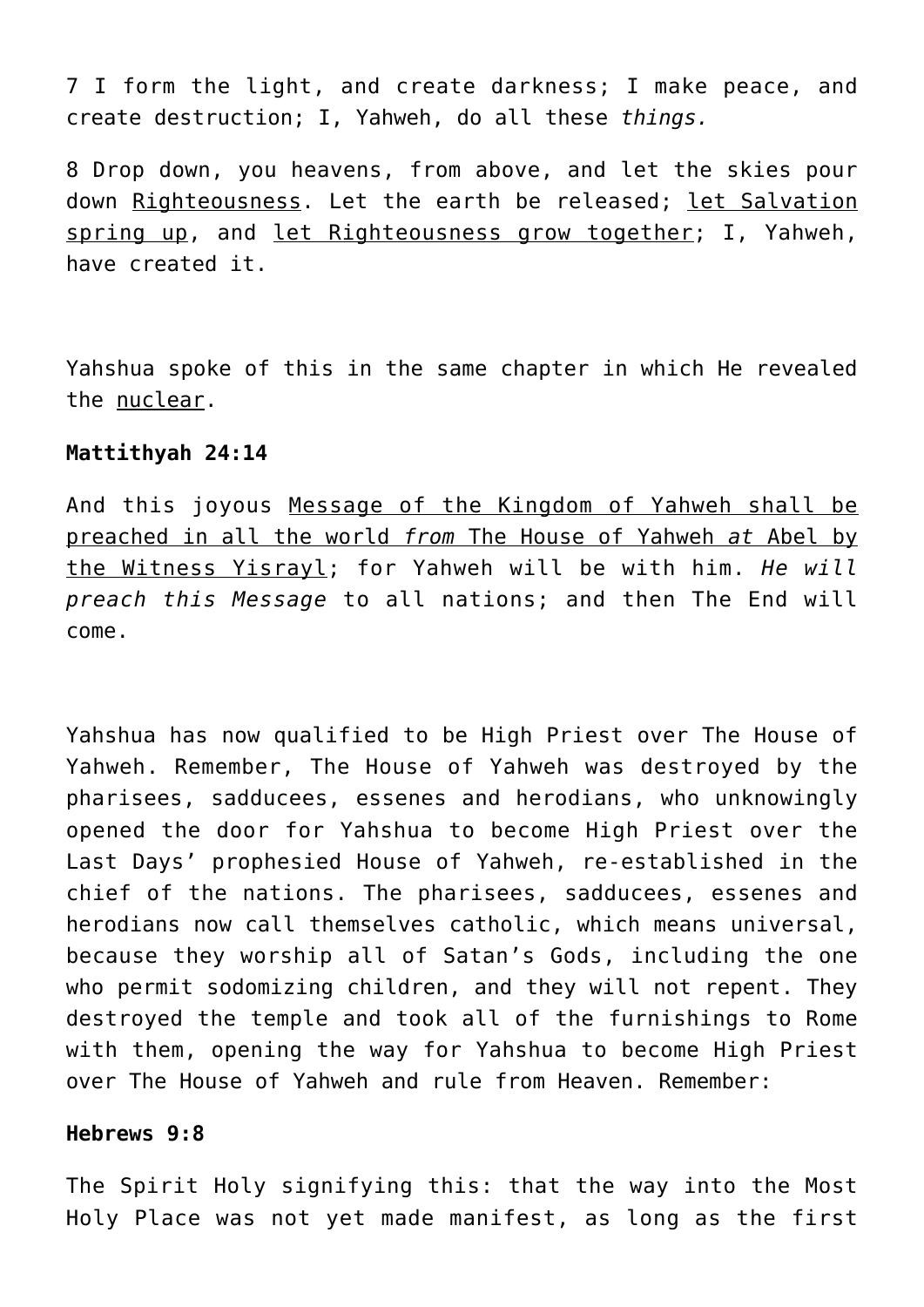tabernacle was still standing.

As long as sinful priests were in charge, the way to Eternal Life, the Tree of Life, could not be reached. So, when these sinful priests destroyed the temple and moved the artifacts to Rome, they opened the door to the Righteous Priest, Yahshua, to become High Priest over The House of Yahweh with the Two Witnesses.

Yahshua, the Son of Yahweh, the Two Witnesses, and The Last Days' House of Yahweh

Remember:

# **Revelation 11:1-4**

1 And there was given me a reed like a measuring rod. And the Malak stood, saying: Rise, and measure the temple of Yahweh, and the altar, and its confines;

2 But the court which is outside the temple leave out, and measure it not; for it is given to the Gentiles. And the holy city they will tread under foot three and one-half years.

3 And I will give to My Two Witnesses to perform their Prophetic Offices, and they will foretell events about the one thousand two hundred and sixty days, those cast about with darkness.

4 These are, as it were, the two Olive Trees, and, as it were, the Two Lamps *of the Seven Lamp Lampstand,* ministering for the Father in the earth.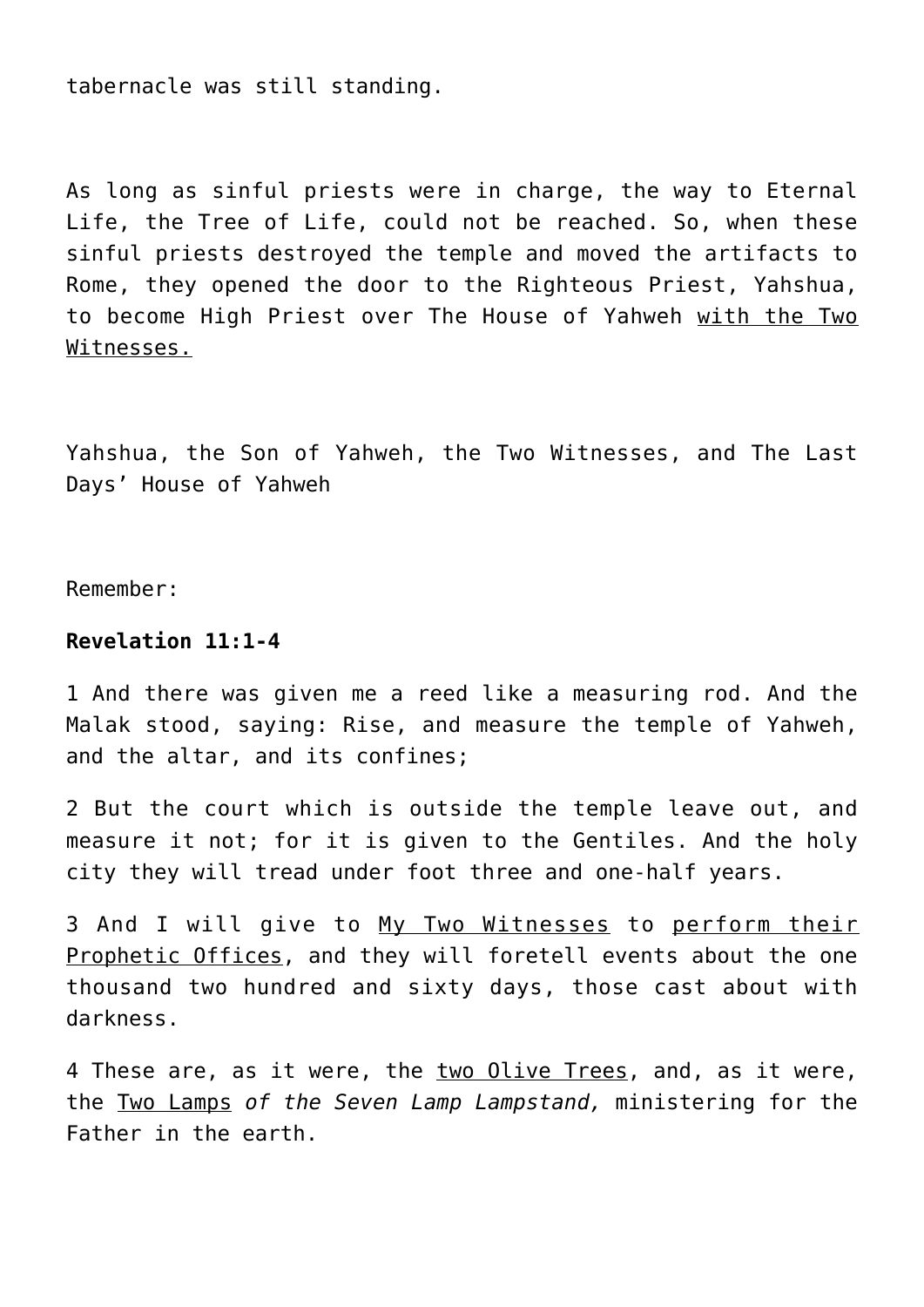In **verse 3**, we see My Two Witnesses. My? Yes. Notice:

#### **Isayah 44:7-8**

7 And Who, as I, will foretell, and set it in order for Me, since I appointed the ancient people? And the things which are coming, and will come, let them foretell them.

8 Do not fear, nor be afraid. Have I not told you from that time, and have declared; You *are* My Witnesses! Is there a source of power except Me? Truly, *there is* no *other* Rock; I know not*one.*

# **Revelation 11:3-4**

3 And I will give to My Two Witnesses to perform their Prophetic offices, and they will foretell events about the one thousand two hundred and sixty days, those cast about with darkness.

4 These are, as it were, the two Olive Trees, and, as it were, the Two Lamps *of the Seven Lamp Lampstand,* ministering for the Father in the earth.

They foretell events (**verse 3**). **Verse 4** says…these are the Two Olive Trees…the Two Lamps of the Seven Lamp Lampstand ministering for Yahweh. Ministering for Father Yahweh? Yes! They are the same two shown in:

#### **Isayah 44:7-8**

7 And Who, as I, will foretell, and set it in order for Me, since I appointed the ancient people? And the things which are coming, and will come, let them foretell them.

8 Do not fear, nor be afraid. Have I not told you from that time, and have declared; You *are* My Witnesses! Is there a source of power except Me? Truly, *there is* no *other* Rock; I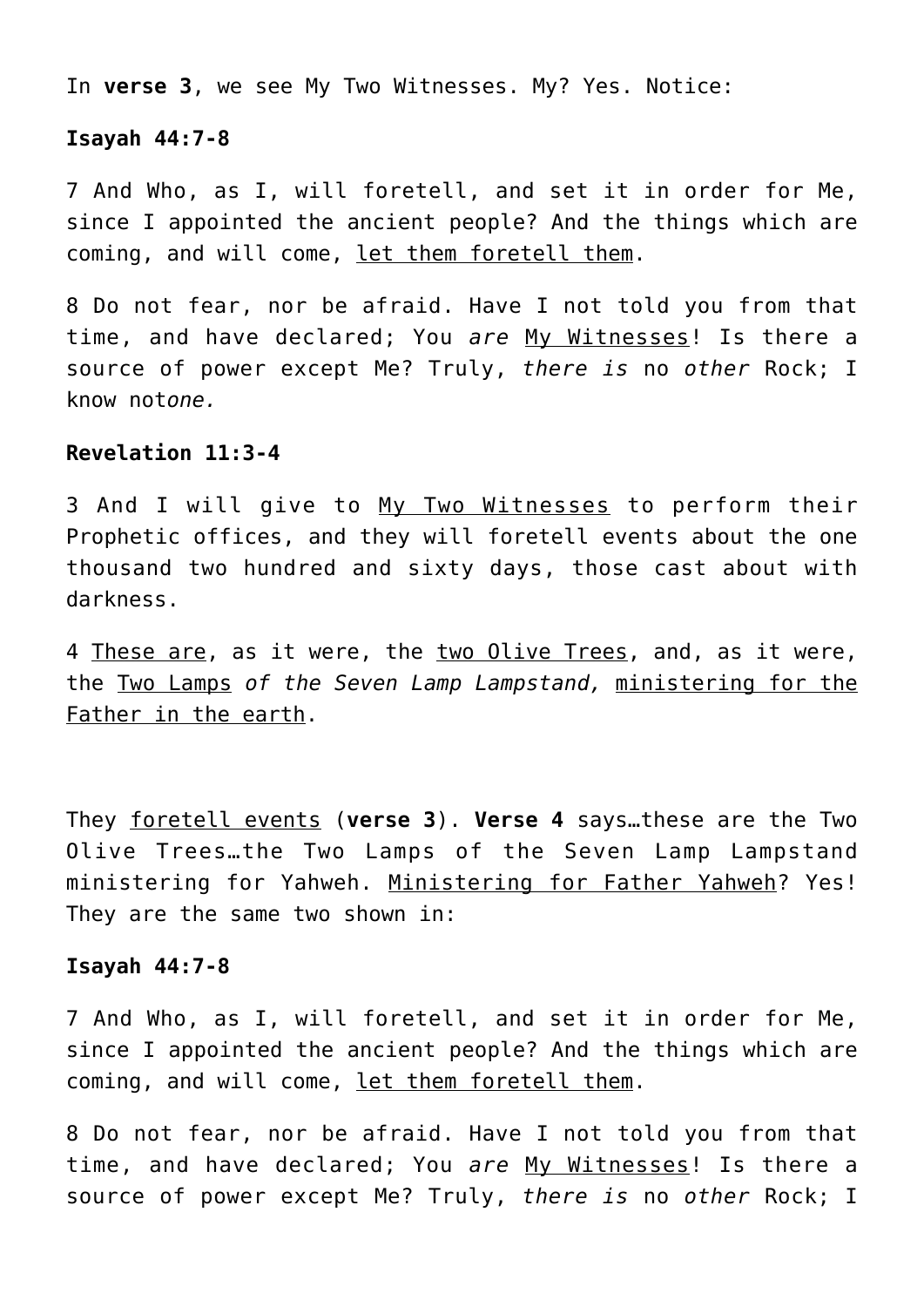know not*one.*

Who as I will foretell, let them foretell them (**verse 7**). You are My Witnesses (**verse 8**).

Where is The House of Yahweh? Who established The House of Yahweh? The Great Prophet Micahyah was inspired to write the following:

# **Micahyah 4:1-3**

1 But in the Last Days it will come to pass *that* the mountain; *promotion,* ofThe House of Yahweh will be established in the chief of the nations. It will be raised above all congregations; and all peoples will *eventually* flow to it.

2 And many people will go and say; Come, and let us go up to the mountain; *uplifting,* of Yahweh, and to the House of the Father of Yaaqob, and He will teach us of His Ways, and we will walk in His Paths. Because the Laws will depart from Zion, and the Word of Yahweh from Yerusalem.

3 And He will judge between many people, and rebuke strong nations afar off; and they will beat their swords into plowshares, and their spears into pruning hooks. Nation will not lift up sword against nation, nor will they learn war anymore.

Remember the Lamps of the Seven Lamp Lampstand. Remember the Two Olive Trees. Remember they are the Two Witnesses.

# **Revelation 11:1-4**

1 And there was given me a reed like a measuring rod. And the Malak stood, saying: Rise, and measure the temple of Yahweh,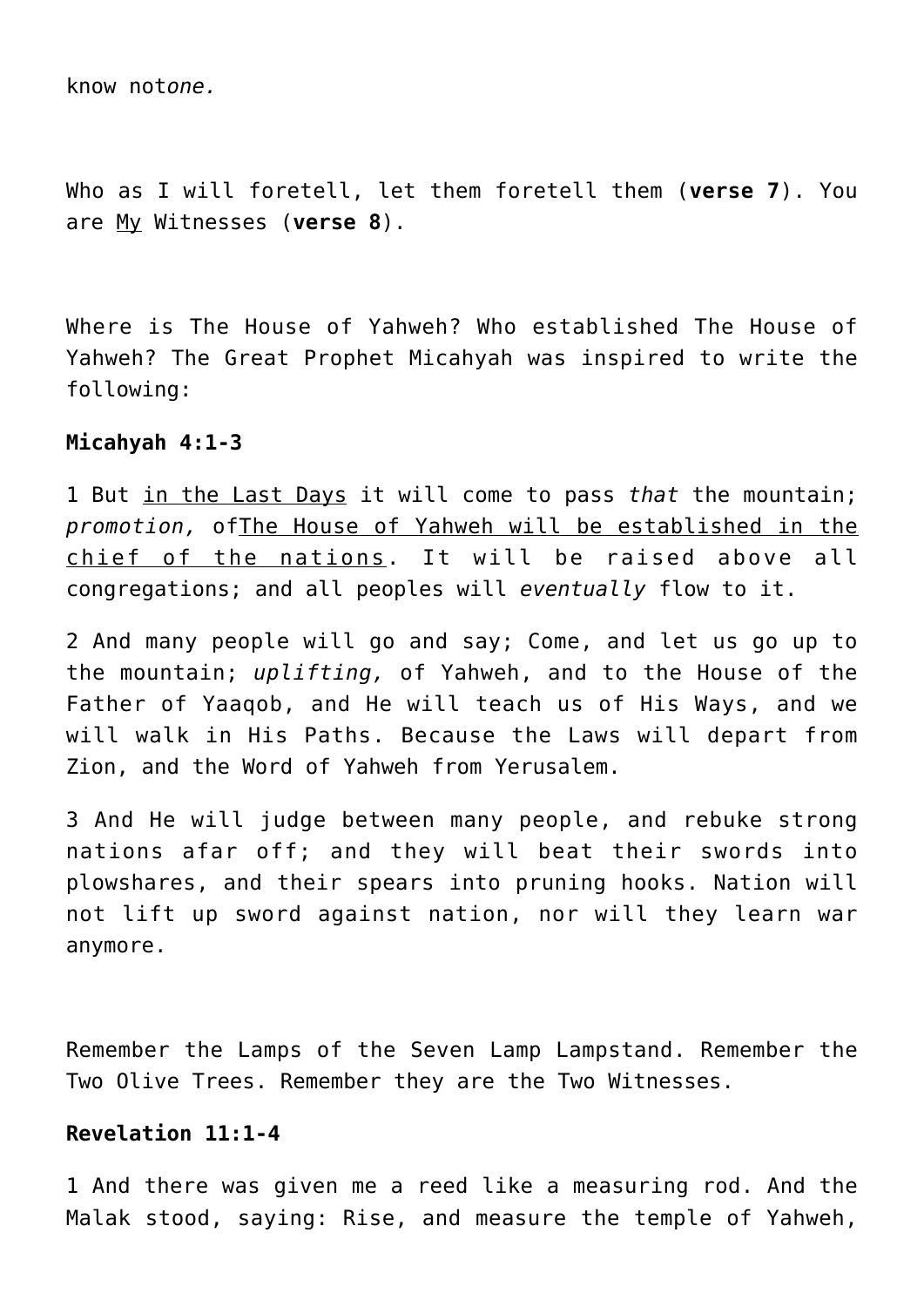and the altar, and its confines;

2 But the court which is outside the temple leave out, and measure it not; for it is given to the Gentiles. And the holy city they will tread under foot three and one-half years.

3 And I will give to My Two Witnesses to perform their Prophetic offices, and they will foretell events about the one thousand two hundred and sixty days, those cast about with darkness.

4 These are, as it were, the two Olive Trees, and, as it were, the Two Lamps *of the Seven Lamp Lampstand,* ministering for the Father in the earth.

Now go to:

#### **Zecharyah 4:1-4**

1 And the Malak who talked with me came again and wakened me, as a man who is wakened out of his sleep,

2 And said to me: What do you see? So I said: I see, and behold, a lampstand all of gold, with its *bowl for oil* on the top of it, with its seven lamps on it, and *there are* seven pipes to the seven lamps.

3 And *there are* two Olive Trees by it, one upon the right*side* of the bowl, and the other upon the left *side* of it.

4 So I spoke to the Malak who talked with me, and I asked him: What *are* these, my ruler?

You see, we are about to get an answer. He asked again and includes the Olive Branches.

### **Zecharyah 4:11-12**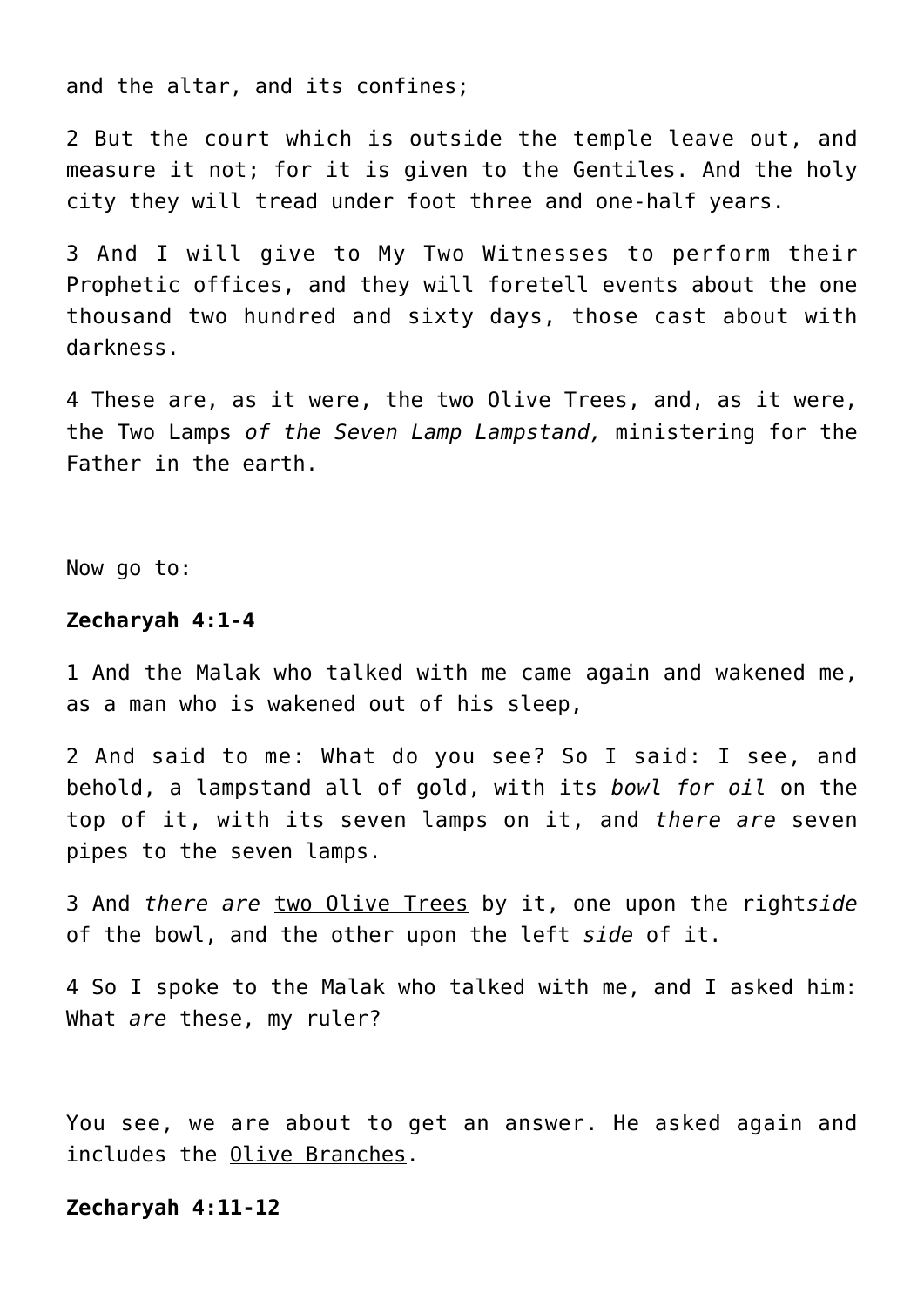11 Then I answered, and said to him: What *are* these two Olive Trees upon the right side of the lampstand, and upon the left *side* of it?

12 Then I spoke *to him* again, and said to him; What *are these* two Olive Branches which, through the two golden pipes, empty the golden oil through them?

Here we have the Olive Trees and Lamps of the Lampstand. We see they are the Two Witnesses who minister for Yahweh. The exact same thing is shown in:

## **Revelation 11:1-4**

1 And there was given me a reed like a measuring rod. And the Malak stood, saying: Rise, and measure the temple of Yahweh, and the altar, and its confines;

2 But the court which is outside the temple leave out, and measure it not; for it is given to the Gentiles. And the holy city they will tread under foot three and one-half years.

3 And I will give to My Two Witnesses to perform their Prophetic Offices, and they will foretell events about the one thousand two hundred and sixty days, those cast about with darkness.

4 These are, as it were, the two Olive Trees, and, as it were, the Two Lamps *of the Seven Lamp Lampstand,* ministering for the Father in the earth.

**Verse 4**…ministering for Yahweh to the whole earth. Remember, **Zecharyah Chapters 4-6** are Prophecies that were written around 519 BCE concerning the Last Generation allotted to mankind and two prophesied brothers. The younger one was born in 1934; that's 2,453 years after this Prophecy was written and 2,011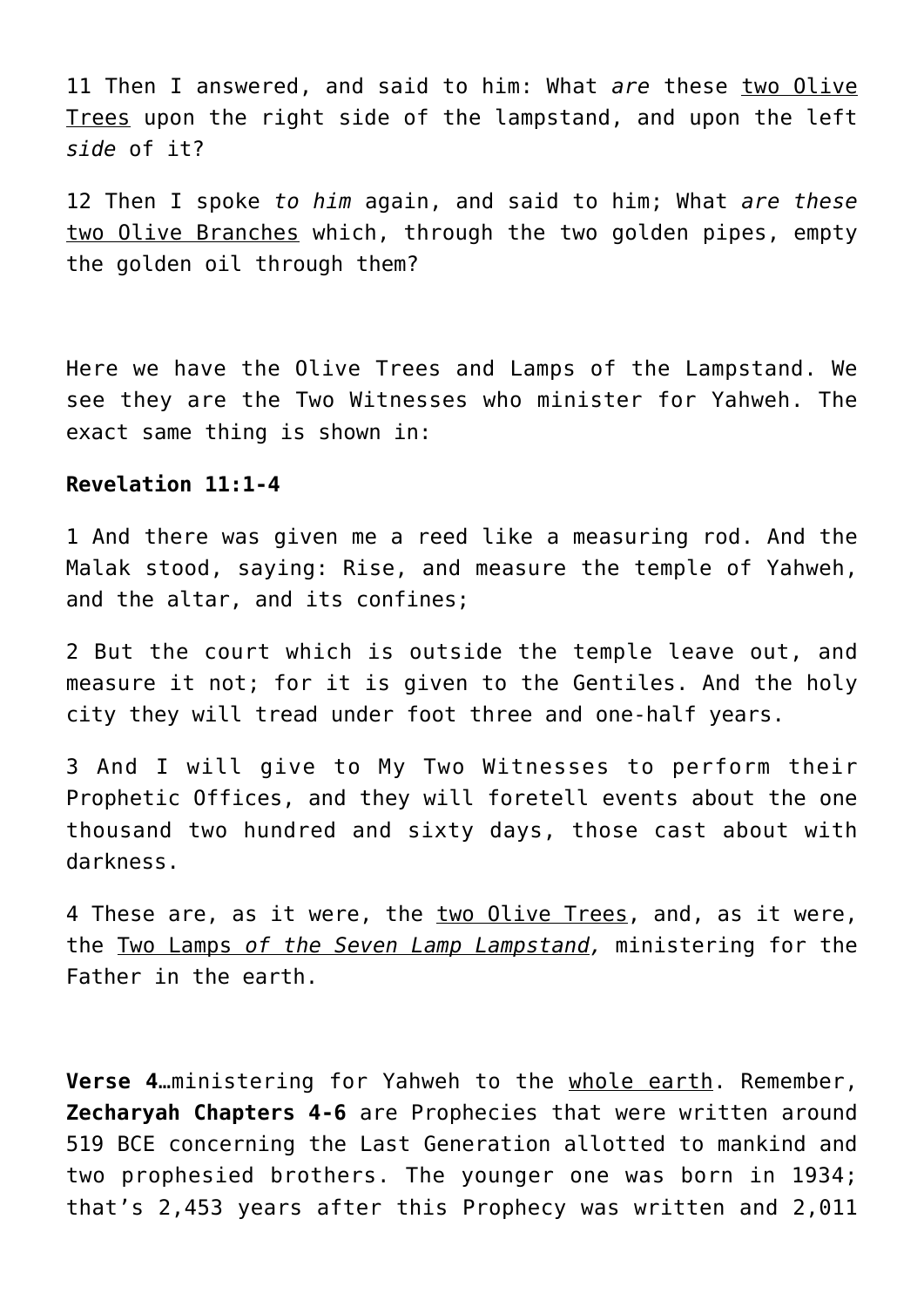years before the land now called America was discovered in 1492. That land where The House of Yahweh was to be established was prophesied to become the chief of the nations.

#### **Micahyah 4:1**

But in the Last Days it will come to pass *that* the mountain; *promotion,* ofThe House of Yahweh will be established in the chief of the nations. It will be raised above all congregations; and all peoples will *eventually* flow to it.

Yahweh shows His Prophet, Zecharyah, the Two Witnesses, called the Two Olive Trees, the Two Lamps on the Seven Lamp Lampstand, and Branches. Yahweh also showed him a land not yet established.

#### **Zecharyah 5:10-11**

10 Then I said to the Malak who was speaking with me: Where are they; *The Two Witnesses,* going with the ephah?

11 <sup>a</sup>And he said to me: To <sup>b</sup>build<sup>c</sup>The House of Yahweh according to The Standard of Perfection sent by Yahweh's Laws, in a  $^{\text{\tiny d}}$ Babylonish land which does not yet exist. And  $^{\text{\tiny e}}$ it will be established at that time; *when The Two Witnesses are called out to their work;* as the <sup>f</sup> Established Place; the Habitation of g Yahweh; THE HOUSE OF YAHWEH.

Please carefully read every reference.

a. In other words **Verse 11** reads: "And he replied to me; 'to establish for her The House of Yahweh, in a land-an empire other than Babylon, yet to be established. And Yahweh will set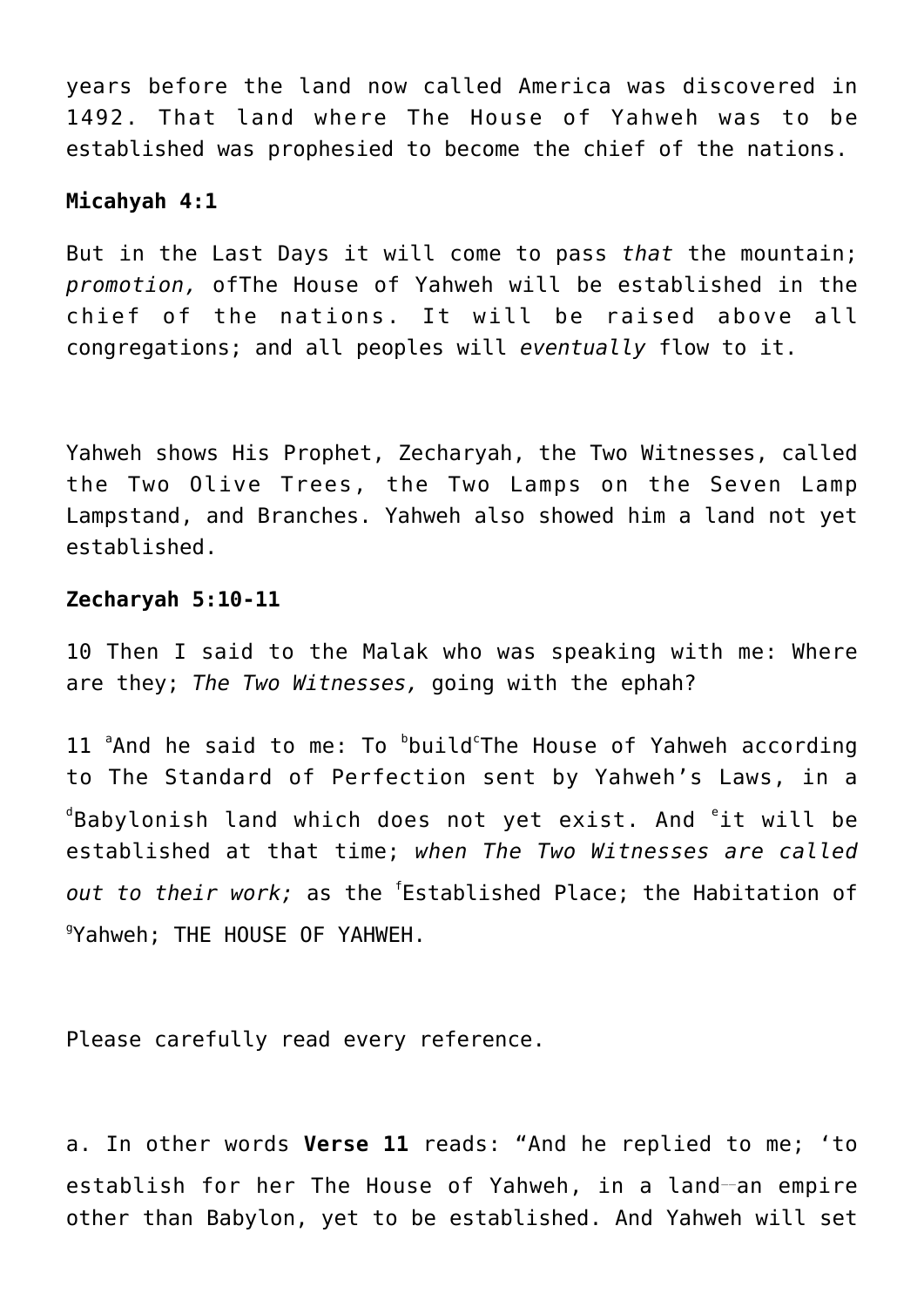her in the established behavior of the place.'"

 $(Revelation 13:11-$  beast from earth.)

b. Hebrew *banah.* Traditionally translated **build**. *The Analytical Hebrew and Chaldee Lexicon* by Benjamin Davidson, page 95, shows this Hebrew word means *to establish*.

c. Hebrew *bayit.* Traditionally translated **house**. *The Analytical Hebrew and Chaldee Lexicon* by Benjamin Davidson, page 82 shows this Hebrew word means more properly *The House of Yahweh*.

d. Hebrew**shinar***.* The*Lexicon In Veteris Testamenti Libros* by Koehler and Baumgartner, Page 999, shows this word means *designator of an empire other than Babylon*.

e.Hebrew **wahukun***.* Traditionally translated *it will be established*, *The Analytical Hebrew and Chaldee Lexicon* by Benjamin Davidson, page 373, shows this Hebrew word means *to be established*.

f. Hebrew**makanutah***.* Traditionally translated *on her base*.*The Analytical Hebrew and Chaldee Lexicon* by Benjamin Davidson, page 373, shows this Hebrew word means *an established place*.

g. Hebrew **shem***.* Traditionally translated **there**, *The Hebraic Tongue Restored* by Fabre D'Olivet, page 461, shows this word has been substituted for the Name *Yahweh*.

In **Zecharyah 5:11** we see to build The House of Yahweh…it will be established…at that time. At that time?

**Micahyah 4:1**…in the Last Days.

**Mattithyah 24:3**…the End of the Ages.

**Mattithyah 24:14**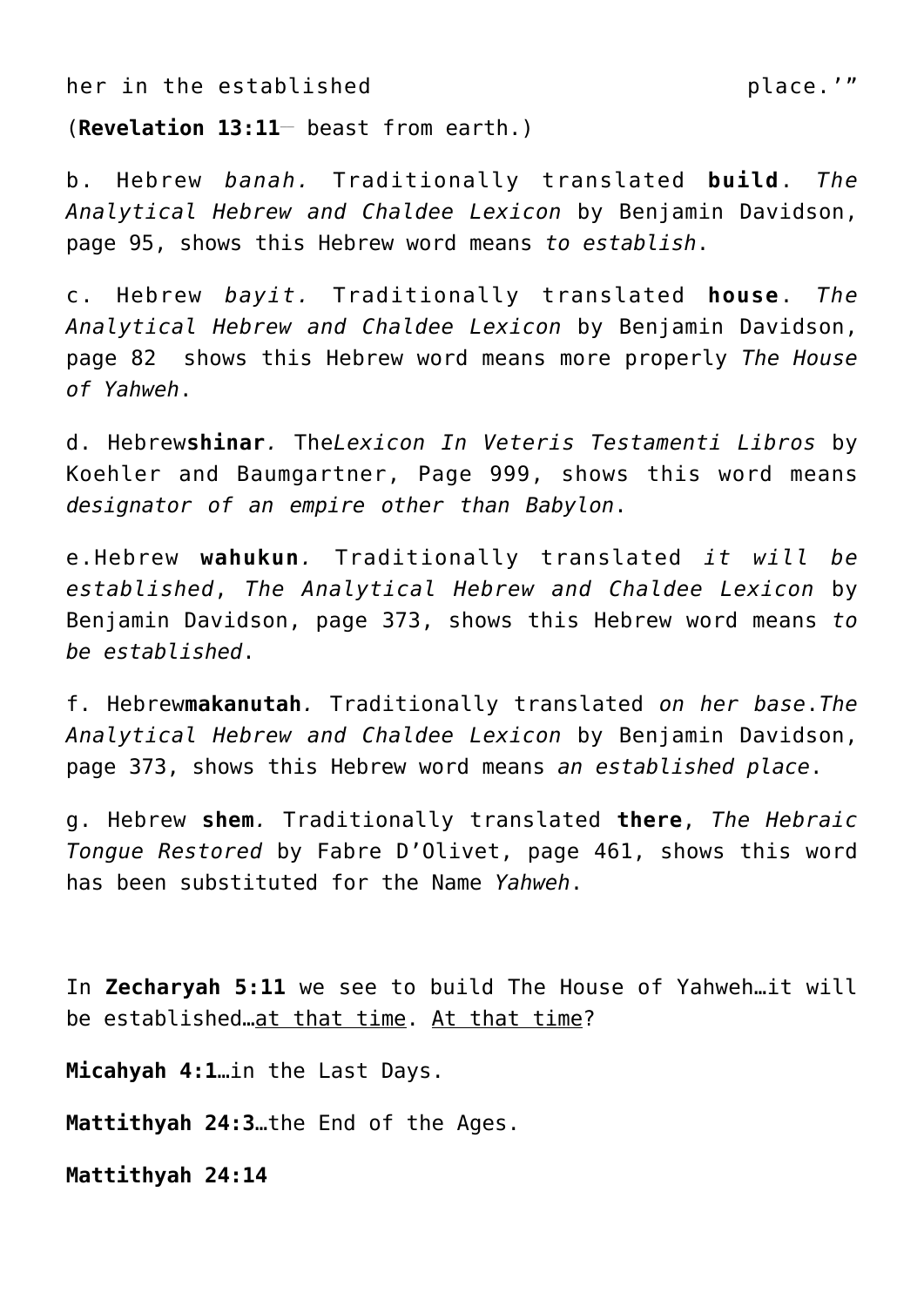And this joyous Message of the Kingdom of Yahweh shall be preached in all the world *from* The House of Yahweh *at* Abel by the Witness Yisrayl; for Yahweh will be with him. *He will preach this Message* to all nations; and then The End will come.

## **Mattithyah 24:34**

Truly I say to you: That generation will not pass *away,* until all these things are fulfilled.

After Yaaqob and I (Yisrayl) established The House of Yahweh in the chief of the nations, Yaaqob fulfilled the Prophecy concerning himself, that no one else could fulfill.

#### **Isayah 43:28**

Therefore, I will dissolve the Levitical Priesthood; and will give Yaaqob to the curse, and Yisrayl to reproaches.

Yaaqob's work was finished. The Prophetic Word (or Watchman?) was going out, the Work was started and the House of Yahweh was established in the chief of the nations.

# **But Where is the High Priest over The House of Yahweh?**

We see information in the Book of Hebrews about Yahshua, Who ascended into Heaven to sit, judging, at the right hand of Yahweh.

# **Hebrews 10:21**

And *having* a High Priest over The House of Yahweh: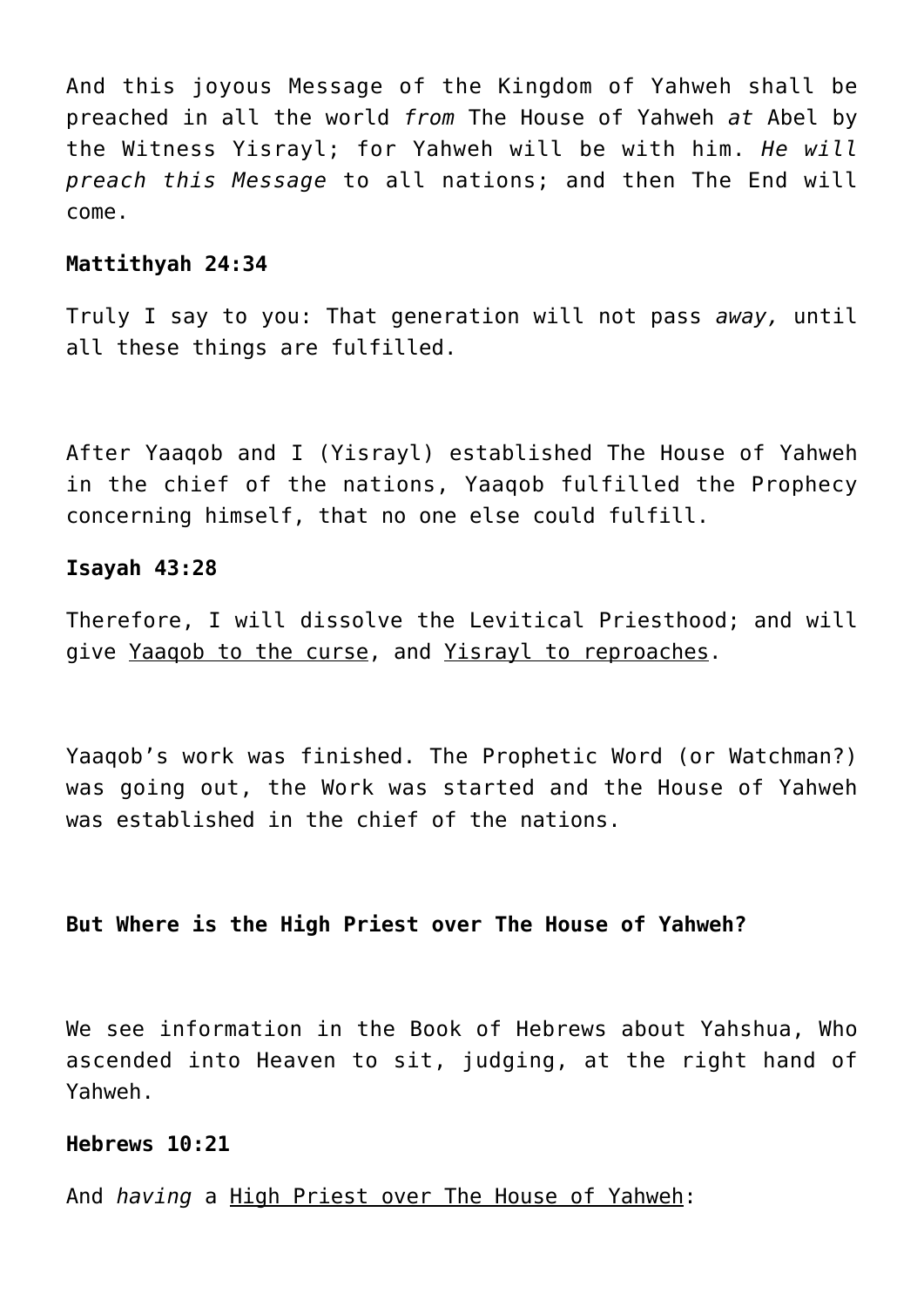The temple was still standing at the time the Book of Hebrews was written around 63 CE. Remember, the violent high priest could not show or make manifest the way into the Tree of Life or the Most Holy Place because of their fruits. Notice:

#### **Mattithyah 7:18**

… nor *can* a tree of evil bring forth fruits of Righteousness.

Righteousness?

### **I Yahchanan 3:4, 7-8, 10**

4 Whoever commits sin, transgresses also the Laws; for sin is the transgression of the Laws.

7 Little children, let no man deceive you; he who practices Righteousness is Righteous, just as He is Righteous.

8 He who commits sin is of the devil, for the devil has sinned from the beginning. For this purpose the Son of Yahweh was manifested; that He might destroy the works of the devil.

10 In this the Children of Yahweh and the children of the devil are manifest. Whoever does not practice Righteousness is not of Yahweh, andhe does not love his neighbor!

The violent high priest over the temple did not keep the Laws of Yahweh. They were appointed by Yahweh, but they were not sent by Yahweh.

# **Yeremyah 23:21**

I have not sent these prophets, yet they ran; I have not spoken of them, yet they prophesied.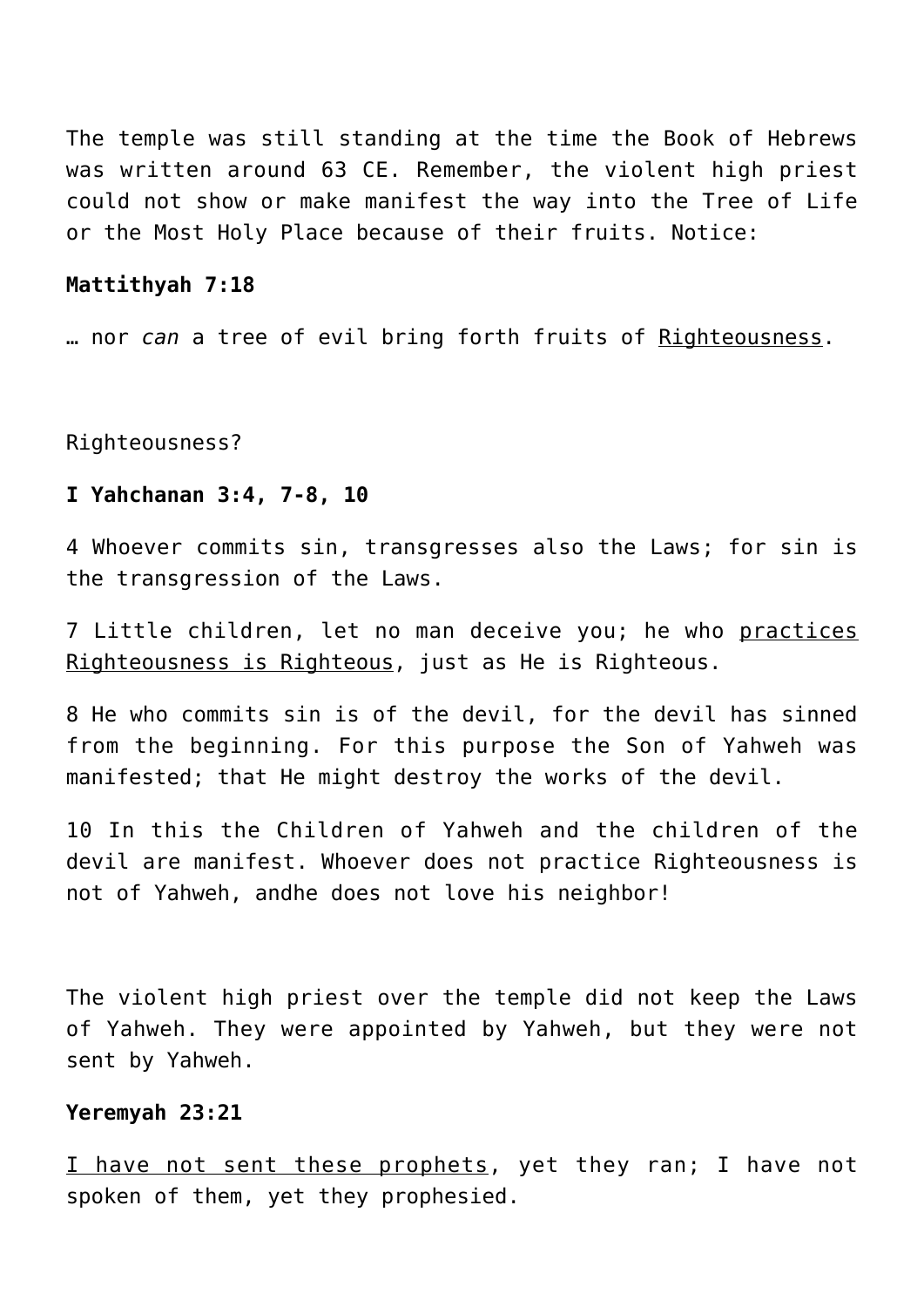#### **Matthew 11:12, KJV**

And from the days of John the Baptist until now the kingdom of heaven suffereth violence, and the violent take it by force.

# **Yahchanan 7:19**

Were not the Laws given to you through Mosheh? And yet none of you keep the Laws! Why do you seek to kill Me?

Yahshua was sinless and He was sent by Yahweh, as Amosyah shows He must.

#### **Amosyah 3:7**

Most assuredly Father Yahweh will have no work, other than the Work that He has prophesied *in advance* by His Servants the Prophets.

# **Yahchanan 6:29**

Yahshua answered, and said to them: This is the work of Yahweh: that you believe in Him Whom He has sent.

# **Now Yahshua, the One Sent**

The Prophecy concerning Yahshua started in the beginning. It was Yahweh's Plan before He created the earth and mankind. The more you read my writings, the more you will see these facts. I will show you a Scriptures concerning this fact in Genesis, but there are many more. You need to read everything you can from The House of Yahweh to get the rest. Notice:

# **Genesis 49:1**

Then Yaaqob called for his sons, and said; Gather together, so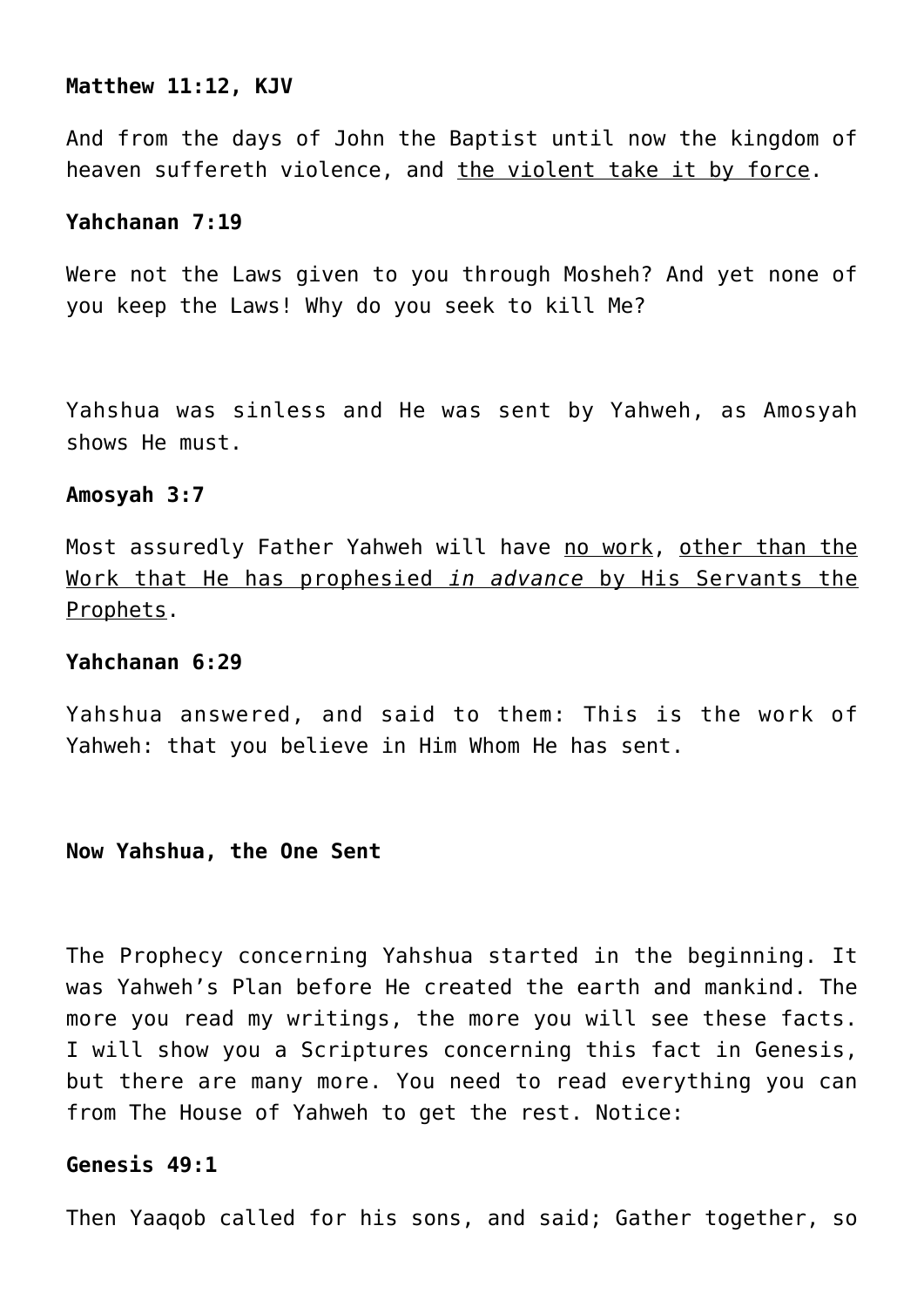I may tell you what will befall you in the Last Days.

Did you notice the last two words of that verse... Last Days?

#### **Micahyah 4:1**

But in the Last Days it will come to pass *that* the mountain; *promotion,* ofThe House of Yahweh will be established in the chief of the nations. It will be raised above all congregations; and all peoples will *eventually* flow to it.

Last Days.

## **Mattithyah 24:3, 34**

3 Now as He sat on the Mount of Olives, the Disciples came to Him privately, saying; Tell us, when will these things be? What *will be* the sign of Your coming and The End of the Ages?

34 Truly I say to you: That generation will not pass *away,* until all these things are fulfilled.

Back to the Last Days Prophecy of Yahweh, Who is now High Priest over The House of Yahweh.

## **Genesis 49:10-11**

10 The scepter will not depart Yahdah, nor a ruling staff; *Lawgiver*, from between his feet, until He comes to Whom tribute belongs, and the obedience of the nations is His.

11 Tethering his donkey to the vine; *tethering* his donkey colt to the Choicest Branch; he will wash his garments in wine; *he will wash* his robes in the blood of grapes.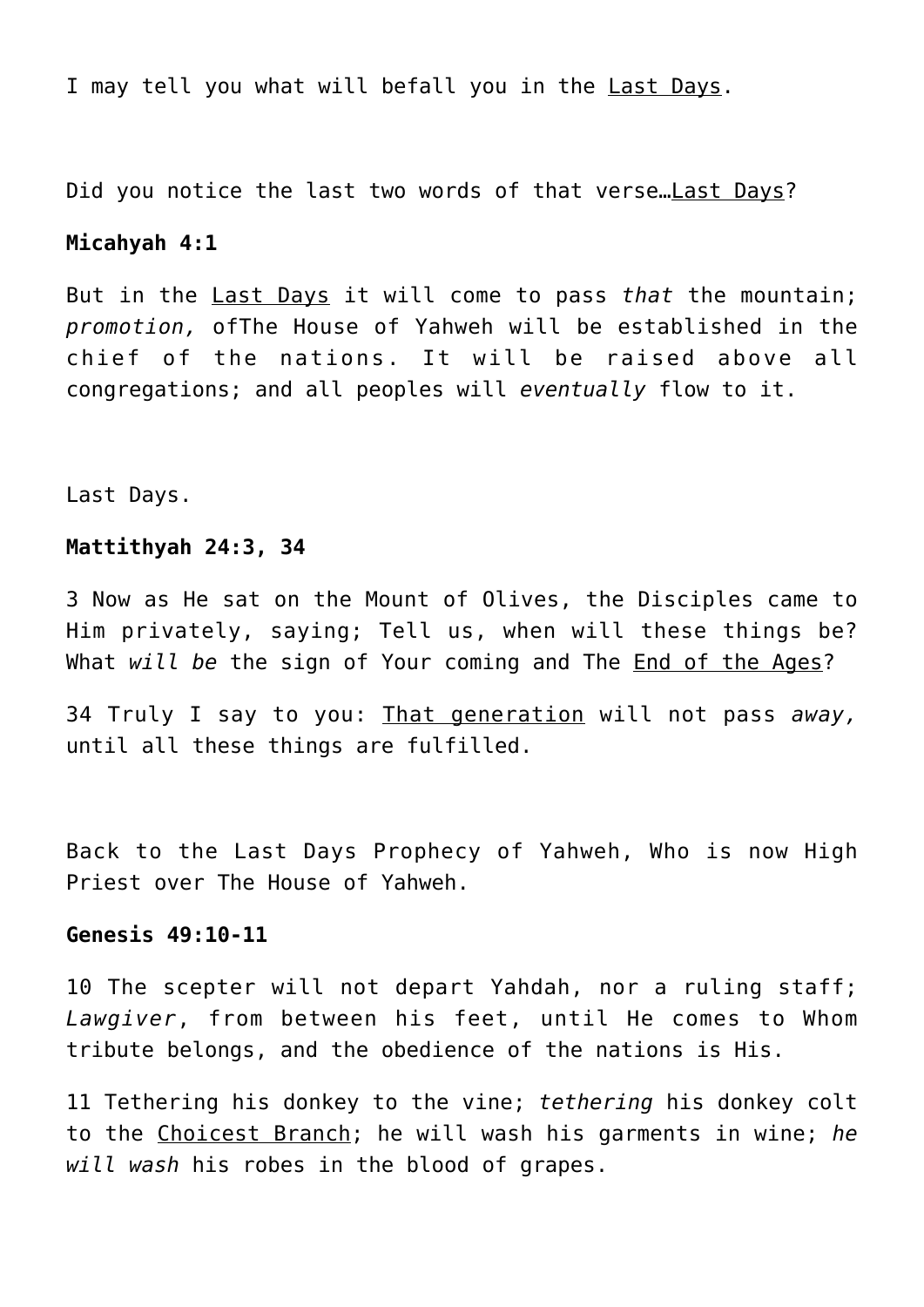This is a Prophecy of Yahshua, the prophesied sinless One. After He qualified for High Priest, the Scepter departed from Yahdah and the Levitical priesthood was dissolved…

# **Isayah 43:28**

Therefore, I will dissolve the Levitical Priesthood; and will give Yaaqob to the curse, and Yisrayl to reproaches.

…and the temple was destroyed.

## **Mattithyah 24:1-2**

1 Yahshua went out and was leaving the temple, when His Disciples came to show *Him* the buildings of the temple.

2 But Yahshua said to them: Do you see all these things? Truly I say to you: There will not be one stone left *sitting* on*top of* another, which will not be thrown down.

 $\pmb{\times}$ 

It was only after the pharisees, sadducees, essenes and herodians moved to Rome and sent their roman army to destroy the temple and move its artifacts to Rome that the way was paved for Yahshua to receive the Scepter of Righteousness, which Prophecy shows He would receive.

#### **Psalm 45:6-7**

6 Your Throne, given of Yahweh, is for ever and ever; the Scepter; *ruling staff,* of Your Kingdom is a Scepter; *ruling rod,* of Righteousness.

7 You, too, have loved Righteousness and hated wickedness;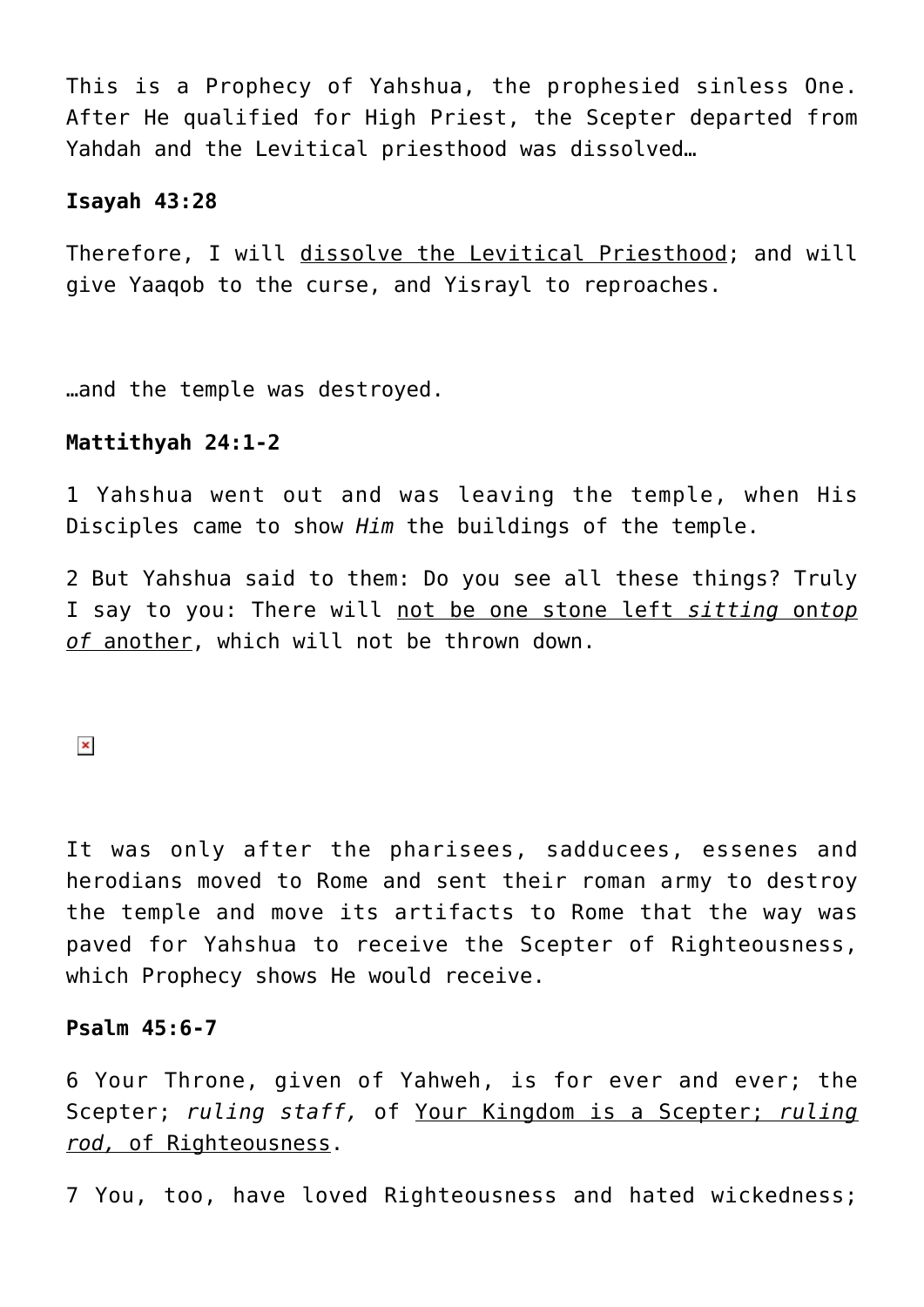therefore, Yahweh Your Father has anointed You with the oil of gladness over Your fellow men; *other men and kings.*

Compare:

# **Hebrews 1:8-9**

8 But to the Son *He says:* The Throne of Your Father is forever and ever; a scepter of Righteousness is the scepter of Your Kingdom.

9 You have loved Righteousness and hated iniquity; therefore Yahweh Your Father has anointed You with the oil of gladness more than Your companions;*fellow heirs.*

Remember Righteousness.

#### **Deuteronomy 6:25**

And it will be our Righteousness if we observe to do all of these Laws before Yahweh our Father, as He has commanded us.

### **Mattithyah 6:33**

But seek you first the Kingdom of Yahweh andHis Righteousness, and all these things will be added to you.

# **I Yahchanan 3:4, 7-8, 10**

4 Whoever commits sin, transgresses also the Laws; for sin is the transgression of the Laws.

7 Little children, let no man deceive you; he who practices Righteousness is Righteous, just as He is Righteous.

8 He who commits sin is of the devil, for the devil has sinned from the beginning. For this purpose the Son of Yahweh was manifested; that He might destroy the works of the devil.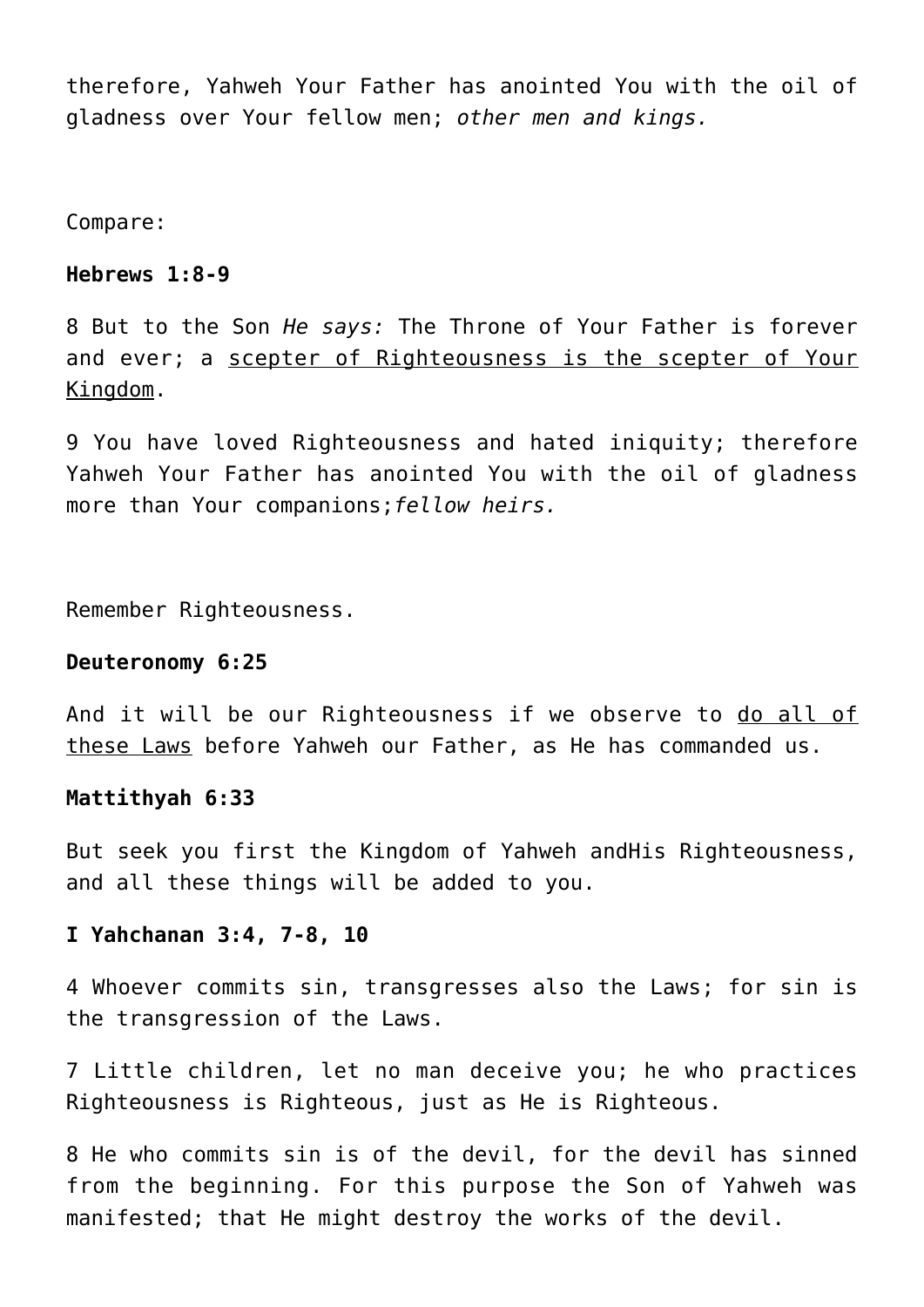10 In this the Children of Yahweh and the children of the devil are manifest. Whoever does not practice Righteousness is not of Yahweh, andhe does not love his neighbor!

Now pay close attention to…in these Last Days.

# **Hebrews 1:1-3**

1 Yahweh, Who at various times and in different ways spoke in times past to our fathers through the Prophets,

2 Has in these Last Days spoken to us through *His* Son, Whom He has appointed heir of all things, for Whom He also made the world;

3 Who, being the reflection of the Perfection of Yahweh, and the representation of Yahweh's Plan, by upholding all things concerning that which was spoken by Yahweh through the Laws and the Prophets, when He had purged sins, sat down on the right hand of Yahweh on High.

**Hebrews 1:2**…Has in these Last Days. Remember:

**Genesis 49:1**…Last Days.

**Micahyah 4:1**…Last Days

**Mattithyah 24:3**…End of the Ages.

**Mattithyah 24:34**…Last Generation.

**Mattithyah 24:14**…The End.

Who is to Preach the Last Days' Message?

#### **Isayah 44:7-8**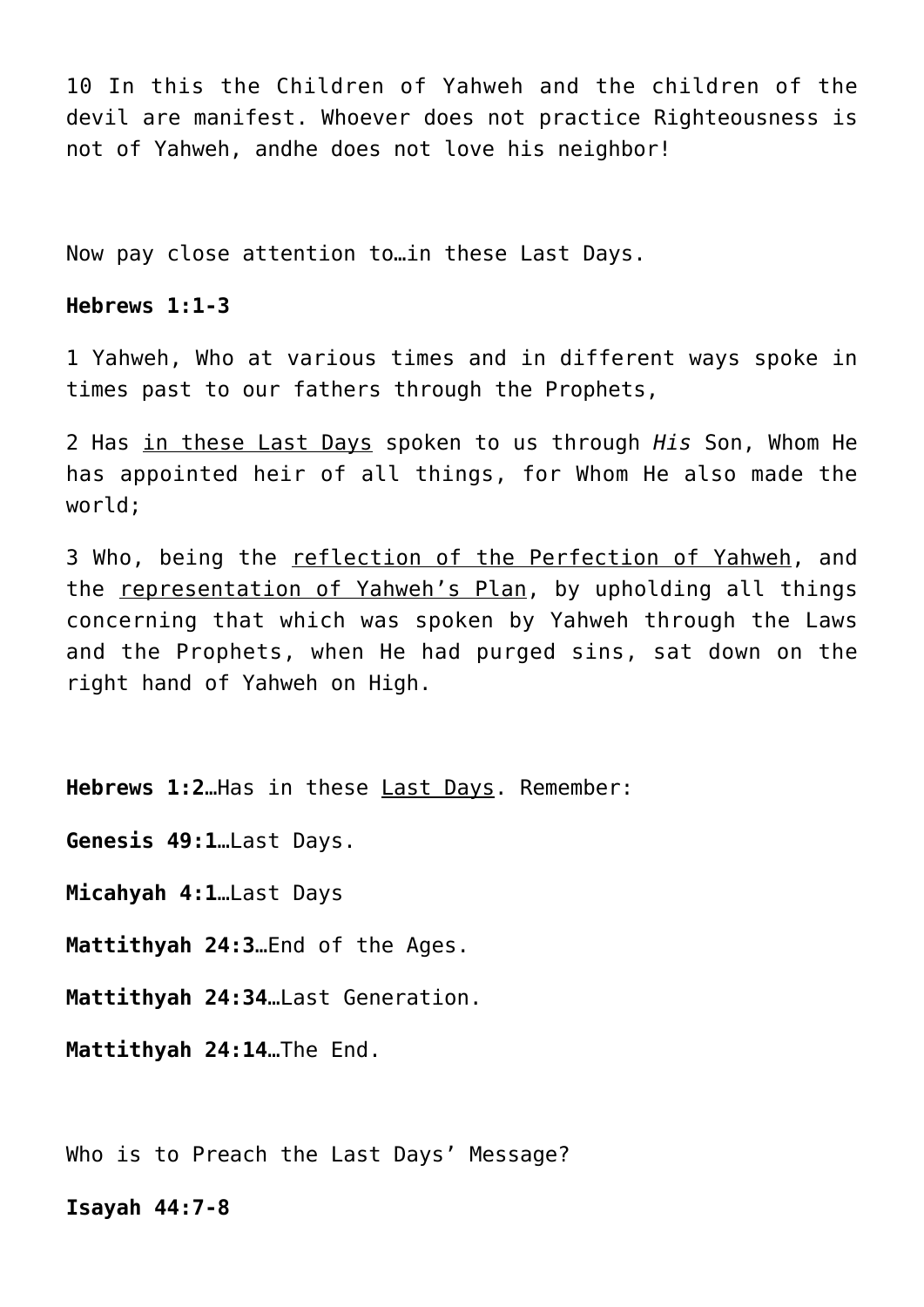7 And Who, as I, will foretell, and set it in order for Me, since I appointed the ancient people? And the things which are coming, and will come, let them foretell them.

8 Do not fear, nor be afraid. Have I not told you from that time, and have declared; You *are* My Witnesses! Is there a source of power except Me? Truly, *there is* no *other* Rock; I know not*one.*

From where will the Last Days' Message go forth?

# **Micahyah 4:1**

But in the Last Days it will come to pass *that* the mountain; *promotion,* ofThe House of Yahweh will be established in the chief of the nations. It will be raised above all congregations; and all peoples will *eventually* flow to it.

Where is the Prophecy of Yahshua, the High Priest, and The House of Yahweh? Go back to Zecharyah and remember first:

# **Zecharyah 4:11-12**

11 Then I answered, and said to him: What *are* these two Olive Trees upon the right side of the lampstand, and upon the left *side* of it?

12 Then I spoke *to him* again, and said to him; What *are these* two Olive Branches which, through the two golden pipes, empty the golden oil through them?

**Verse 12**…the Branches. Remember, my brother, Yaaqob, was given to the curse after the House of Yahweh was established in the chief of the nations.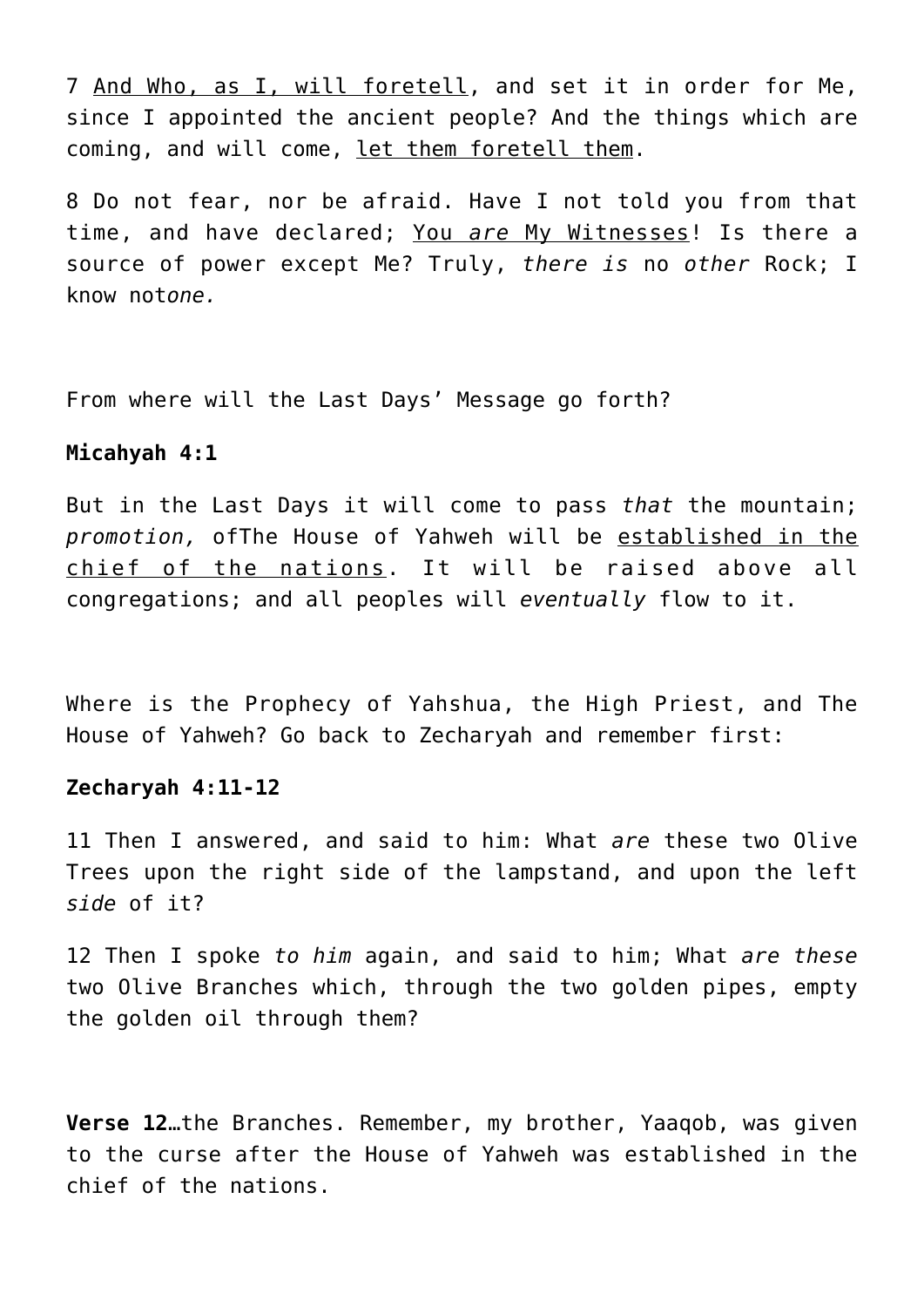# **Micahyah 4:1**

But in the Last Days it will come to pass *that* the mountain; *promotion,* ofThe House of Yahweh will be established in the chief of the nations. It will be raised above all congregations; and all peoples will *eventually* flow to it.

# **Isayah 43:28**

Therefore, I will dissolve the Levitical Priesthood; and will give Yaaqob to the curse, and Yisrayl to reproaches.

So there is only one Witness left to suffer reproaches. Notice again that the Witness Yisrayl is hated and is given to reproaches as he takes the Last Days' Message of the Kingdom around the world. Yisrayl is chosen, or the Chosen Branch.

# **Genesis 49:11**

Tethering his donkey to the vine; *tethering* his donkey colt to the Choicest Branch; he will wash his garments in wine; *he will wash* his robes in the blood of grapes.

Compare:

#### **Isayah 45:4**

For Yaaqob My servant's sake, and Yisrayl My Chosen; and I call you by your name (Yaaqob); and I surname you (Yisrayl), though you did not recognize that it was Me.

Notice: Yisrayl, My Chosen. Compare also:

# **Isayah 11:1-5**

1 There will come forth a Rod out of the stem of Yishai, and a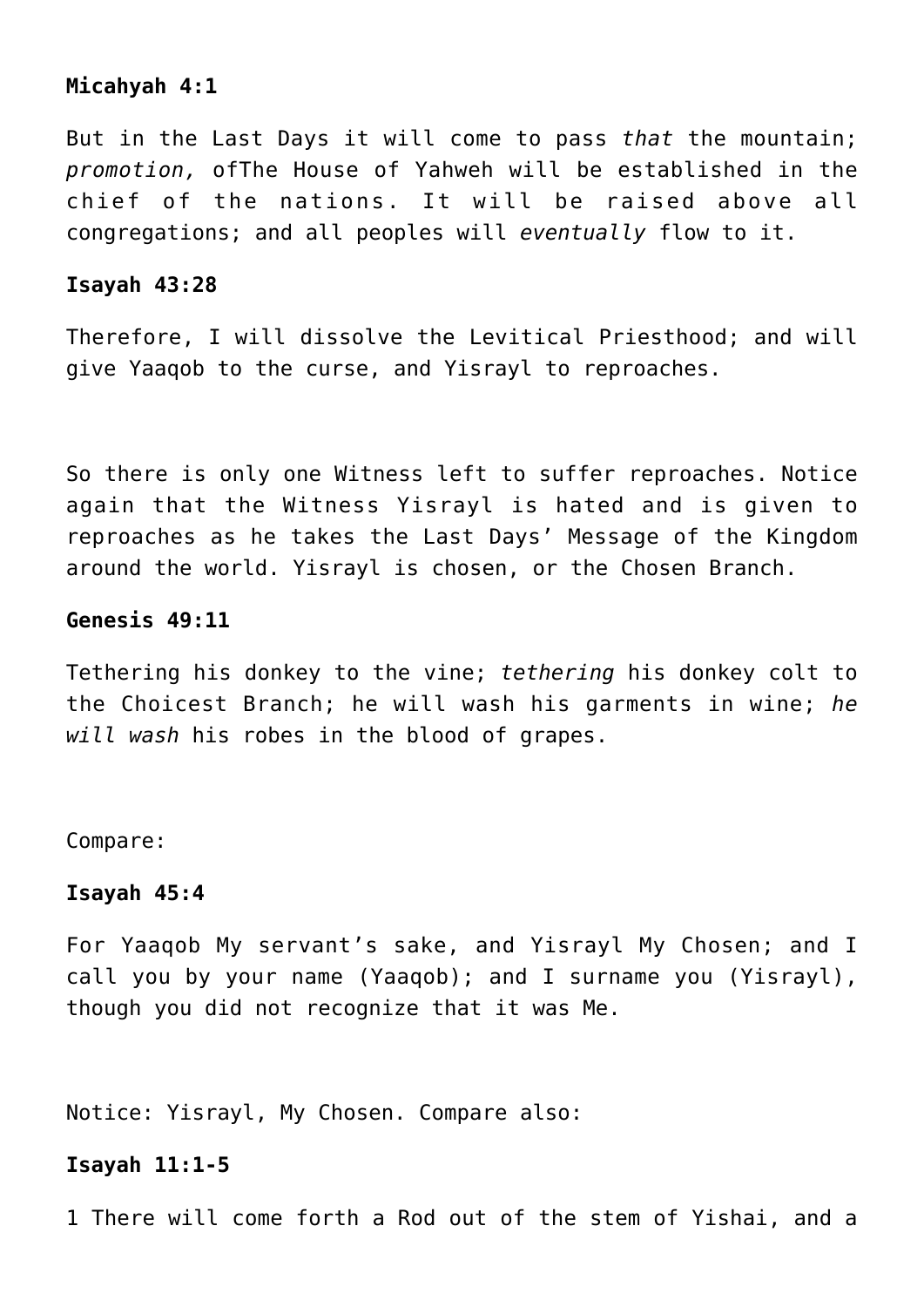Branch will grow out of his roots.

2 The Spirit of Yahweh will rest upon Him, the Spirit of wisdom and understanding, the Spirit of counsel and might, the Spirit of knowledge and of the reverence of Yahweh;

3 Which will make Him of quick understanding, *and His delight will be* in the reverence of Yahweh. He will not judge after the sight of His eyes, nor will He reprove after the hearing of His ears;

4 But with righteousness will He judge the poor, and reprove with equity for the meek; *humble,* of the earth. He will smite the earth with the rod of His mouth, and with the breath of His lips will He slay the wicked.

5 Righteousness will be the belt of His waist, and faithfulness the belt of His loins.

Keep this in mind as you read:

#### **Zecharyah 4:12**

Then I spoke *to him* again, and said to him; What *are these* two Olive Branches which, through the two golden pipes, empty the golden oil through them?

#### **Zecharyah 5:10**

Then I said to the Malak who was speaking with me: Where are they; *The Two Witnesses,* going with the ephah?

Yahshua was qualified to become High Priest after the temple was no longer standing.

# **Hebrews 9:8**

The Holy Spirit signifying this: that the way into the Most Holy Place was not yet made manifest, as long as the first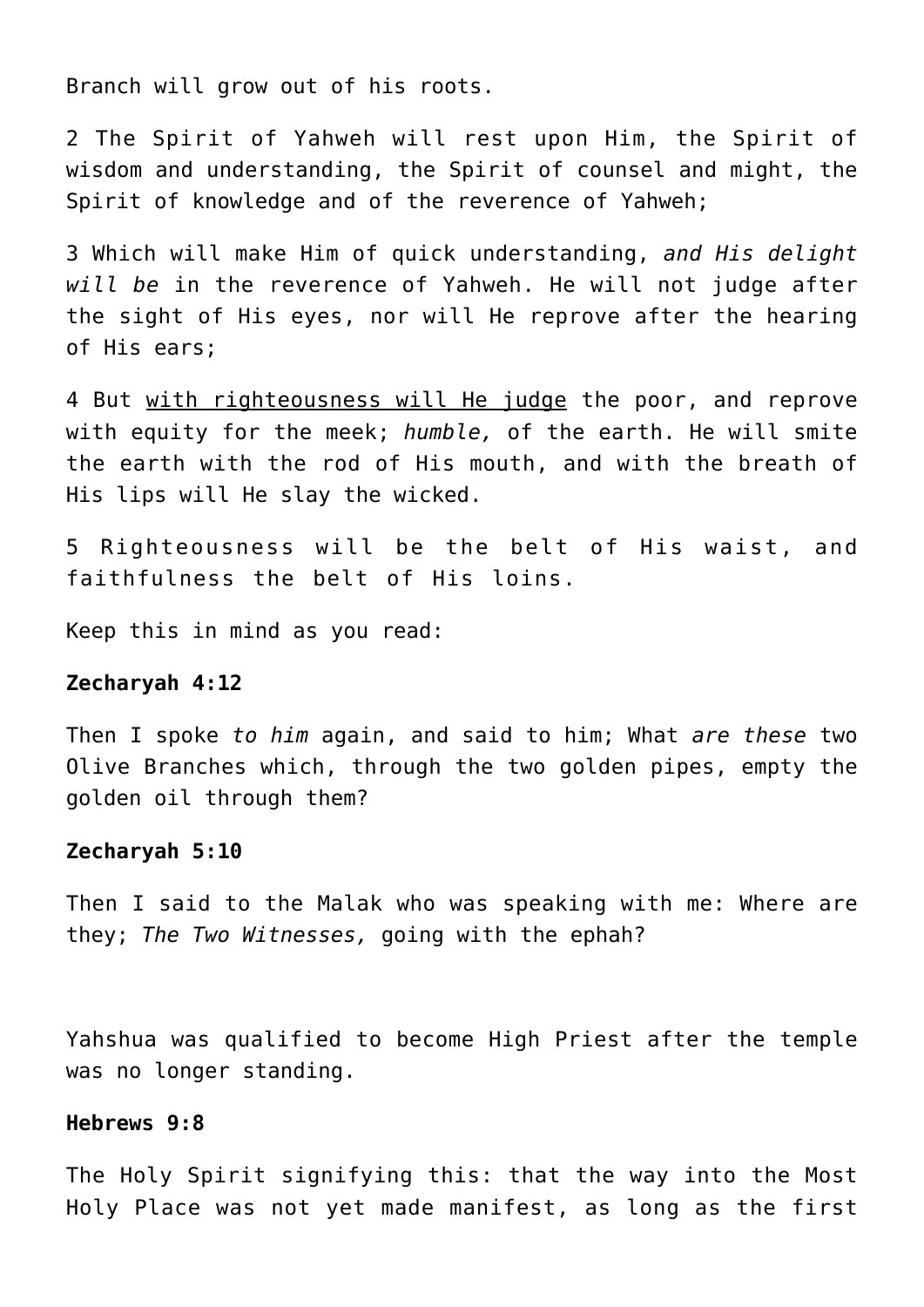tabernacle was still standing.

#### **Hebrews 1:2**

Has in these Last Days spoken to us through *His* Son, Whom He has appointed heir of all things, for Whom He also made the world;

## **Hebrews 10:21**

And *having* a High Priest over The House of Yahweh.

Yahshua teaching Righteousness.

# **Hebrews 10:16**

This is the covenant that I will renew with them after those days, says Yahweh: I will put My Laws into their hearts, and in their minds I will write them.

Yahshua, the High Priest over The House of Yahweh, with the Branch.

#### **Zecharyah 6:11-13**

11 Take the silver and gold and make crowns, and set *them* upon the head of Yahshua son of 'Yahzadak, the High Priest.

12 Speak to him, and say; This is what Yahweh our Father says: Behold, the Man Whose Name is the BRANCH! For He will branch out from His place, and He will build The House of Yahweh!

13 Yes, He will build The House of Yahweh. He will bear Glory, and will sit and rule on His Throne. He will be a Priest upon His <sup>l</sup>Throne; and <u>the counsel of Peace will be between them</u> both.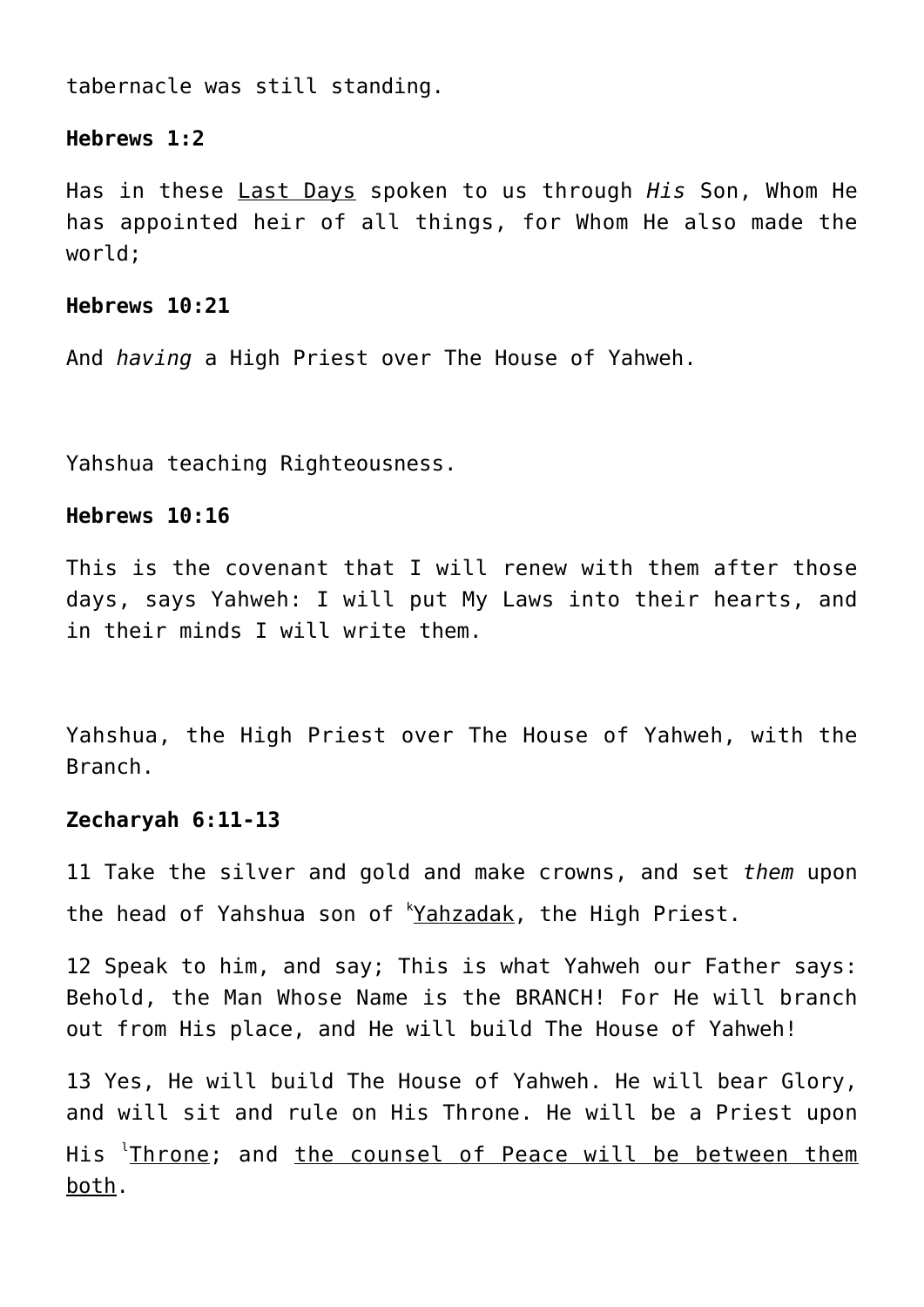In **verse 11**, notice the word **Yahzadak**.

k. **Yahzadak** is word #3087 in the Hebrew Dictionary of *Strong's Exhaustive Concordance,* and means *Yahweh Who made Righteousness and is Righteous.*

So, he is saying, sit the crowns upon the head of the High Priest Yahshua, the Son of Yahweh.

**Verse 12**…speak to the High Priest and say Behold, the Man Whose Name is the Branch, he will build The House of Yahweh.

**Verse 13**, notice the word **throne**.

l. *The Analytical Hebrew and Chaldee Lexicon* by Benjamin Davidson, page 386, says *or the Most High covering with light.*

In **verse 13**, please notice between them both. That is, both Yahshua the High Priest and the man whose name is the Branch.

The House of Yahweh is established in this prophesied generation. The Message of the Kingdom is going out to all nations as Yahshua the High Priest over The House of Yahweh foretold in 29 CE when He was on earth. That was about 1,885 years ago. Yahshua now sits at the right hand of Yahweh as High Priest over Yahweh's Last Days' Work—the Work of taking the Message to all the world.

**Mattithyah 6:33**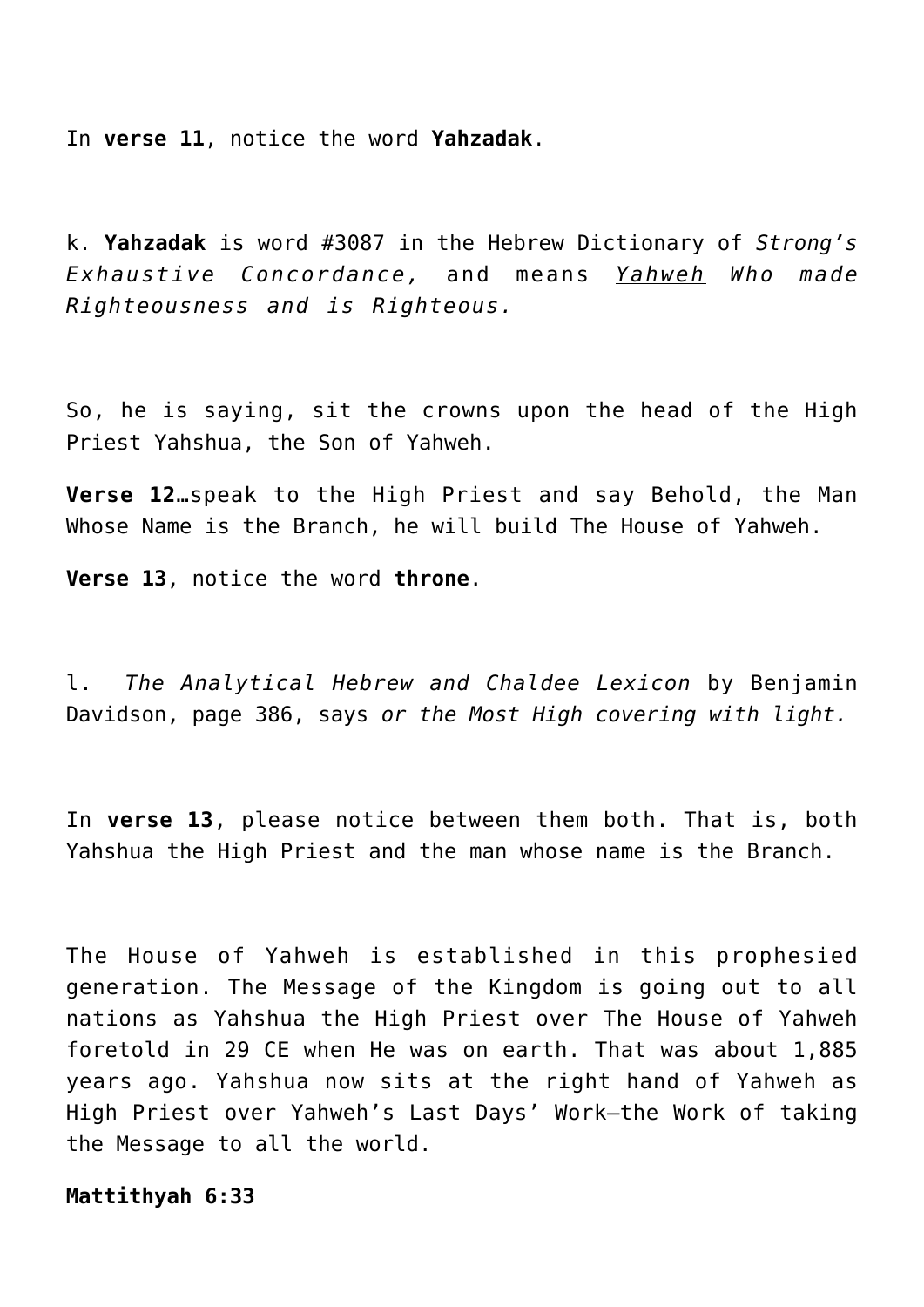But seek you first the Kingdom of Yahweh andHis Righteousness, and all these things will be added to you.

## **Deuteronomy 12:5**

But you are to seek the Habitation of your Father; *The House of Yahweh—*theplace which Yahweh your Father shall choose out of all your tribes to establish His Name—and there you must go.

## **Mattithyah 24:14**

And this joyous Message of the Kingdom of Yahweh shall be preached in all the world *from* The House of Yahweh *at* Abel by the Witness Yisrayl; for Yahweh will be with him. *He will preach this Message* to all nations; and then The End will come.

# **They will fight Him**

Yahshua's Words are loud and clear. Notice:

# **Revelation 22:12-17**

12 And behold, I come quickly, and My Reward *is* with Me, to give every man according as his work will be.

13 I am the First and the Last, the Beginning and the End.

14 Blessed*are* those who keep His Laws, that they may have right to the Tree of Life, and may enter in through the gates into the City.

15 For outside *are* dogs, and sorcerers, and whoremongers, and murderers, and worshipers of Gods (elohim) and everyone *who professes* to love, yet practices breaking the Laws.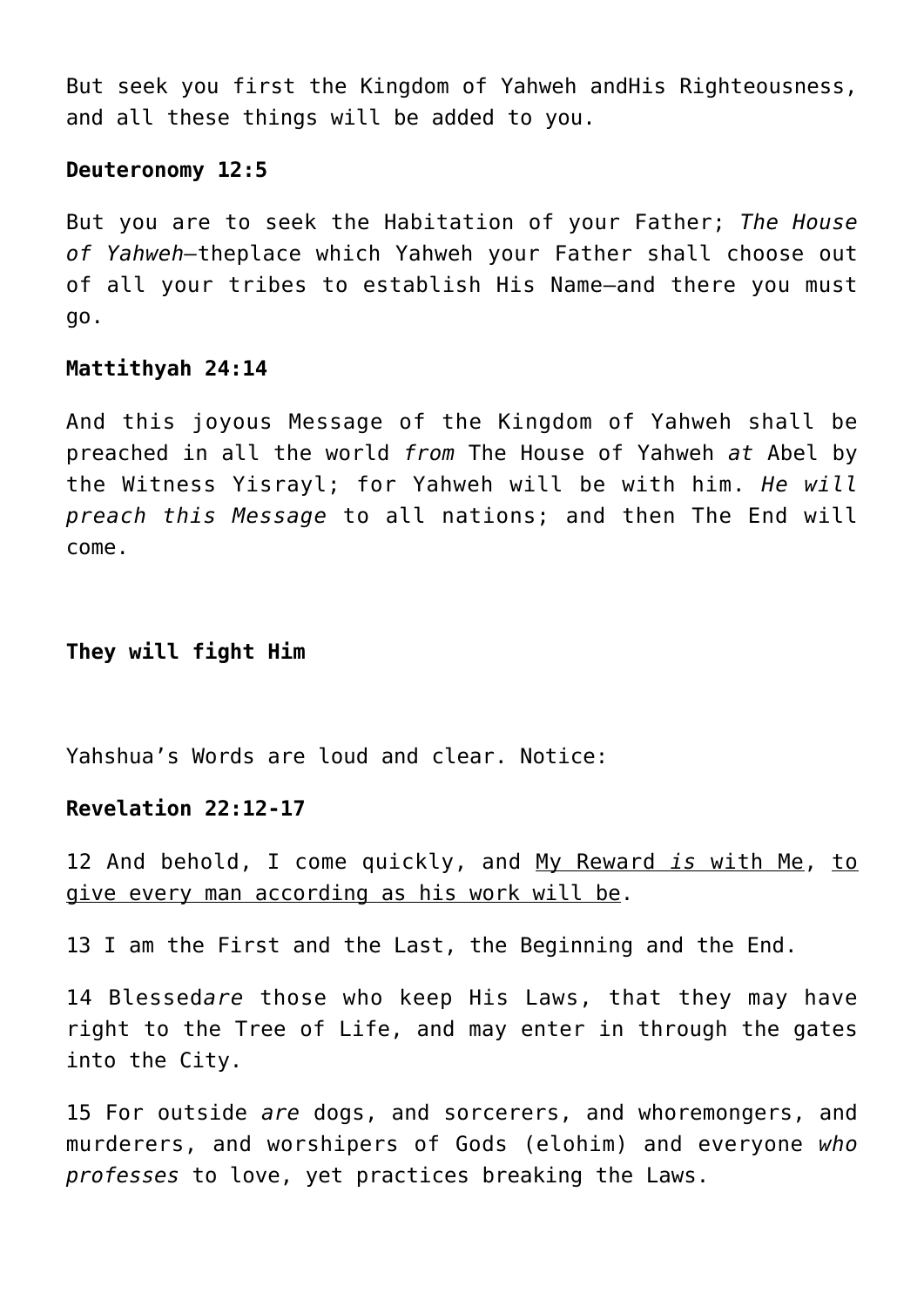16 I, Yahshua, have sent My Messenger to testify to you these things in the congregations of The House of Yahweh. I am the Root and the Offspring of David, *and* the Bright and Morning Star.

17 And the Spirit and the brides, say: Come! And let him who hears, say: Come! And let him who is thirsty come. And whoever will, let him take the water of life freely.

The Messenger of Yahweh. Remember:

# **Zecharyah 6:13**

Yes, He will build The House of Yahweh. He will bear Glory, and will sit and rule on His Throne. He will be a Priest upon His Throne; and the counsel of Peace will be between them both.

Come to? Notice:

# **Mattithyah 6:33**

But seek you first the Kingdom of Yahweh andHis Righteousness, and all these things will be added to you.

#### **Deuteronomy 12:5**

But you are to seek the Habitation of your Father; *The House of Yahweh—*theplace which Yahweh your Father shall choose out of all your tribes to establish His Name—and there you must go.

#### **Micahyah 4:1-3**

1 But in the Last Days it will come to pass *that* the mountain; *promotion,* ofThe House of Yahweh will be established in the chief of the nations. It will be raised above all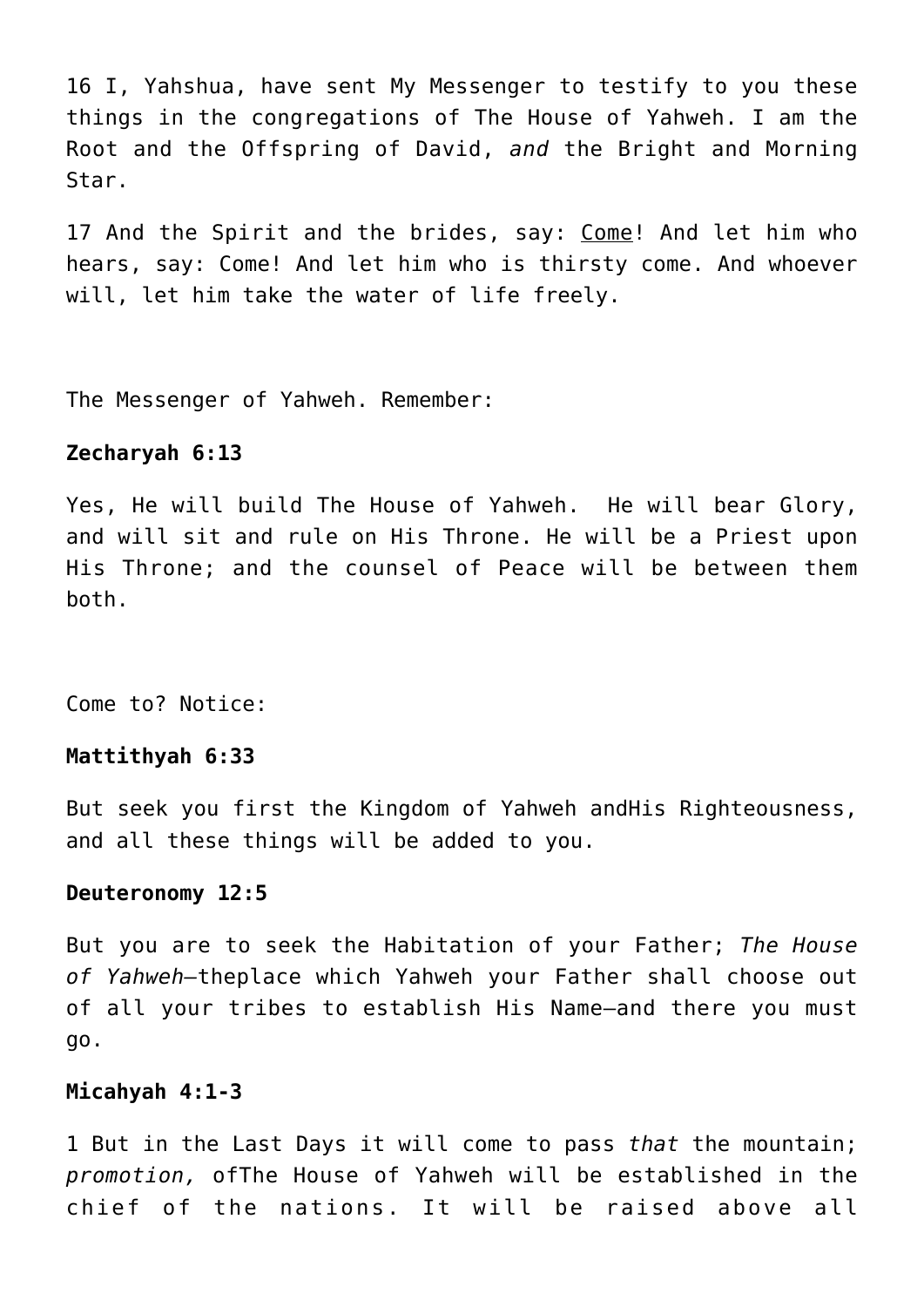congregations; and all peoples will *eventually* flow to it.

2 And many people will go and say; Come, and let us go up to the mountain; *uplifting,* of Yahweh, and to the House of the Father of Yaaqob, and He will teach us of His Ways, and we will walk in His Paths. Because the Laws will depart from Zion, and the Word of Yahweh from Yerusalem.

3 And He will judge between many people, and rebuke strong nations afar off; and they will beat their swords into plowshares, and their spears into pruning hooks. Nation will not lift up sword against nation, nor will they learn war anymore.

#### **Isayah 66:22-24**

22 For as the new heavens and the new earth which I will make will remain before Me, says Yahweh: so will your seed and your name remain.

23 And it will come to pass that from one New Moon to another, and from one Sabbath to another, all flesh will come to worship before Me, says Yahweh.

24 And they will go forth and look upon the carcasses of the men who have transgressed against Me; for their worm will not die, nor will their fire be quenched; and they will be an abhorrence to all flesh.

Come and keep your appointments with Yahweh.

### **Leviticus 23:1-8**

1 And Yahweh spoke to Mosheh, saying:

2 Speak to the children of Israyl, and say to them; Concerning the Feasts of Yahweh, which you shall proclaim to be Holy Convocations; these are My Feasts: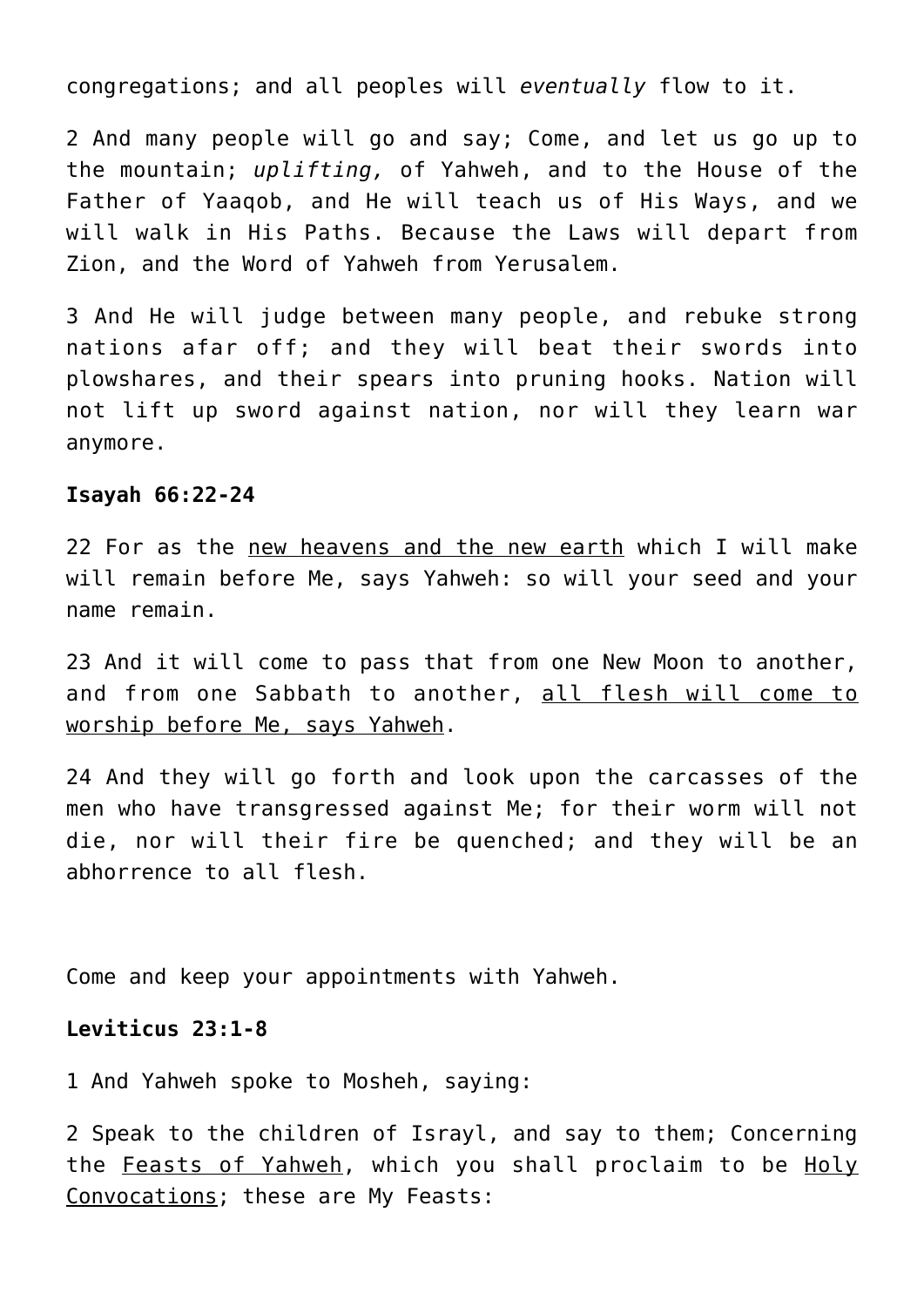3 Six days shall work be done, but the Seventh Day is a Sabbath, a Holy Convocation. You shall do none of your work *on it*. It is the Sabbath of Yahweh in all your dwellings.

4 These are the Feasts of Yahweh, His Holy Convocations, which you shall proclaim in their seasons:

5 On the Fourteenth of the First Moon, between the two evenings, Yahweh's Passover Sacrifice is to be killed.

6 And on the Fifteenth Day of the same Moon is the Feast of Unleavened Bread to Yahweh; seven days you must eat unleavened bread.

7 On the first day you shall gather to sanctify the Name of Yahweh, showing your loyalty to Him by doing Righteous works; therefore, doing the Work of Yahweh on it.

8 And you shall zealously offer yourselves to Yahweh in service for seven days. *On* the Seventh Day you shall gather to sanctify the Name of Yahweh, showing your loyalty to Him by doing Righteous works; therefore doing the work of Yahweh.

Call, write, or email us for a calendar showing the tentative Feast dates for 2014.

Remember, they will fight against Yahweh.

# **Revelation 17:14**

These will make war with the Lamb, but the Lamb will overcome them; for He is the Ruler of rulers and King of kings; and those who are with Him *are* called, and chosen, and faithful.

This is the city and popes that sit; that is, judges the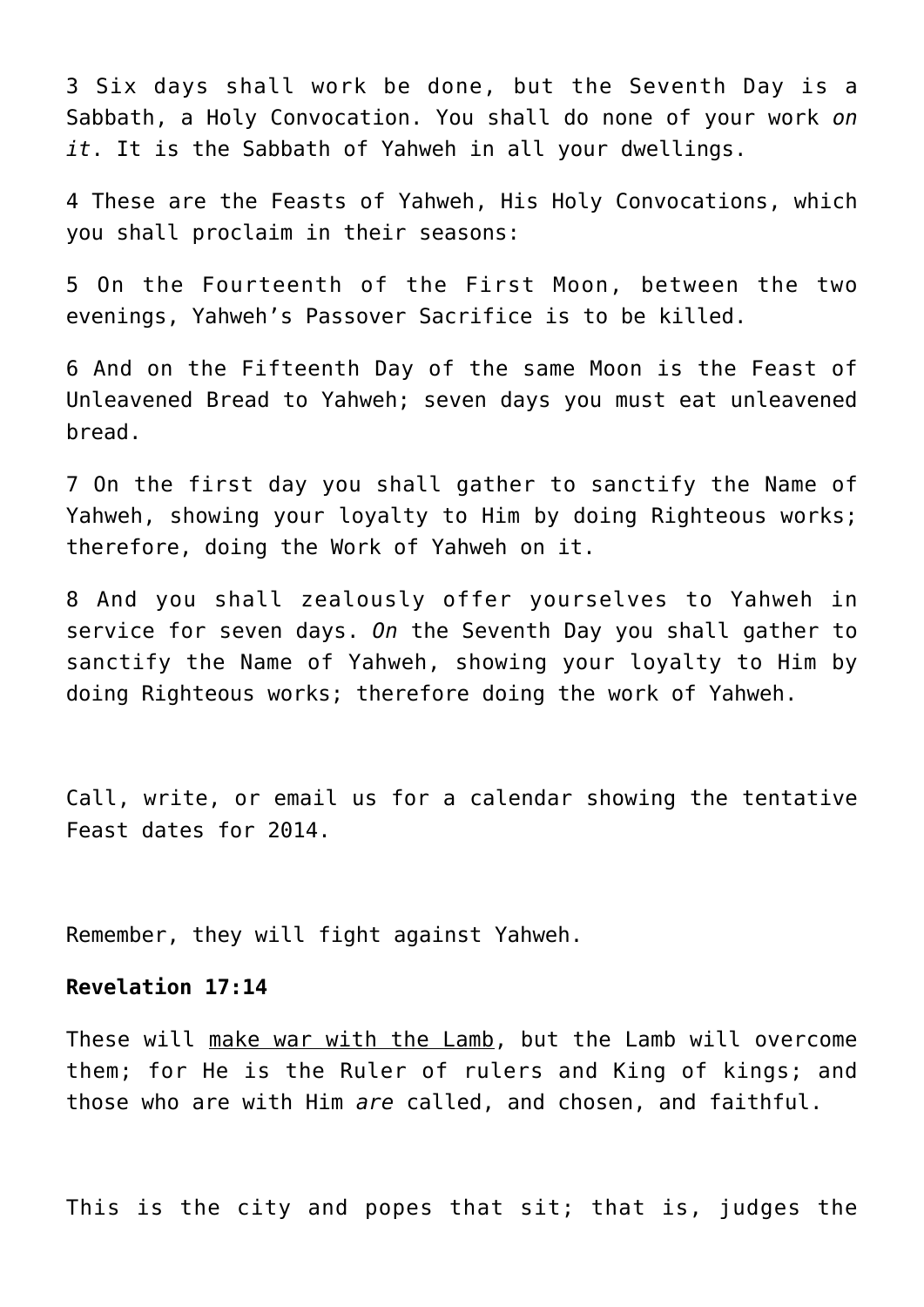nations, on the seven hills.

# **Revelation 17:9**

And here is the mind which has wisdom: The seven heads are seven mountains on which the woman sits.

That great city that leads the kings of the earth, by force, in this Last Generation.

### **Revelation 17:18**

And the woman whom you saw, is that great city which reigns over the kings of the earth.

Yahshua says in:

### **Revelation 18:1-5**

1 And after these things I saw another Malak come down from heaven, having great authority; and the earth was enlightened with His glory.

2 And he cried mightily with a strong voice, saying: Babylon the great is fallen, is fallen, and is become thehabitation of demons, and the hold of every foul spirit, and a cage of every unclean and hateful bird.

3 For all nations have drunk of the wine of the wrath of her fornication, and the kings of the earth have committed fornication with her, and the merchants of the earth have grown rich through the abundance of her delicacies.

4 And I heard another voice from heaven, saying: Come out of her, My People, so that you do not partake in her sins, and so that you do not receive of her plagues,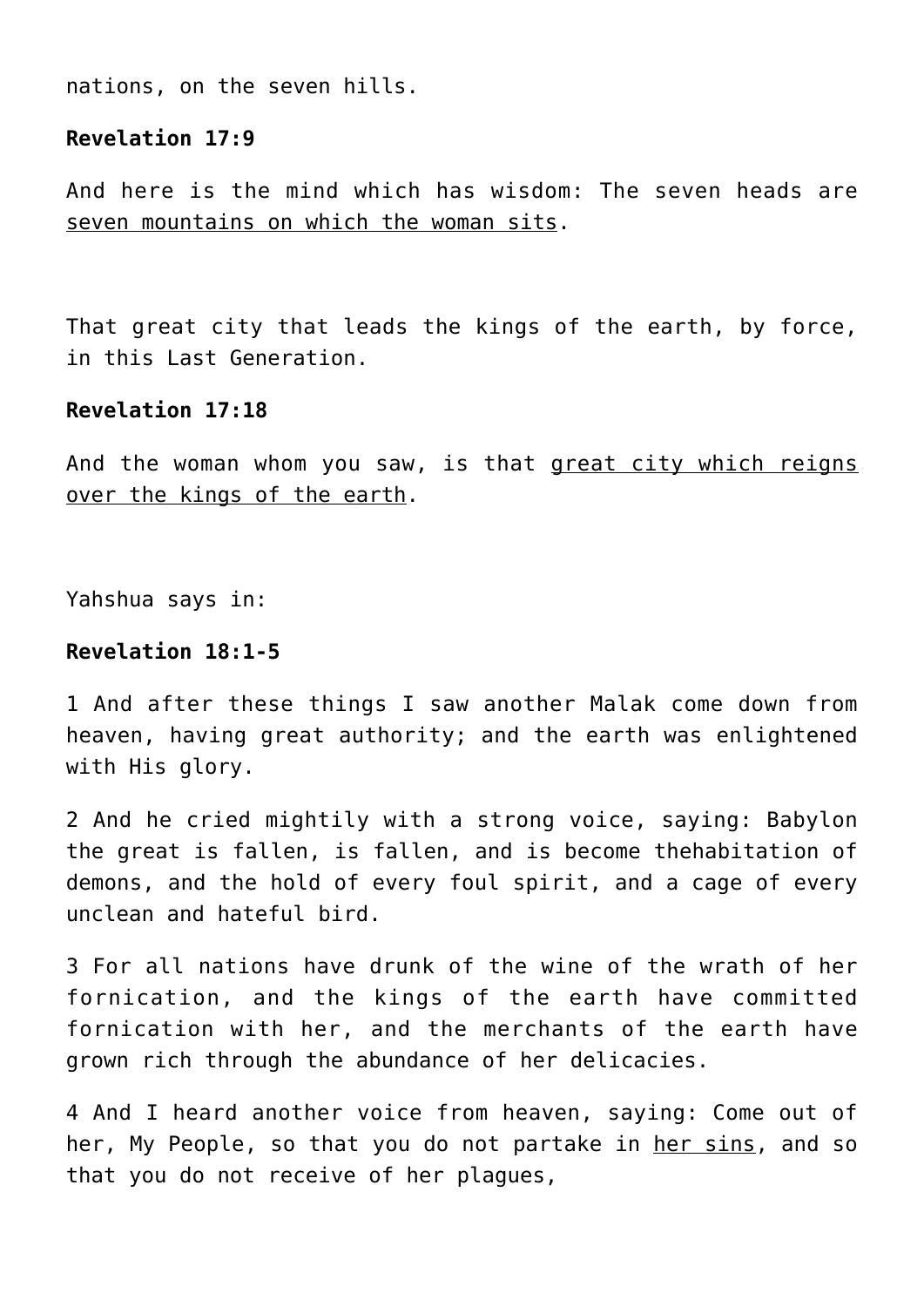5 For her sins have reached unto heaven, and Yahweh has remembered her iniquities!

Her plagues are here and they are growing. She is scheduled for the nuclear burning.

#### **Malakyah 4:1-4**

1 For, behold, the day comes that will burn like an oven; and all the proud, yes, and all who do wickedly, will be stubble—the day that comes will burn them up, says Father Yahweh; and it will leave them neither root nor branch.

2 But for you who reverence My Name, the Light of Righteousness will arise with healing in its wings; and you will go out, leaping like calves *released* from the stall.

3 And the wicked will be trodden down; for they will be ashes under the soles of your feet in the day that *this* will be done, says Yahweh our Father.

4 Remember the Laws of Mosheh My Servant, which I commanded through him in Horeb for all Israyl, *with* the Statutes and Judgments.

Burning?

# **Revelation 18:8**

Therefore, her plagues will come in one day-death, and mourning, and famine; and she will be utterly burned with fire; for strong *is* Father Yahweh Who judges her.

The popes will not repent. Their Gods do not have the power to save them.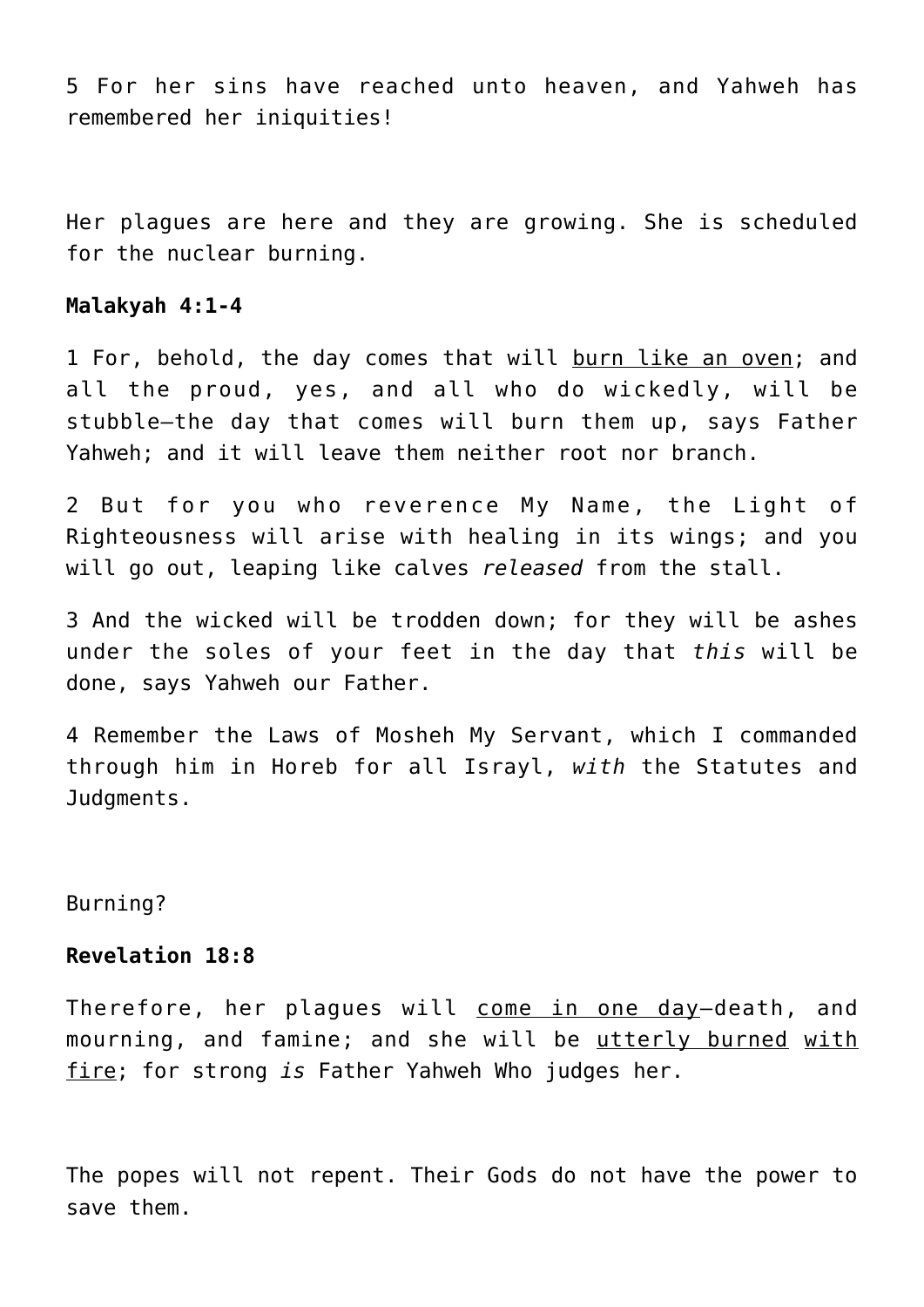### **Revelation 18:10**

Standing afar off for the fear of her torment, saying: Alas! Alas! That great city Babylon, that mighty city! For in one hour your judgment has come!

# **Revelation 6:12-17**

12 And I looked when He had opened the sixth seal, and behold, there was a great earthquake; and thesun became black as sackcloth of hair, and the moon became as blood.

13 And the stars of heaven fell unto the earth, as a fig tree drops its untimely figs when it is shaken by a mighty wind.

14 And the heaven departed like a scroll when it is rolled together; and every mountain and island were moved out of their places.

15 And the kings of the earth, and the great men, and the rich men, and the chief captains, and the mighty men, and every bondman, and every free man, sought protection for themselves in their governments and in the assemblies and the houses of their Gods (elohim);

16 And said to the houses of their Gods (elohim) and the assemblies: Help us, and hide our secrets (our sins) from the face of Him Who sits on the Throne, and from the priests of the Lamb!

17 For the great day of His priests has come, when they have authority to stand before (to minister to) Yahweh?

Yahshua says to Pope Francis as Mosheh said to pharaoh.

# **Exodus 5:1**

Afterward Mosheh and Aaron went to Pharaoh, and said; This is what Yahweh Almighty, Father of Israyl, says: Let my people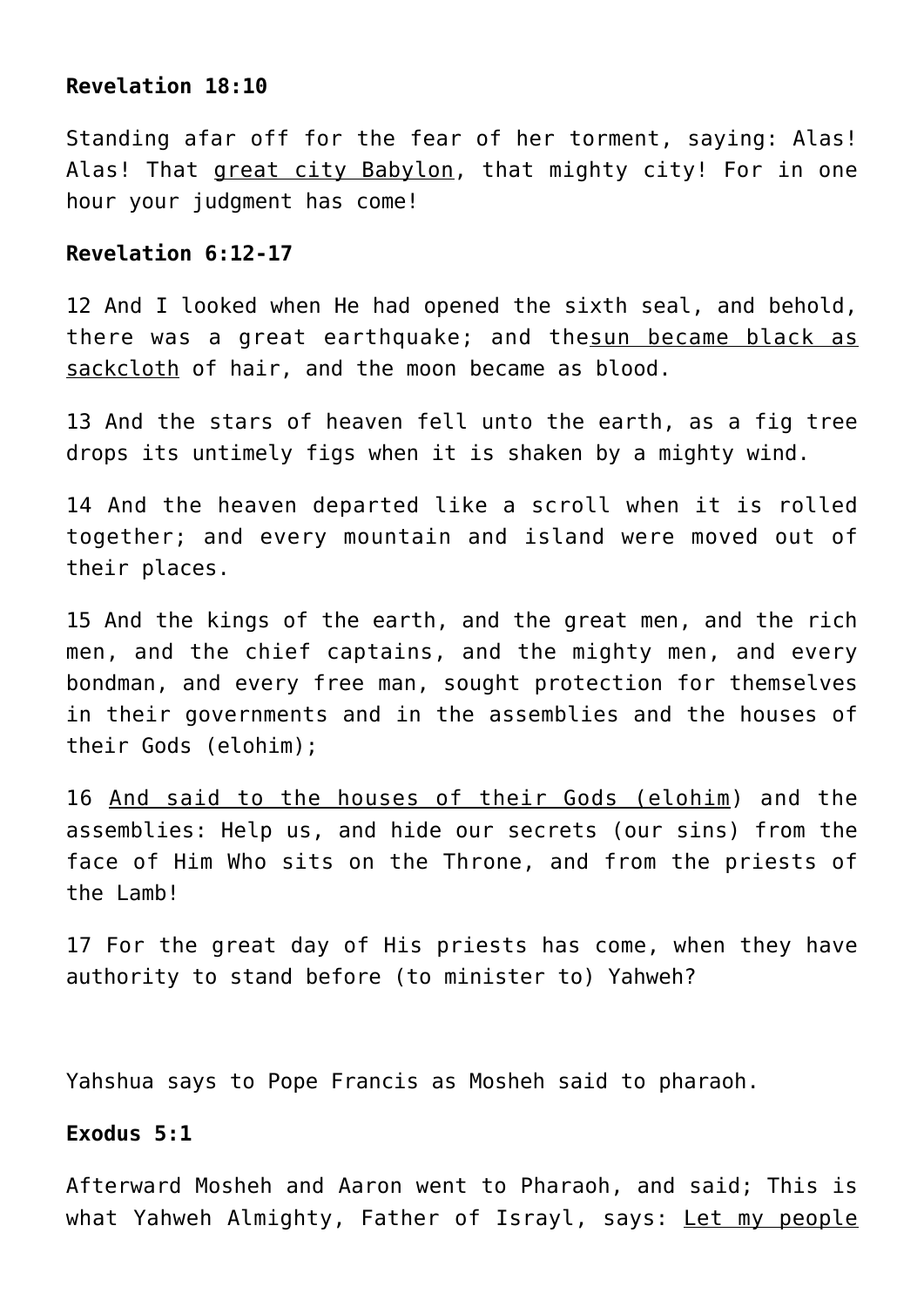go, so they may hold a feast to Me in the wilderness.

# **Exodus 10:8-9**

8 So Mosheh and Aaron were brought back to Pharaoh, and he said to them; Go! Serve Yahweh! But *who are* the ones that will be going?

9 Then Mosheh answered; We will go with our young and our old; with our sons and our daughters; and with our flocks and our herds we will go, for we must hold a Feast to Yahweh.

**In the Last Generation**

### **Yeremyah 23:5-8**

5 Behold, the days come, says Yahweh: that I will raise up a Beloved, Righteous Branch, and the Messenger whom I have sent to be My Messenger thus shall succeed, and will execute judgment and justice in the earth.

6 In His days, those who reverence Yahweh will be saved, and the Called Out Ones will dwell safely; and this is the Name that He will proclaim to them at Abel–Yahweh Tsidqenu: Yahweh our Righteousness.

7 Therefore behold, the days come, says Yahweh, that they will no longer say; As surely as Yahweh lives Who brought up the children of Israyl out of the land of Egypt;

8 But they will say; As surely as Yahweh lives Who brought up